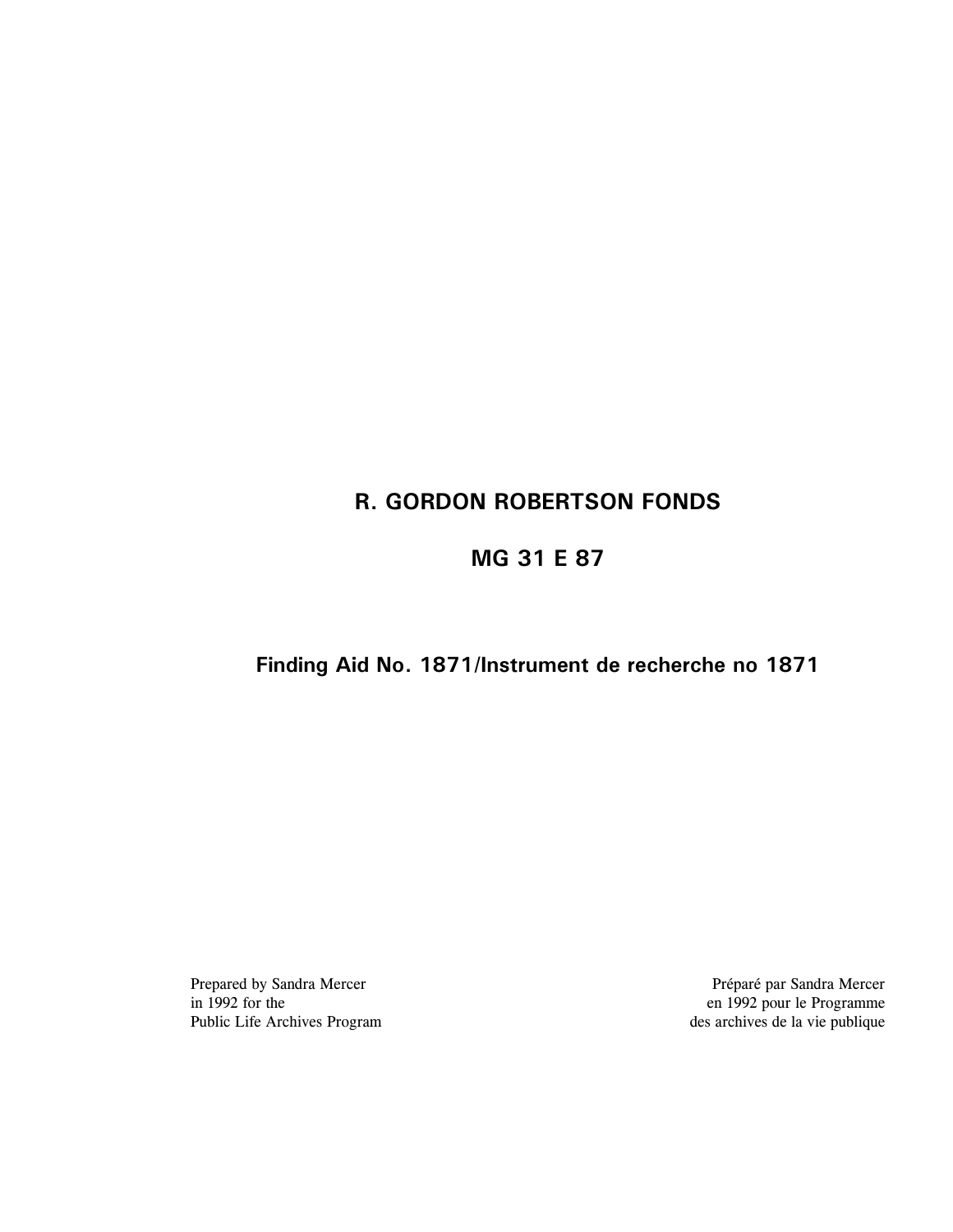# **TABLE OF CONTENTS**

| $\overline{2}$                   |
|----------------------------------|
| $\overline{4}$                   |
| 5                                |
| 6                                |
| 8                                |
| 8                                |
| 9<br>10<br>11<br>12<br>13<br>14  |
| 15                               |
| 15<br>15<br>16<br>18<br>19<br>20 |
| 22                               |
| 22                               |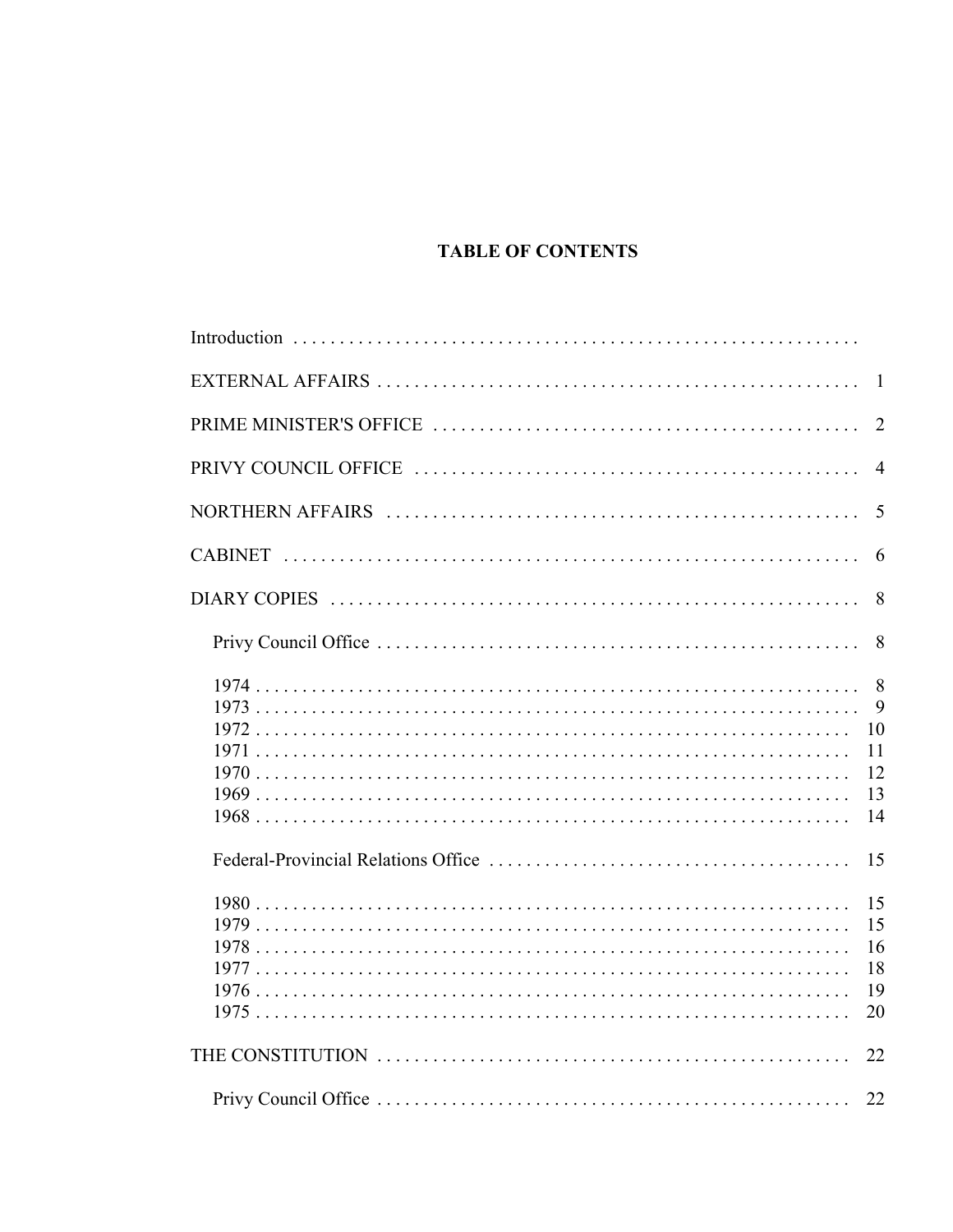|                                                                                                                   | 23 |
|-------------------------------------------------------------------------------------------------------------------|----|
|                                                                                                                   | 23 |
|                                                                                                                   | 24 |
|                                                                                                                   | 24 |
|                                                                                                                   | 29 |
|                                                                                                                   | 33 |
|                                                                                                                   | 37 |
|                                                                                                                   | 40 |
|                                                                                                                   | 40 |
|                                                                                                                   | 41 |
|                                                                                                                   | 42 |
|                                                                                                                   | 42 |
|                                                                                                                   |    |
|                                                                                                                   | 43 |
|                                                                                                                   | 43 |
|                                                                                                                   | 43 |
|                                                                                                                   | 47 |
|                                                                                                                   | 50 |
|                                                                                                                   | 51 |
|                                                                                                                   | 53 |
|                                                                                                                   | 54 |
|                                                                                                                   | 54 |
|                                                                                                                   |    |
|                                                                                                                   | 54 |
|                                                                                                                   | 55 |
|                                                                                                                   | 55 |
|                                                                                                                   | 55 |
| $Miscellaaneous Files \ldots \ldots \ldots \ldots \ldots \ldots \ldots \ldots \ldots \ldots \ldots \ldots \ldots$ | 56 |
|                                                                                                                   |    |
|                                                                                                                   |    |
|                                                                                                                   |    |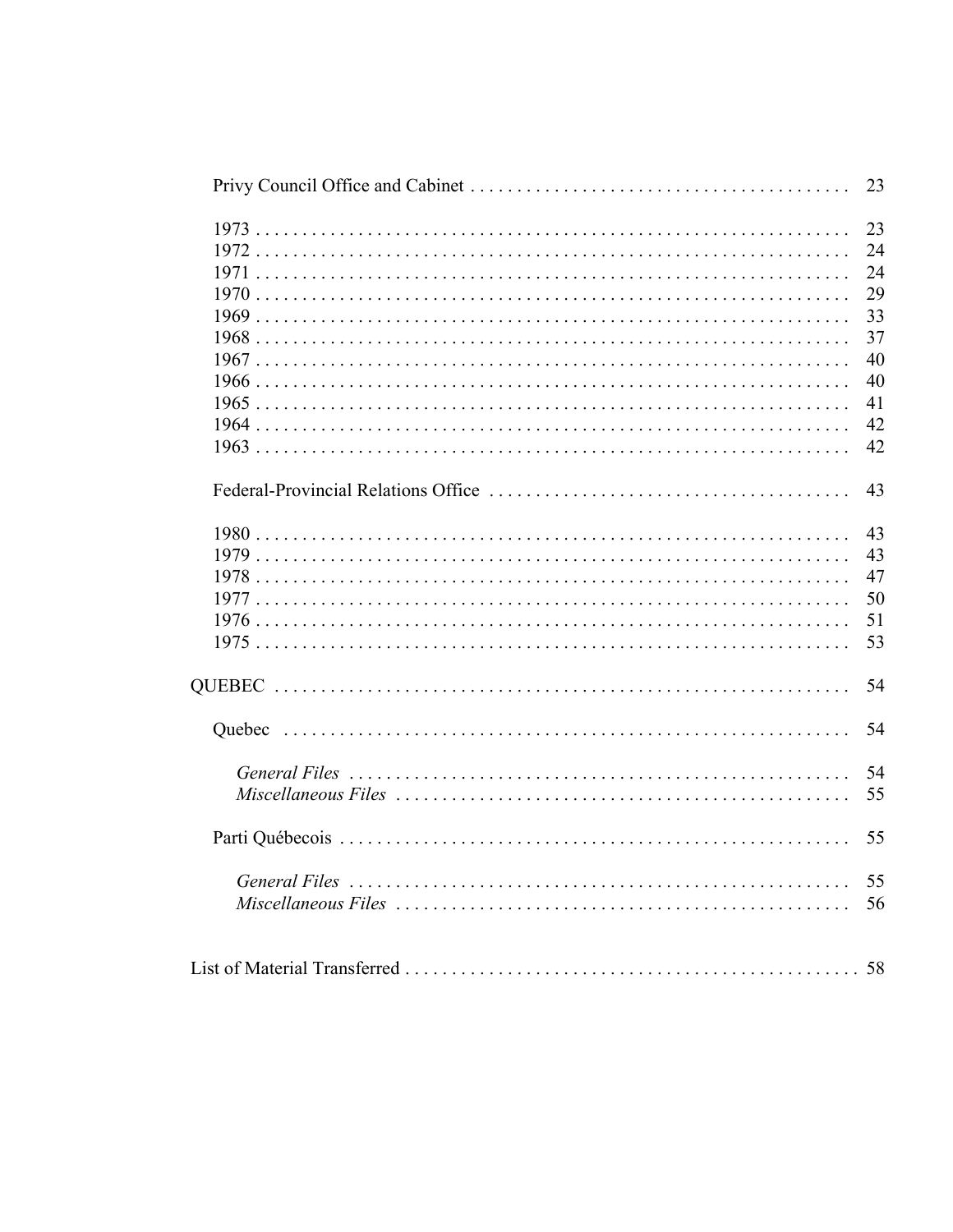#### **INTRODUCTION**

The Gordon Robertson fonds consists of material generated and acquired by Robertson during his career as a public servant from 1941 to 1979. Series and sub-series were created in relation to the various stages of Robertson's career. Titles for these series are intended to reflect the rationale for grouping particular documents together. A series or sub-series title may relate to the office held at the time by Robertson (e.g. *Privy Council Office*), the type of material (e.g. *Diary Copies*), or the subject matter (e.g. *The Constitution*).

Within these series, the original order of files and of documents within those files has been maintained as much as possible; therefore the material is arranged in reverse chronological order, with the most recent files appearing first. Within each file, items with the latest date appear first and documents generated at the earliest date appear last.

In five of the eight series -- *External Affairs, Prime Minister's Office, Privy Council Office, Northern Affairs* and *Quebec* -- the files are arranged alphabetically by title. In the other three series - *Cabinet, Diary Copies* and *The Constitution* -- the files have been arranged according to the year, then by month and after that, alphabetically by file title.

The Inventory Entry (copy included in this finding aid) provides more detail on the arrangement and description of each series and identifies major subjects within each series and sub-series. The content of files labelled miscellaneous or personal is also indicated in the Inventory.

Original file titles have been retained except where a change in wording indicated more clearly the contents of a file or helped to maintain consistency among file titles. Constitutional conferences were referred to by a variety of names. Correct names for conferences appearing on file labels in *The Constitution* series were obtained from the publication Federal-Provincial First Ministers' Conferences 1906-1985, published by the Canadian Intergovernmental Conference Secretariat in Ottawa in 1986. Also consulted was the Secretariat's publication, The Constitutional Review 1968-1971: Secretary's Report, published in 1974.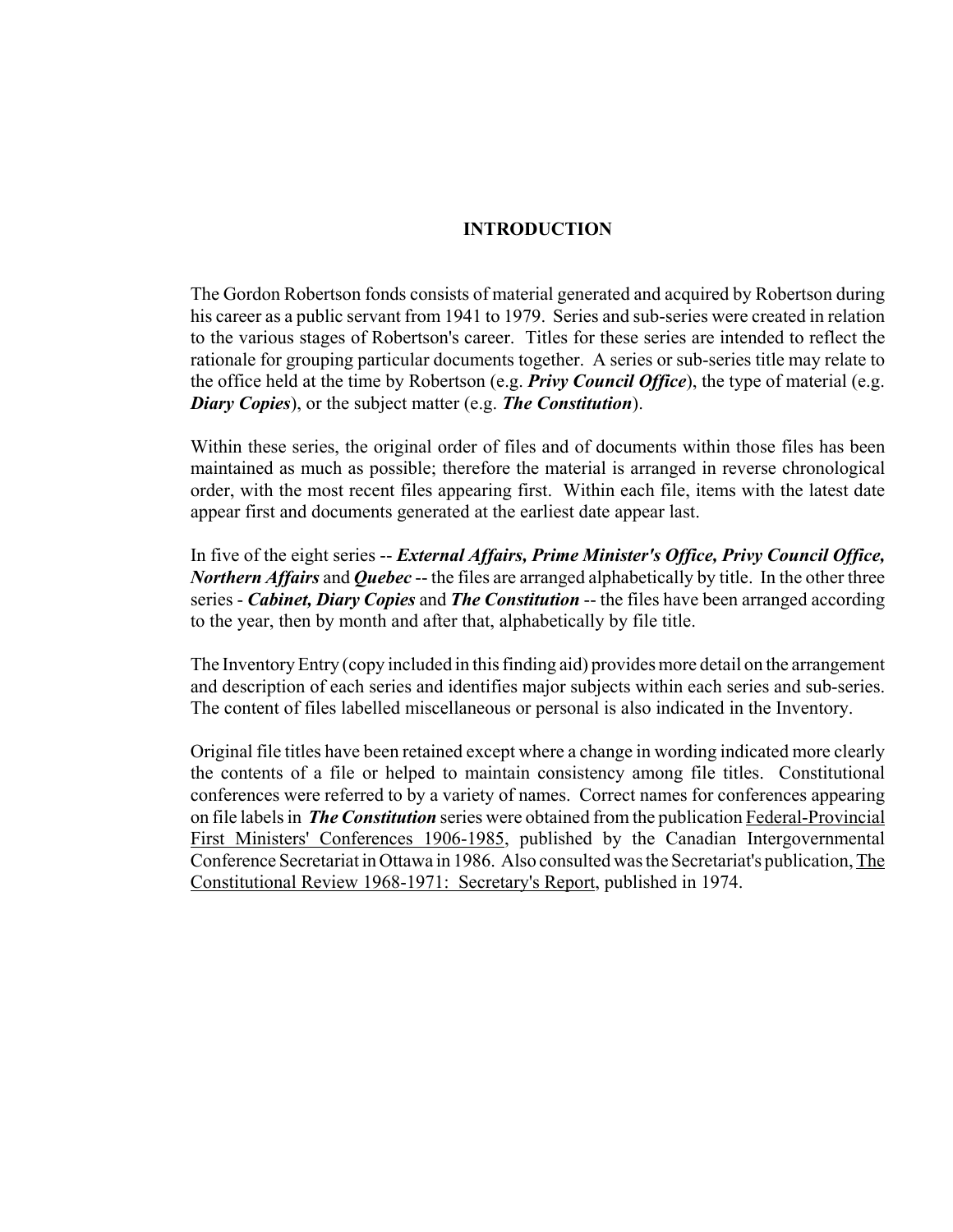# **R. GORDON ROBERTSON**

# **MG 31 E 87**

| Vol.         | File             | Subject                                 | <b>Date</b>              |
|--------------|------------------|-----------------------------------------|--------------------------|
|              |                  | <b>EXTERNAL AFFAIRS</b>                 |                          |
| $\mathbf{1}$ | $\mathbf{1}$     | Commonwealth                            | 1943-1945                |
| $\mathbf{1}$ | $\sqrt{2}$       | Dept. of External Affairs - Discussions | n.d.,<br>1942-1945       |
| $\mathbf{1}$ | $\mathfrak{Z}$   | Dept. of External Affairs - Notes       | n.d.,<br>1942-1945       |
| $\mathbf{1}$ | $\overline{4}$   | Extradition - New Treaty (1 of 2)       | n.d., 1925<br>1931-1945  |
| $\mathbf{1}$ | $\mathfrak s$    | Extradition - New Treaty (2 of 2)       | n.d., 1925<br>1931-1945  |
| $\mathbf{1}$ | 6                | Immigration - Act and Regulations       | 1938-1950                |
| 1            | $\boldsymbol{7}$ | <b>International Treaties</b>           | n.d.,<br>1941-1952       |
| $\mathbf{1}$ | $8\,$            | Japanese in Canada (1 of 6)             | n.d., 1938,<br>1941-1948 |
| $\mathbf{1}$ | $\mathbf{9}$     | Japanese in Canada (2 of 6)             | n.d., 1938,<br>1941-1948 |
| $\mathbf{1}$ | 10               | Japanese in Canada (3 of 6)             | n.d., 1938,<br>1941-1948 |
| $\mathbf{1}$ | 11               | Japanese in Canada (4 of 6)             | n.d., 1938,<br>1941-1948 |
| $\mathbf{1}$ | 12               | Japanese in Canada (5 of 6)             | n.d., 1938,<br>1941-1948 |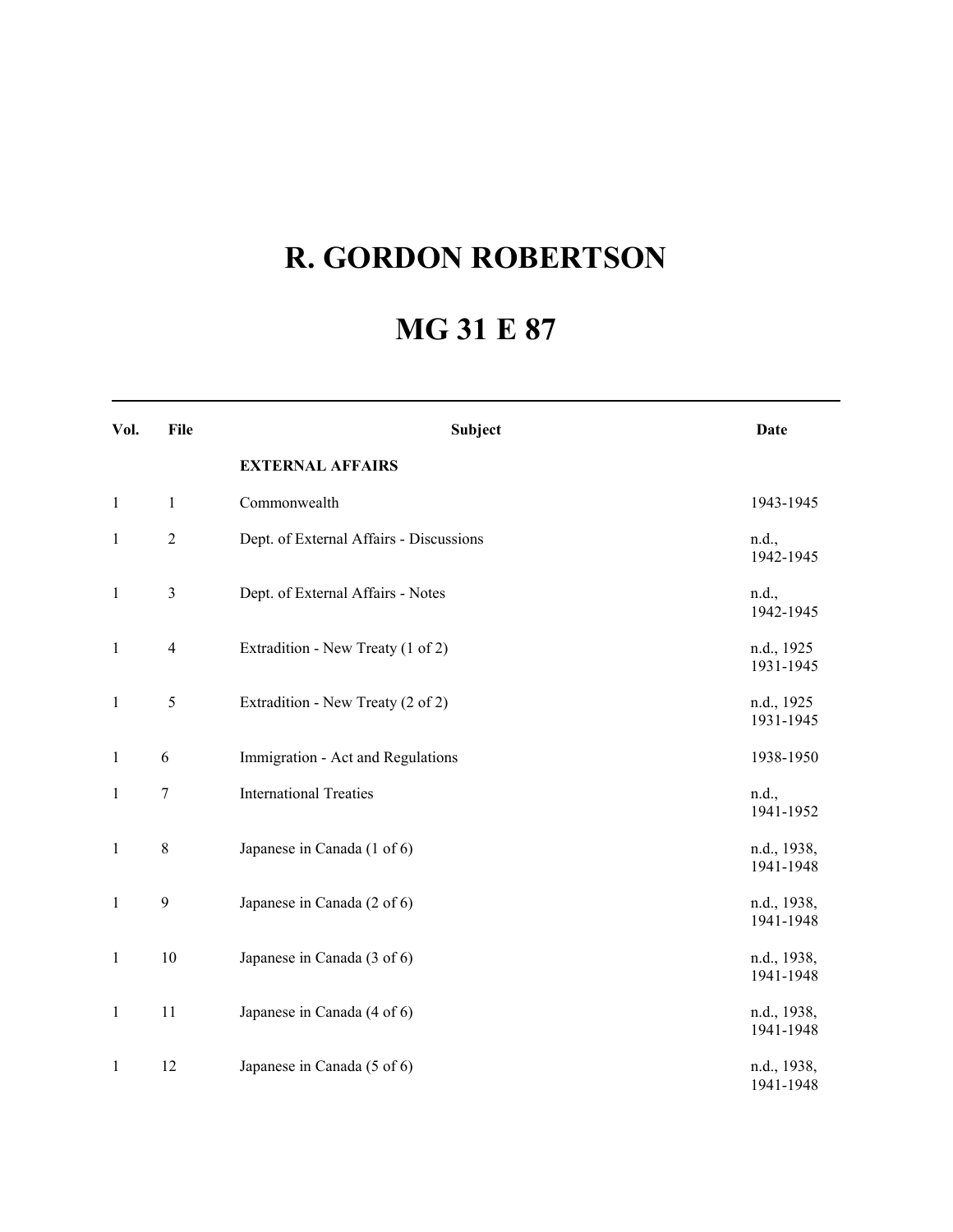| $\mathbf{1}$     | 13             | Japanese in Canada (6 of 6)                                   | n.d., 1938,<br>1941-1948 |
|------------------|----------------|---------------------------------------------------------------|--------------------------|
| $\mathbf{1}$     | 14             | Miscellaneous $(1 \text{ of } 3)$                             | 1936-1946                |
| $\overline{2}$   | $\mathbf{1}$   | Miscellaneous $(2 \text{ of } 3)$                             | 1936-1946                |
| $\overline{2}$   | $\overline{c}$ | Miscellaneous (3 of 3)                                        | 1936-1946                |
| $\overline{2}$   | $\mathfrak{Z}$ | Missions Abroad                                               | n.d., 1934,<br>1941-1946 |
| $\overline{c}$   | $\overline{4}$ | Nationality - Citizenship Act & Meeting (1 of 4)              | n.d.,<br>1930-1951       |
| $\overline{2}$   | 5              | Nationality - Citizenship Act & Meeting (2 of 4)              | n.d.,<br>1930-1951       |
| $\overline{2}$   | 6              | Nationality - Citizenship Act & Meeting (3 of 4)              | n.d.,<br>1930-1951       |
| $\overline{c}$   | 7              | Nationality - Citizenship Act & Meeting (4 of 4)              | n.d.,<br>1930-1951       |
| $\overline{2}$   | $8\,$          | Nationality - Ireland (1 of 2)                                | 1935-1950                |
| $\overline{c}$   | 9              | Nationality - Ireland (2 of 2)                                | 1935-1950                |
| $\overline{2}$   | 10             | Personal Correspondence (1 of 2)                              | 1943-1963                |
| $\boldsymbol{2}$ | 11             | Personal Correspondence (2 of 2)                              | 1943-1963                |
| $\overline{2}$   | 12             | Status of East Indians in Canada                              | 1930-1946                |
| $\overline{2}$   | 13             | United Nations Conference in San Francisco<br>- Arrangements  | n.d., 1945               |
| 2                | 14             | United Nations Conference in San Francisco<br>- Miscellaneous | 1944-1945                |
|                  |                | PRIME MINISTER'S OFFICE                                       |                          |
| $\overline{c}$   | 15             | Accounts - Personal, etc.                                     | 1944-1948                |
| $\overline{2}$   | 16             | Accounts - Travel (1 of 3)                                    | 1947-1949                |
| $\mathfrak{Z}$   | $\mathbf{1}$   | Accounts - Travel (2 of 3)                                    | 1947-1949                |
| $\mathfrak{Z}$   | $\overline{c}$ | Accounts - Travel (3 of 3)                                    | 1947-1949                |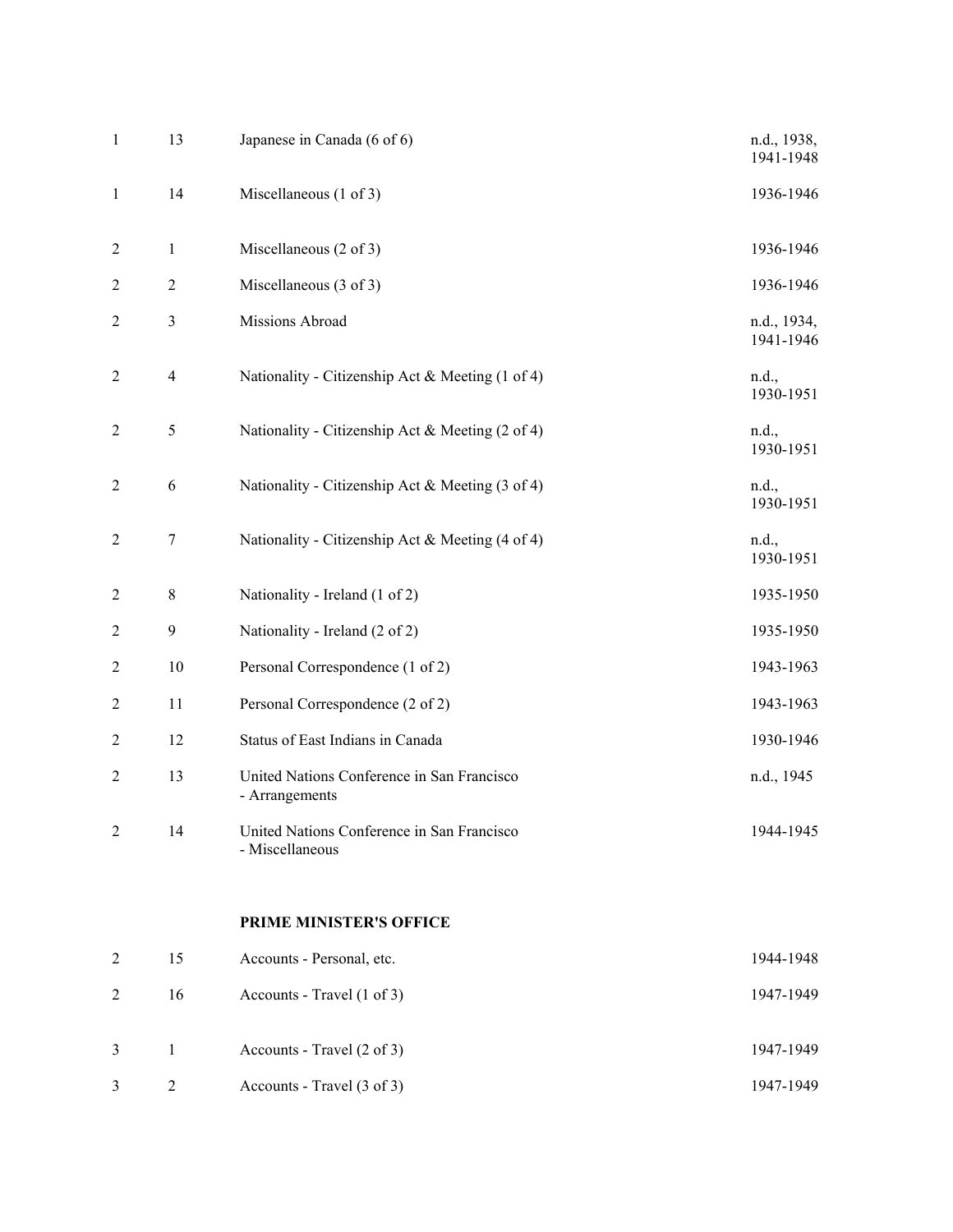| MG 31 E 87     |                  | <b>R. GORDON ROBERTSON</b>                                | 3                                |
|----------------|------------------|-----------------------------------------------------------|----------------------------------|
| Vol.           | File             | Subject                                                   | Date                             |
| 3              | 3                | Advice to the Prime Minister                              | 1947                             |
| $\mathfrak{Z}$ | $\overline{4}$   | Bill of Rights - Proposal                                 | n.d., 1947                       |
| 3              | 5                | Civil Service Regulations                                 | n.d.,<br>1939-1950               |
| $\mathfrak{Z}$ | $\sqrt{6}$       | Correspondence - Personal - R.G. Robertson and his father | 1945-1946                        |
| 3              | $\boldsymbol{7}$ | Espionage - Gouzenko, etc.                                | 1946-1947                        |
| 3              | 8                | Flag, Canadian (1 of 2)                                   | n.d.,<br>1944-1948               |
| 3              | 9                | Flag, Canadian (2 of 2)                                   | n.d.,<br>1944-1948               |
| $\mathfrak{Z}$ | 10               | House of Commons - Committees                             | n.d.,<br>1946-1948               |
| $\mathfrak{Z}$ | 11               | House of Commons - General                                | 1945-1948                        |
| 3              | 12               | House of Commons - Members, Seating, etc.                 | n.d.,<br>1945-1951               |
| $\mathfrak{Z}$ | 13               | Legal Division - War & General Matters (1 of 2)           | n.d.,<br>1939-1945               |
| 3              | 14               | Legal Division - War & General Matters (2 of 2)           | n.d.,<br>1939-1945               |
| 3              | 15               | Miscellaneous (1 of 2)                                    | 1923,<br>1934-1948               |
| 3              | 16               | Miscellaneous (2 of 2)                                    | 1923,<br>1934-1948               |
| 3              | 17               | National Capital (1 of 2)                                 | n.d.,<br>1925-1927,<br>1945-1951 |
| $\mathfrak{Z}$ | 18               | National Capital (2 of 2)                                 | n.d.,<br>1925-1927,<br>1945-1951 |
| 4              | $\mathbf{1}$     | Newfoundland - Entry into Canada                          | 1947-1949                        |
| 4              | $\boldsymbol{2}$ | Parliament - Opening of New Parliament                    | n.d., 1940,<br>1945-1949         |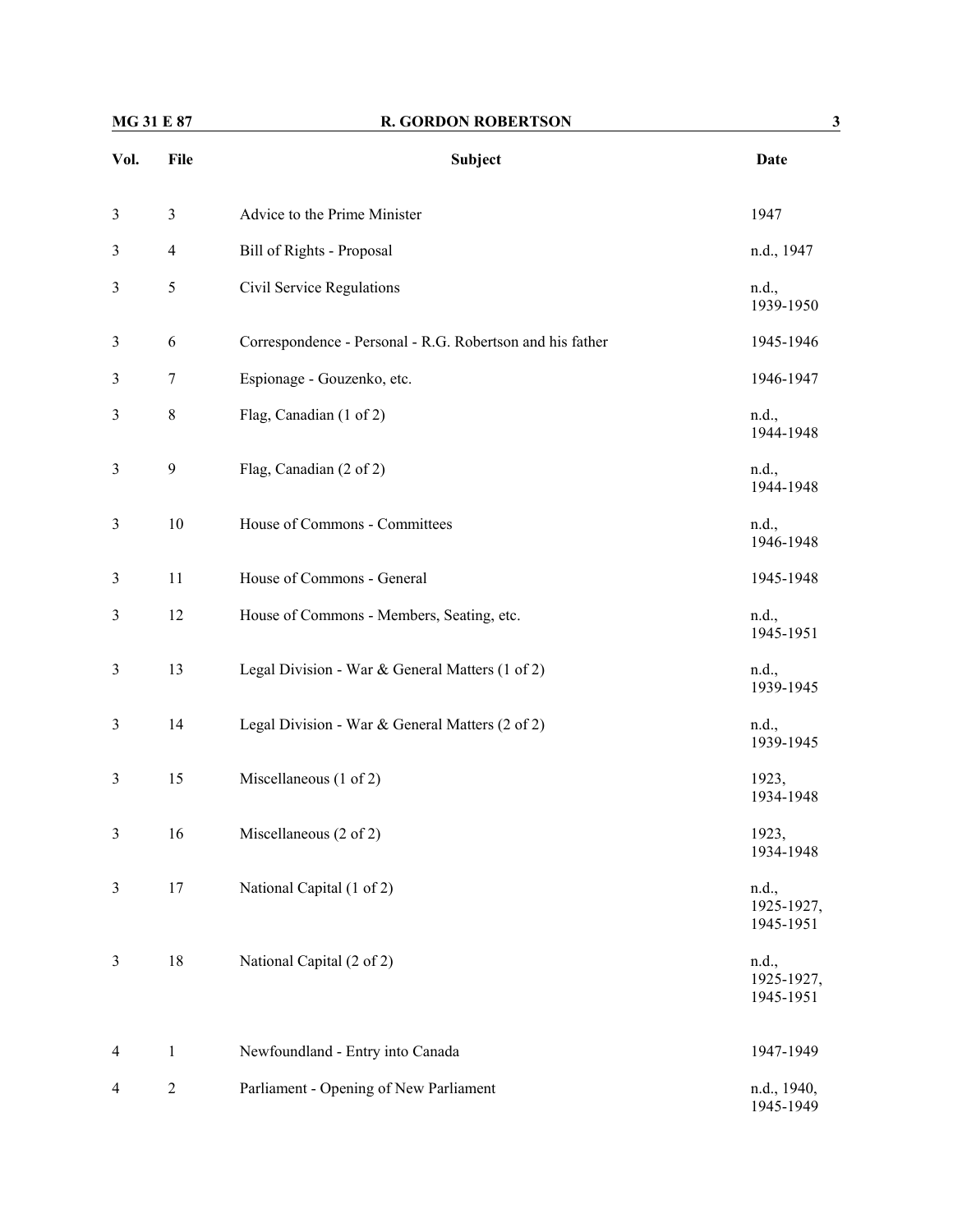| $\overline{\mathbf{4}}$ |                  | <b>R. GORDON ROBERTSON</b>                                           | MG 31 E 87                          |
|-------------------------|------------------|----------------------------------------------------------------------|-------------------------------------|
| Vol.                    | File             | Subject                                                              | <b>Date</b>                         |
| 4                       | $\mathfrak{Z}$   | Parliament - Opening of Second and<br><b>Subsequent Parliaments</b>  | n.d.,<br>1945-1949                  |
| 4                       | $\overline{4}$   | Parliament - Prorogation of                                          | 1945-1948                           |
| 4                       | 5                | Personal Correspondence                                              | n.d., 1915<br>1945-1953             |
| 4                       | 6                | Prime Minister - Biographical                                        | 1945-1948                           |
| 4                       | $\boldsymbol{7}$ | Prime Minister - Speeches (1 of 2)                                   | n.d.,<br>1919-1948                  |
| 4                       | $\,8\,$          | Prime Minister - Speeches (2 of 2)                                   | n.d.,<br>1919-1948                  |
| 4                       | 9                | Prime Minister - Trip with                                           | 1947-1948                           |
|                         |                  | PRIVY COUNCIL OFFICE                                                 |                                     |
| $\overline{4}$          | 10               | Civil Service - Security Measures                                    | n.d.,<br>1948-1951                  |
| 4                       | 11               | Crown, the - Demise of                                               | 1837-1901,<br>1941-1952             |
| 4                       | 12               | Crown, the - General Procedures                                      | n.d.,<br>1935-1937,<br>1951-1954    |
| 4                       | 13               | Governor General - Procedures for Appointment<br>(1 of 2)            | 1931-1940,<br>1945-1952             |
| 4                       | 14               | Governor General - Procedures for Appointment<br>$(2 \text{ of } 2)$ | 1931-1940,<br>1945-1952             |
| 4                       | 15               | Lieutenant Governor - Protocol for Installation                      | ca. 1893-<br>1923,<br>1950-<br>1952 |
| 4                       | 16               | National Registration                                                | 1950-1951                           |
| 4                       | 17               | Parliament - Dissolution                                             | 1949, 1953                          |
| 5                       | $\mathbf{1}$     | Privy Council Office - Miscellaneous                                 | 1950-1956                           |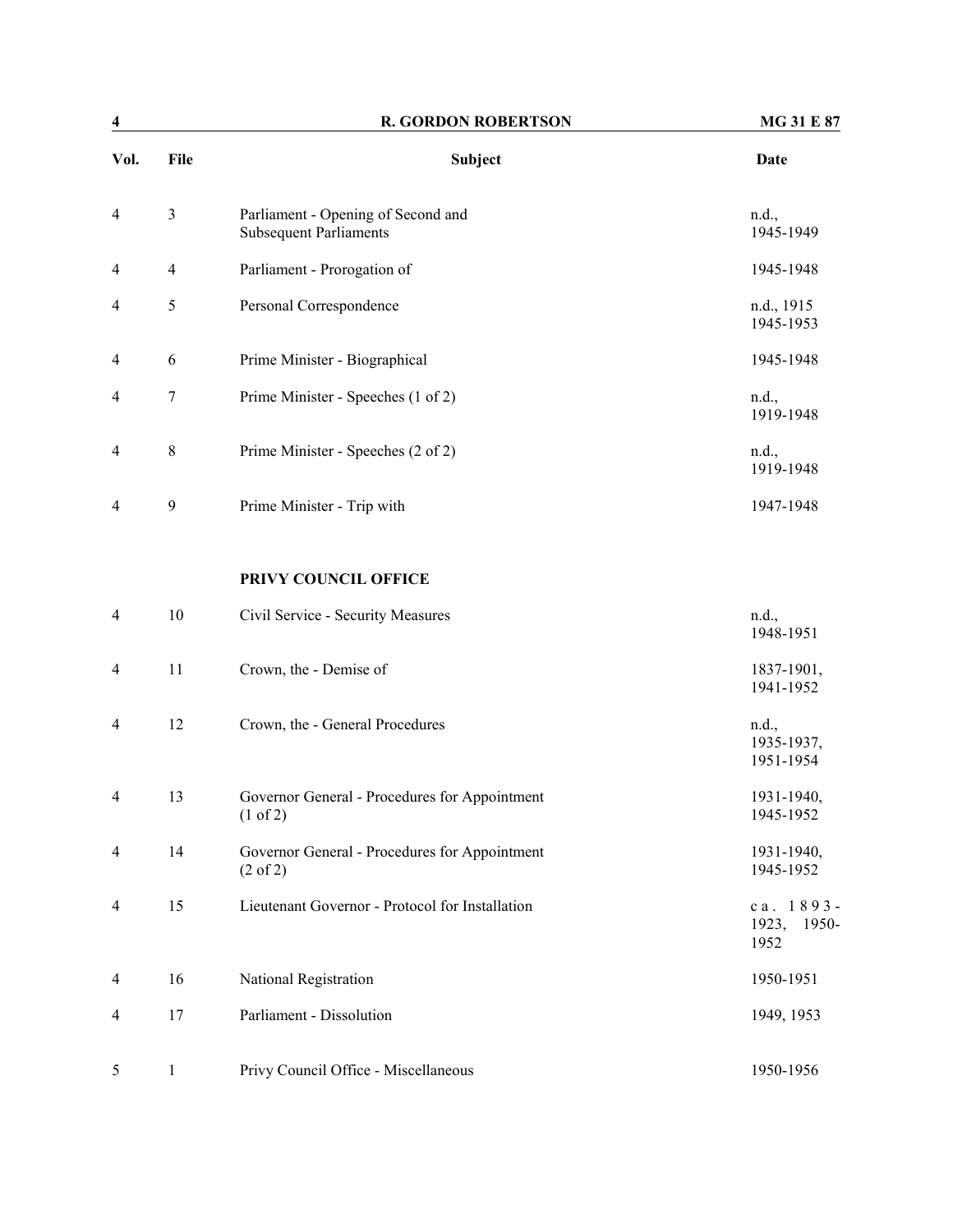# **MG 31 E 87** R. GORDON ROBERTSON 5

| Vol.   | File           | <b>Subject</b>                                                            | Date                     |
|--------|----------------|---------------------------------------------------------------------------|--------------------------|
| 5      | $\mathbf{2}$   | Privy Council Office - Organization and Procedures<br>$(1 \text{ of } 2)$ | n.d., 1896,<br>1935-1953 |
| 5      | 3              | Privy Council Office - Organization and Procedures<br>$(2 \text{ of } 2)$ | n.d., 1896,<br>1935-1953 |
| 5      | $\overline{4}$ | Privy Council Office - Procedures for Appointments                        | 1867-1945,<br>1953       |
| 5      | 5              | Royal Style and Titles - Legislation and History<br>$(1 \text{ of } 2)$   | n.d., 1927<br>1949-1953  |
| 5      | 6              | Royal Style and Titles - Legislation and History<br>$(2 \text{ of } 2)$   | n.d., 1927<br>1949-1953  |
| 5      | 7              | University of Saskatchewan and Central Collegiate                         | 1959, 1961               |
|        |                | <b>NORTHERN AFFAIRS</b>                                                   |                          |
| $\sim$ | 8              | Canada Council - Recommendation to Create                                 | 1954                     |

| ◡ | $\circ$ | Canada Council - Reconfinendation to Create                                | 1724      |
|---|---------|----------------------------------------------------------------------------|-----------|
| 5 | 9       | Deputy Minister of Northern Affairs and National<br>Resources              | 1953-1954 |
| 5 | 10      | Glassco Commission - Committee on National Parks                           | 1963      |
| 5 | 11      | Glassco Commission - Committee on Purchasing and<br>Supply                 | 1963      |
| 5 | 12      | Glassco Commission - Committee on Real Property                            | 1963      |
| 5 | 13      | Glassco Commission - Response to Recommendations                           | 1962-1963 |
| 5 | 14      | Glassco Commission - Special Committee of Officials<br>$(1 \text{ of } 3)$ | 1962-1963 |
| 5 | 15      | Glassco Commission - Special Committee of Officials<br>$(2 \text{ of } 3)$ | 1962-1963 |
| 5 | 16      | Glassco Commission - Special Committee of Officials<br>$(3 \text{ of } 3)$ | 1962-1963 |
| 5 | 17      | International Law Commission - Report                                      | 1956      |
| 5 | 18      | Nielsen, Erik - Correspondence                                             | 1959      |
| 6 | 1       | Northwest Territories - Council Meeting                                    | 1963      |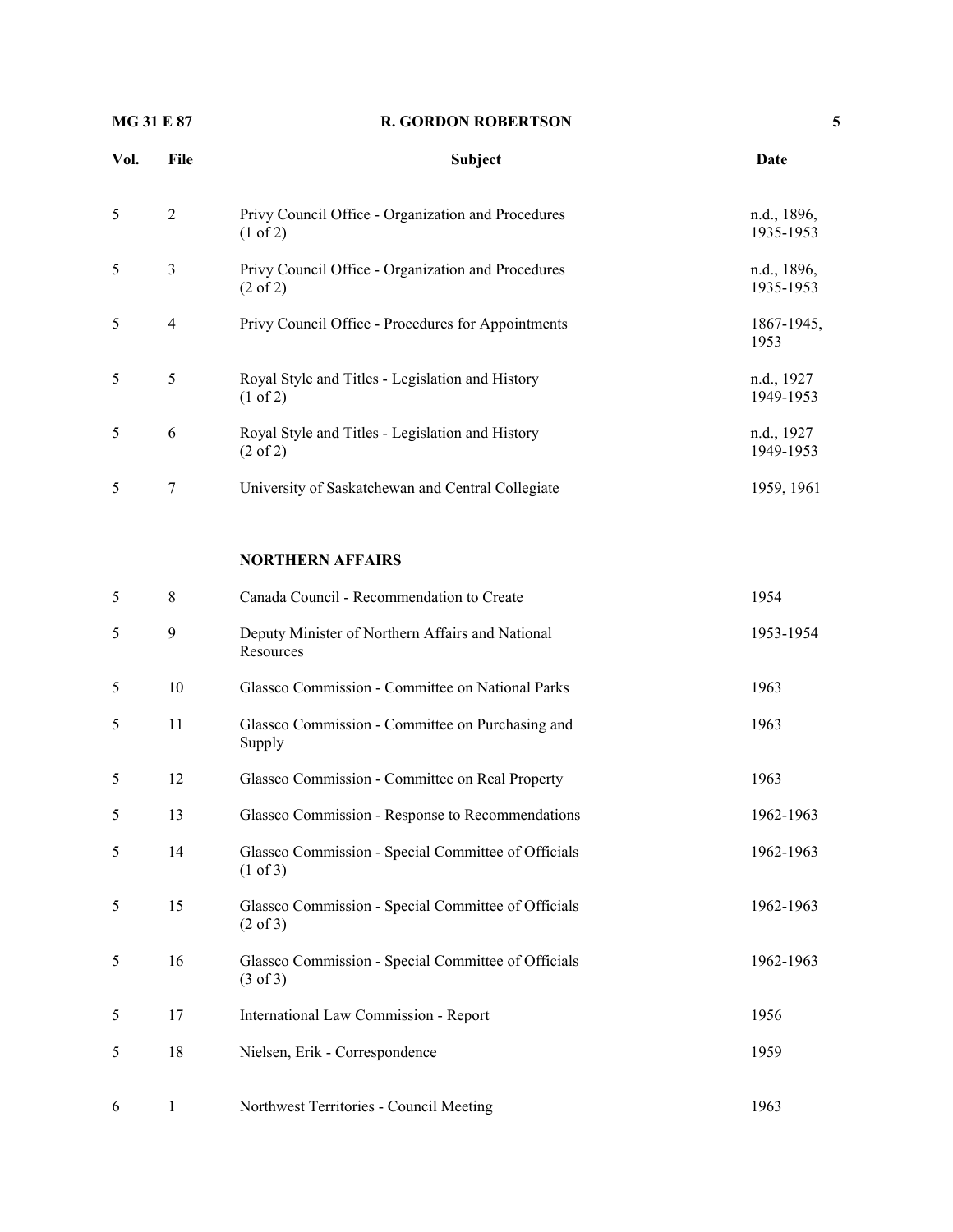| 6    |                | <b>R. GORDON ROBERTSON</b>                | <b>MG 31 E 87</b>  |
|------|----------------|-------------------------------------------|--------------------|
| Vol. | File           | Subject                                   | Date               |
| 6    | $\overline{2}$ | Northwest Territories - Education         | n.d.,<br>1959-1961 |
| 6    | 3              | Northwest Territories - Personal (1 of 2) | 1851,<br>1950-1960 |
| 6    | $\overline{4}$ | Northwest Territories - Personal (2 of 2) | 1851,<br>1950-1960 |
| 6    | 5              | Seals and Commissions (1 of 2)            | 1889,<br>1953-1955 |
| 6    | 6              | Seals and Commissions (2 of 2)            | 1889,<br>1953-1955 |
| 6    | 7              | <b>Territorial Waters</b>                 | n.d.,<br>1956-1958 |

#### **CABINET**

| 6      | 8  | <b>Cabinet Minutes - Notes</b>   | 1974                   |
|--------|----|----------------------------------|------------------------|
| 6      | 9  | <b>Cabinet Minutes - Notes</b>   | 1973                   |
| 6      | 10 | <b>Cabinet Minutes - Notes</b>   | August - Dec.<br>1972  |
| 6      | 11 | Cabinet Minutes - Notes          | April -<br>Dec. 1971   |
| 6      | 12 | <b>Cabinet Minutes - Notes</b>   | July -<br>Dec. 1969    |
| 6      | 13 | <b>Cabinet Minutes - Notes</b>   | June -<br>Dec. 1968    |
| 6      | 14 | Cabinet Minutes - Notes (1 of 3) | January -<br>Aug. 1967 |
| 6      | 15 | Cabinet Minutes - Notes (2 of 3) | January -<br>Aug. 1967 |
| 6      | 16 | Cabinet Minutes - Notes (3 of 3) | January -<br>Aug. 1967 |
| $\tau$ | 1  | Cabinet Minutes - Notes (1 of 5) | 1966                   |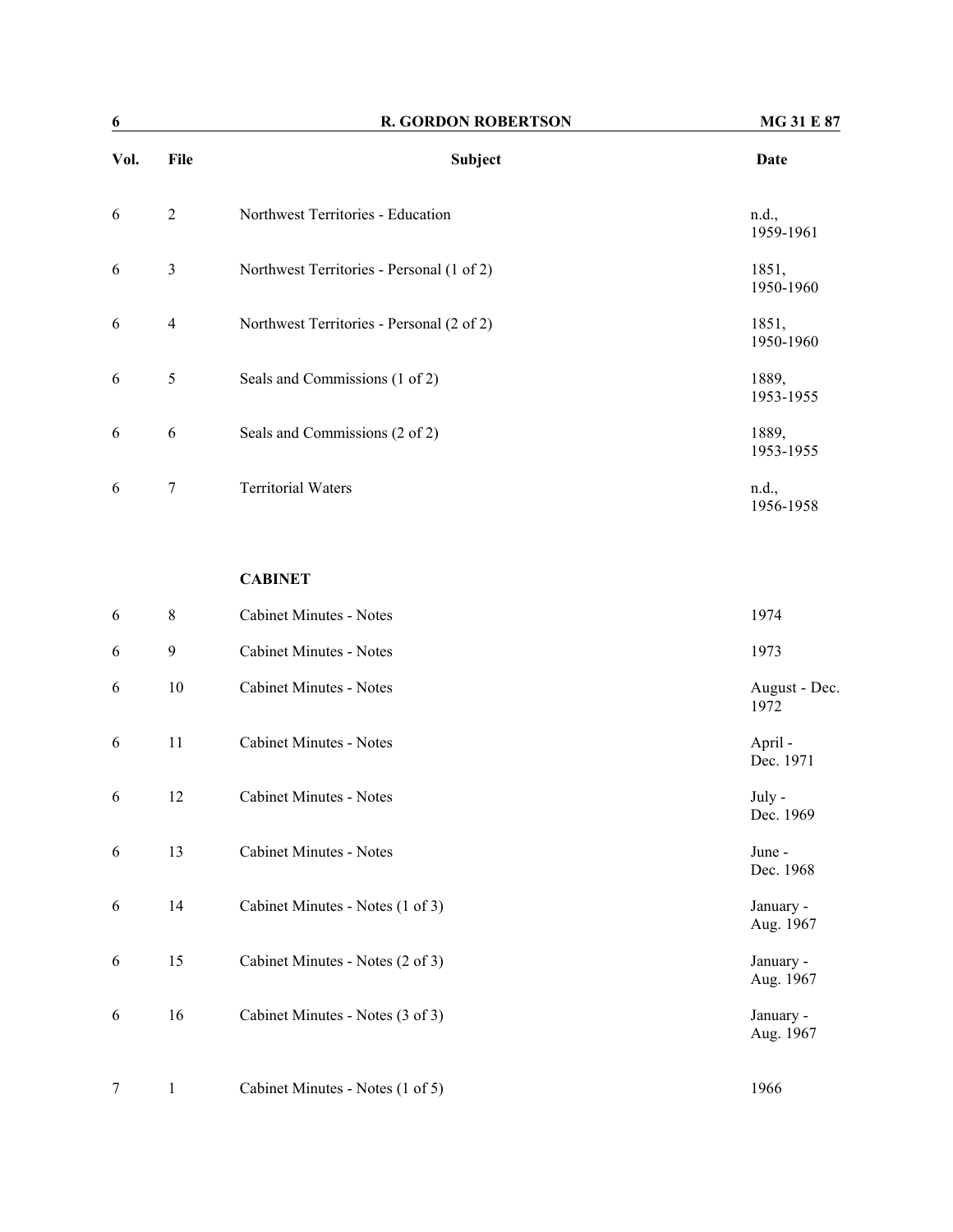| MG 31 E 87       |                | <b>R. GORDON ROBERTSON</b>                        | 7                   |
|------------------|----------------|---------------------------------------------------|---------------------|
| Vol.             | File           | Subject                                           | <b>Date</b>         |
| 7                | $\mathbf{2}$   | Cabinet Minutes - Notes (2 of 5)                  | 1966                |
| 7                | $\mathfrak{Z}$ | Cabinet Minutes - Notes (3 of 5)                  | 1966                |
| $\tau$           | $\overline{4}$ | Cabinet Minutes - Notes (4 of 5)                  | 1966                |
| 7                | 5              | Cabinet Minutes - Notes (5 of 5)                  | 1966                |
| $\boldsymbol{7}$ | $\sqrt{6}$     | Cabinet Minutes - Notes (1 of 5)                  | 1965                |
| 7                | 7              | Cabinet Minutes - Notes (2 of 5)                  | 1965                |
| $\tau$           | $8\,$          | Cabinet Minutes - Notes (3 of 5)                  | 1965                |
| $\tau$           | 9              | Cabinet Minutes - Notes (4 of 5)                  | 1965                |
| 7                | 10             | Cabinet Minutes - Notes (5 of 5)                  | 1965                |
| 7                | 11             | Cabinet Minutes - Notes (1 of 5)                  | 1964                |
| $\tau$           | 12             | Cabinet Minutes - Notes (2 of 5)                  | 1964                |
| 8                | $\mathbf{1}$   | Cabinet Minutes - Notes (3 of 5)                  | 1964                |
| 8                | $\overline{2}$ | Cabinet Minutes - Notes (4 of 5)                  | 1964                |
| 8                | 3              | Cabinet Minutes - Notes (5 of 5)                  | 1964                |
| $\,8\,$          | 4              | Cabinet Minutes - Notes (1 of 3)                  | July -<br>Dec. 1963 |
| $8\,$            | 5              | Cabinet Minutes - Notes (2 of 3)                  | July -<br>Dec. 1963 |
| 8                | 6              | Cabinet Minutes - Notes (3 of 3)                  | July -<br>Dec. 1963 |
| 8                | 7              | Secretary to the Cabinet - Congratulatory Letters | 1963                |

# **DIARY COPIES**

# **Privy Council Office**

|  | Memoranda and Correspondence (1 of 2) | Dec. 1974 |
|--|---------------------------------------|-----------|
|  |                                       |           |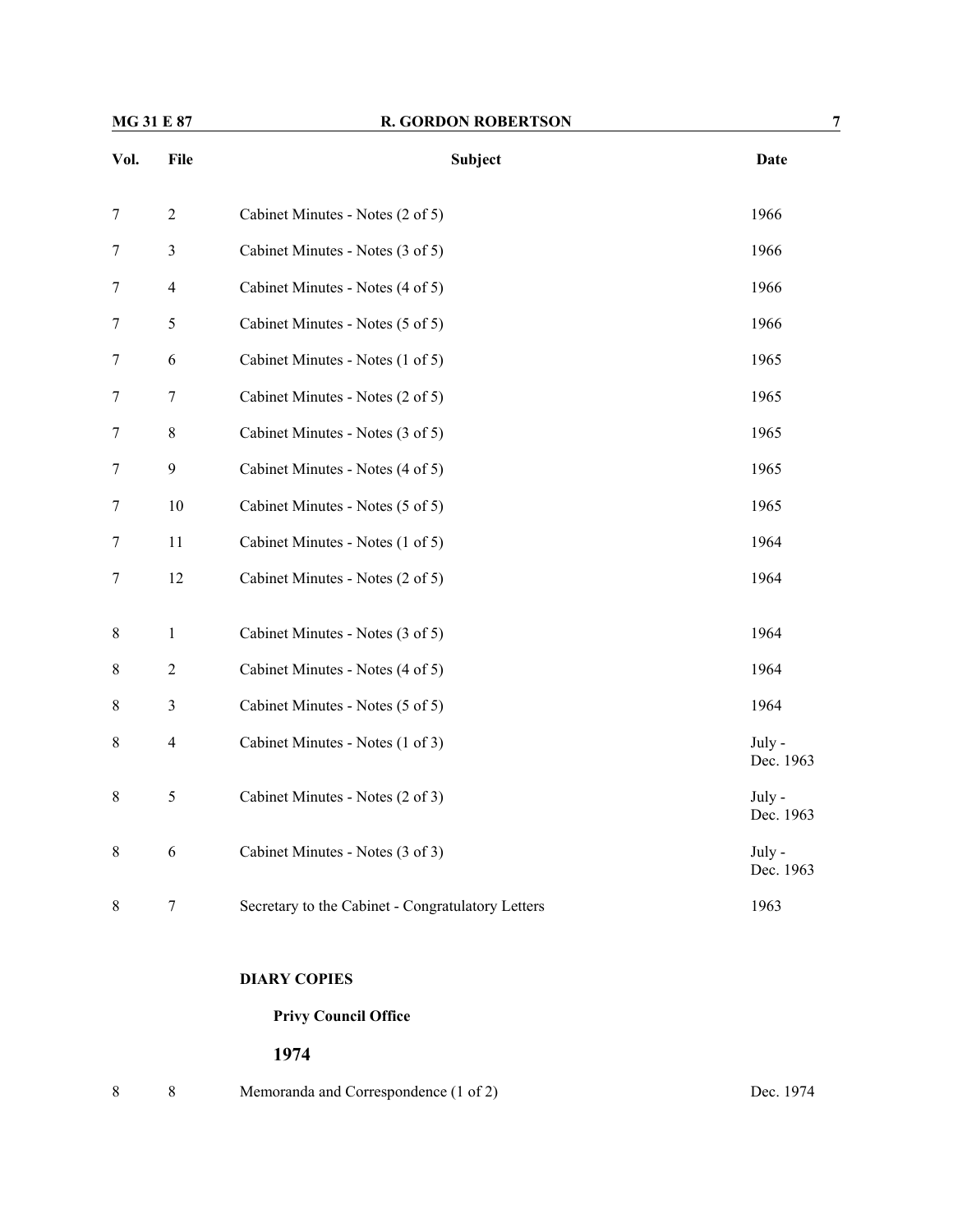| 8       |                | <b>R. GORDON ROBERTSON</b>            | <b>MG 31 E 87</b> |
|---------|----------------|---------------------------------------|-------------------|
| Vol.    | File           | <b>Subject</b>                        | Date              |
| $\,8\,$ | 9              | Memoranda and Correspondence (2 of 2) | Dec. 1974         |
| $\,8\,$ | 10             | Memoranda and Correspondence (1 of 2) | Nov. 1974         |
| $\,8\,$ | 11             | Memoranda and Correspondence (2 of 2) | Nov. 1974         |
| 8       | 12             | Memoranda and Correspondence          | Oct. 1974         |
| 8       | 13             | Memoranda and Correspondence (1 of 2) | Sept. 1974        |
| 8       | 14             | Memoranda and Correspondence (2 of 2) | Sept. 1974        |
| 8       | 15             | Memoranda and Correspondence (1 of 3) | Aug. 1974         |
| 9       | 1              | Memoranda and Correspondence (2 of 3) | Aug. 1974         |
| 9       | $\overline{c}$ | Memoranda and Correspondence (3 of 3) | Aug. 1974         |
| 9       | 3              | Memoranda and Correspondence (1 of 2) | <b>July 1974</b>  |
| 9       | 4              | Memoranda and Correspondence (2 of 2) | <b>July 1974</b>  |
| 9       | 5              | Memoranda and Correspondence (1 of 2) | June 1974         |
| 9       | 6              | Memoranda and Correspondence (2 of 2) | June 1974         |
| 9       | 7              | Memoranda and Correspondence (1 of 3) | May 1974          |
| 9       | 8              | Memoranda and Correspondence (2 of 3) | May 1974          |
| 9       | 9              | Memoranda and Correspondence (3 of 3) | May 1974          |
| 9       | $10\,$         | Memoranda and Correspondence (1 of 3) | April 1974        |
| 9       | 11             | Memoranda and Correspondence (2 of 3) | April 1974        |
| 9       | 12             | Memoranda and Correspondence (3 of 3) | April 1974        |
| 9       | 13             | Memoranda and Correspondence (1 of 3) | March 1974        |
| 9       | 14             | Memoranda and Correspondence (2 of 3) | March 1974        |
| 9       | 15             | Memoranda and Correspondence (3 of 3) | March 1974        |
| 9       | 16             | Memoranda and Correspondence (1 of 2) | Feb. 1974         |
| 9       | 17             | Memoranda and Correspondence (2 of 2) | Feb. 1974         |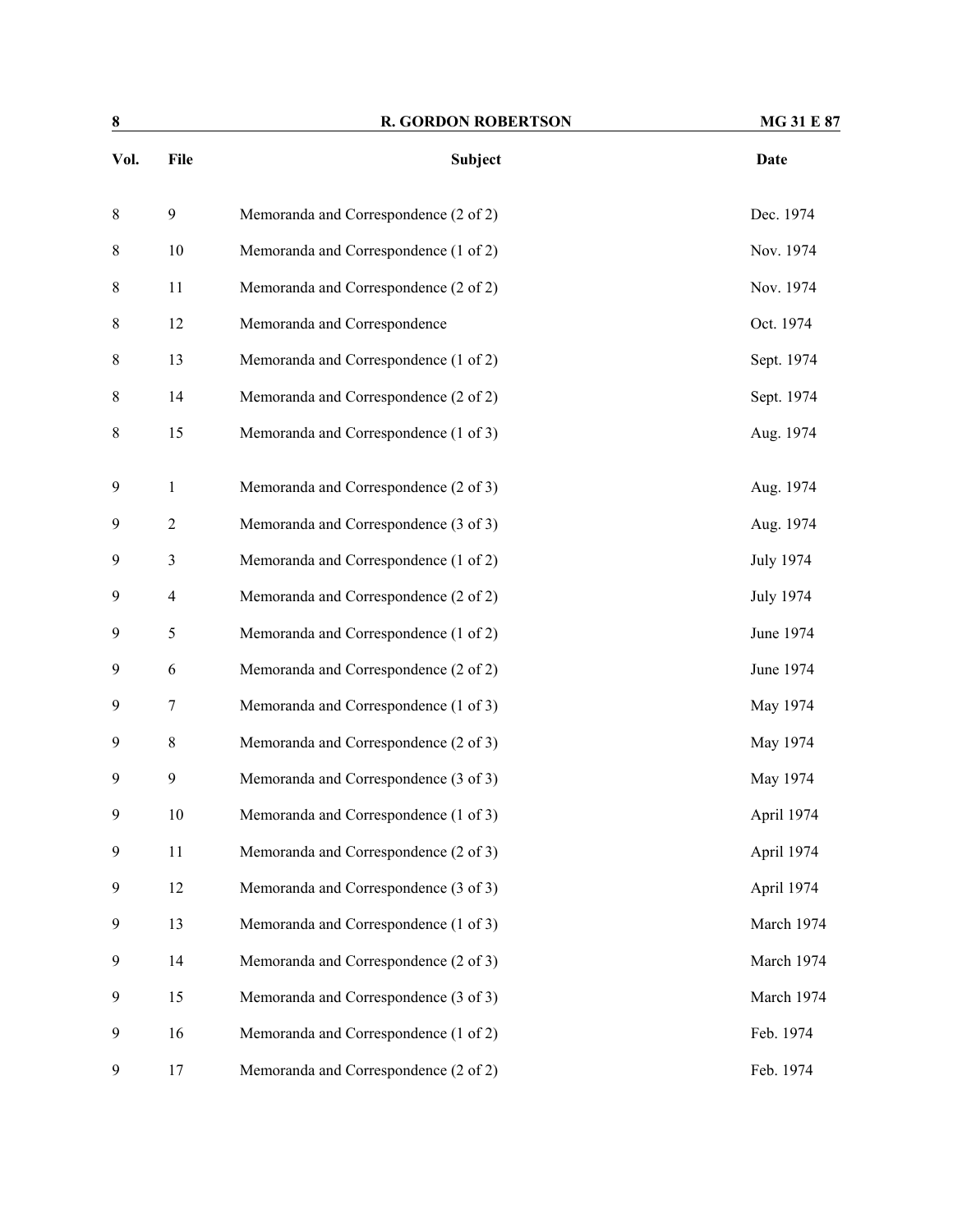| MG 31 E 87 |                         | <b>R. GORDON ROBERTSON</b>            | 9                |
|------------|-------------------------|---------------------------------------|------------------|
| Vol.       | File                    | Subject                               | <b>Date</b>      |
| 10         | $\mathbf{1}$            | Memoranda and Correspondence (1 of 3) | Jan. 1974        |
| 10         | $\overline{2}$          | Memoranda and Correspondence (2 of 3) | Jan. 1974        |
| 10         | $\overline{\mathbf{3}}$ | Memoranda and Correspondence (3 of 3) | Jan. 1974        |
|            |                         | 1973                                  |                  |
| 10         | $\overline{4}$          | Memoranda and Correspondence (1 of 2) | Dec. 1973        |
| 10         | 5                       | Memoranda and Correspondence (2 of 2) | Dec. 1973        |
| 10         | 6                       | Memoranda and Correspondence (1 of 3) | Nov. 1973        |
| 10         | 7                       | Memoranda and Correspondence (2 of 3) | Nov. 1973        |
| 10         | 8                       | Memoranda and Correspondence (3 of 3) | Nov. 1973        |
| 10         | 9                       | Memoranda and Correspondence (1 of 2) | Oct. 1973        |
| 10         | 10                      | Memoranda and Correspondence (2 of 2) | Oct. 1973        |
| 10         | 11                      | Memoranda and Correspondence (1 of 2) | Sept. 1973       |
| 10         | 12                      | Memoranda and Correspondence (2 of 2) | Sept. 1973       |
| 10         | 13                      | Memoranda and Correspondence          | Aug. 1973        |
| 10         | 14                      | Memoranda and Correspondence          | <b>July 1973</b> |
| 10         | 15                      | Memoranda and Correspondence (1 of 2) | June 1973        |
| 11         | $\mathbf{1}$            | Memoranda and Correspondence (2 of 2) | June 1973        |
| 11         | $\boldsymbol{2}$        | Memoranda and Correspondence (1 of 2) | May 1973         |
| 11         | $\mathfrak{Z}$          | Memoranda and Correspondence (2 of 2) | May 1973         |
| 11         | $\overline{\mathbf{4}}$ | Memoranda and Correspondence (1 of 2) | April 1973       |
| 11         | 5                       | Memoranda and Correspondence (2 of 2) | April 1973       |
| 11         | 6                       | Memoranda and Correspondence (1 of 3) | March 1973       |
| 11         | 7                       | Memoranda and Correspondence (2 of 3) | March 1973       |
| 11         | $8\,$                   | Memoranda and Correspondence (3 of 3) | March 1973       |
| 11         | $\mathbf{9}$            | Memoranda and Correspondence (1 of 2) | Feb. 1973        |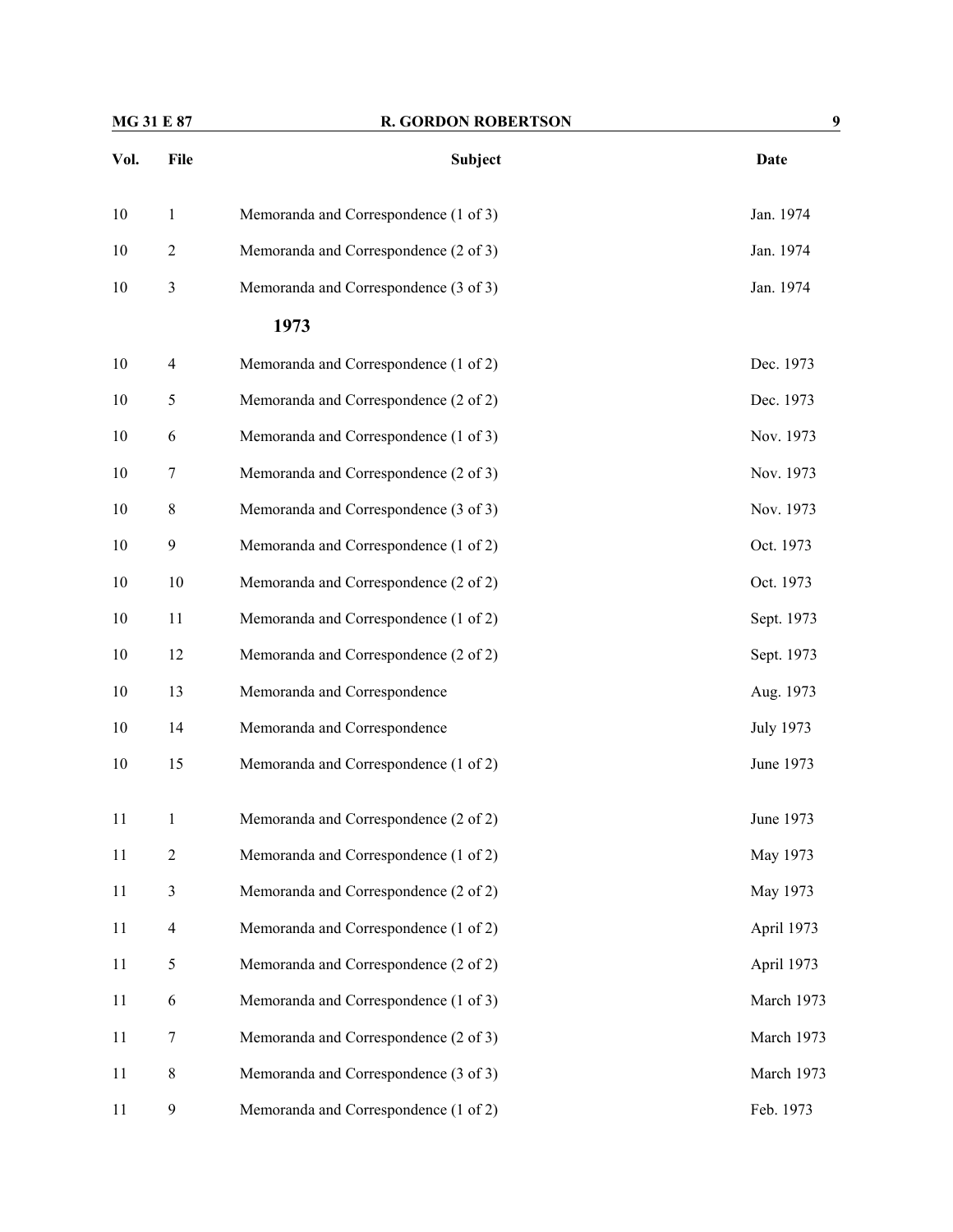| 10   |                         | <b>R. GORDON ROBERTSON</b>            | <b>MG 31 E 87</b> |
|------|-------------------------|---------------------------------------|-------------------|
| Vol. | File                    | Subject                               | <b>Date</b>       |
| 11   | 10                      | Memoranda and Correspondence (2 of 2) | Feb. 1973         |
| 11   | 11                      | Memoranda and Correspondence (1 of 3) | Jan. 1973         |
| 11   | 12                      | Memoranda and Correspondence (2 of 3) | Jan. 1973         |
| 11   | 13                      | Memoranda and Correspondence (3 of 3) | Jan. 1973         |
|      |                         | 1972                                  |                   |
| 11   | 14                      | Memoranda and Correspondence (1 of 2) | Dec. 1972         |
| 11   | 15                      | Memoranda and Correspondence (2 of 2) | Dec. 1972         |
| 12   | $\mathbf{1}$            | Memoranda and Correspondence (1 of 3) | Nov. 1972         |
| 12   | $\mathfrak{2}$          | Memoranda and Correspondence (2 of 3) | Nov. 1972         |
| 12   | 3                       | Memoranda and Correspondence (3 of 3) | Nov. 1972         |
| 12   | $\overline{\mathbf{4}}$ | Memoranda and Correspondence          | Oct. 1972         |
| 12   | 5                       | Memoranda and Correspondence (1 of 2) | Sept. 1972        |
| 12   | 6                       | Memoranda and Correspondence (2 of 2) | Sept. 1972        |
| 12   | 7                       | Memoranda and Correspondence          | Aug. 1972         |
| 12   | $8\,$                   | Memoranda and Correspondence (1 of 2) | <b>July 1972</b>  |
| 12   | 9                       | Memoranda and Correspondence (2 of 2) | <b>July 1972</b>  |
| 12   | 10                      | Memoranda and Correspondence (1 of 2) | June 1972         |
| 12   | 11                      | Memoranda and Correspondence (2 of 2) | June 1972         |
| 12   | 12                      | Memoranda and Correspondence (1 of 3) | May 1972          |
| 12   | 13                      | Memoranda and Correspondence (2 of 3) | May 1972          |
| 12   | 14                      | Memoranda and Correspondence (3 of 3) | May 1972          |
| 12   | 15                      | Memoranda and Correspondence (1 of 2) | April 1972        |
| 12   | 16                      | Memoranda and Correspondence (2 of 2) | April 1972        |
| 13   | $\mathbf{1}$            | Memoranda and Correspondence (1 of 3) | March 1972        |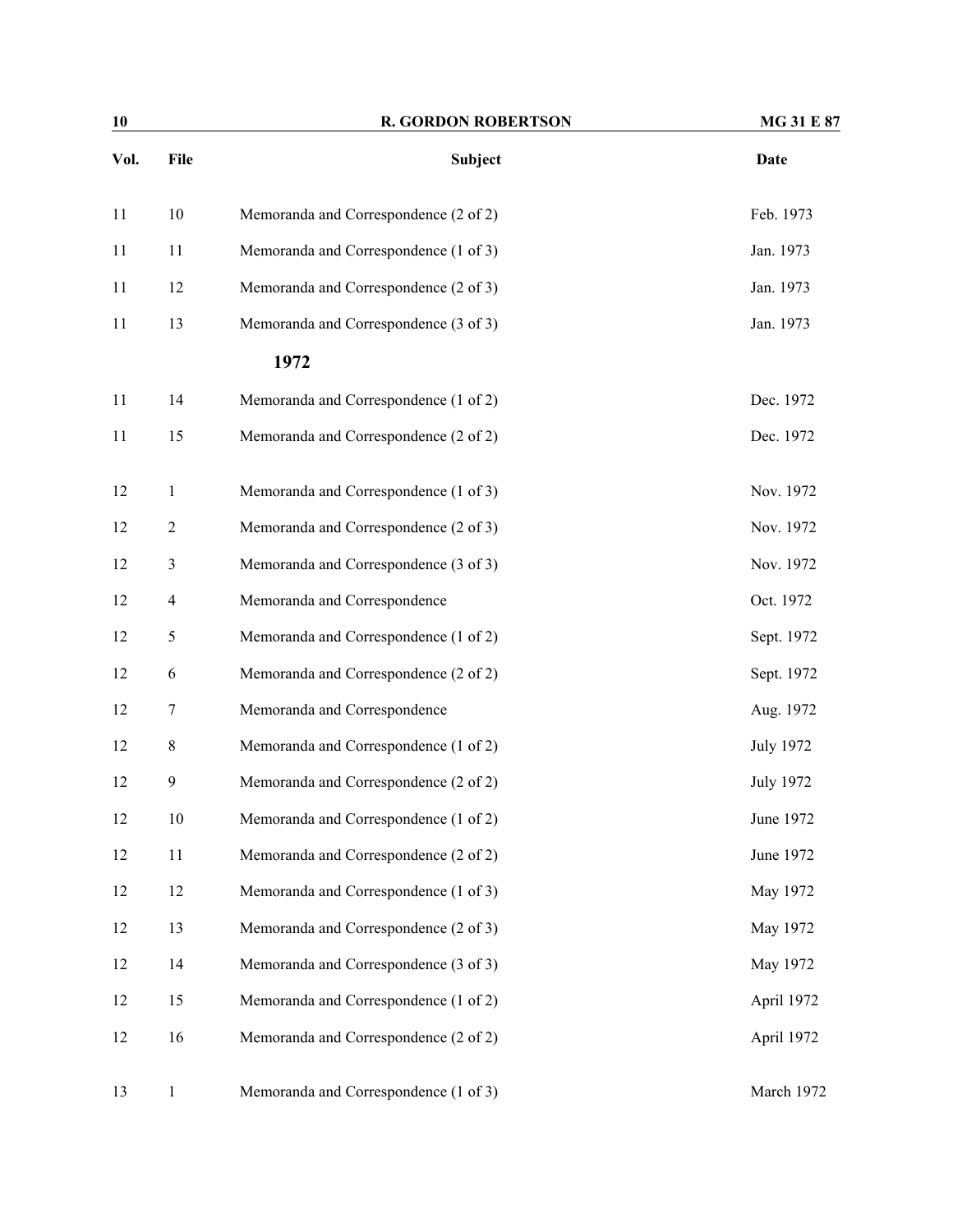|      | <b>MG 31 E 87</b>       | <b>R. GORDON ROBERTSON</b>            | 11               |
|------|-------------------------|---------------------------------------|------------------|
| Vol. | File                    | <b>Subject</b>                        | <b>Date</b>      |
| 13   | $\overline{2}$          | Memoranda and Correspondence (2 of 3) | March 1972       |
| 13   | 3                       | Memoranda and Correspondence (3 of 3) | March 1972       |
| 13   | $\overline{4}$          | Memoranda and Correspondence (1 of 2) | Feb. 1972        |
| 13   | 5                       | Memoranda and Correspondence (2 of 2) | Feb. 1972        |
| 13   | 6                       | Memoranda and Correspondence (1 of 2) | Jan. 1972        |
| 13   | 7                       | Memoranda and Correspondence (2 of 2) | Jan. 1972        |
|      |                         | 1971                                  |                  |
| 13   | 8                       | Memoranda and Correspondence (1 of 2) | Dec. 1971        |
| 13   | $\boldsymbol{9}$        | Memoranda and Correspondence (2 of 2) | Dec. 1971        |
| 13   | $10\,$                  | Memoranda and Correspondence (1 of 2) | Nov. 1971        |
| 13   | 11                      | Memoranda and Correspondence (2 of 2) | Nov. 1971        |
| 13   | 12                      | Memoranda and Correspondence (1 of 2) | Oct. 1971        |
| 13   | 13                      | Memoranda and Correspondence (2 of 2) | Oct. 1971        |
| 13   | 14                      | Memoranda and Correspondence (1 of 2) | Sept. 1971       |
| 13   | 15                      | Memoranda and Correspondence (2 of 2) | Sept. 1971       |
| 14   | 1                       | Memoranda and Correspondence          | Aug. 1971        |
| 14   | $\mathfrak{2}$          | Memoranda and Correspondence (1 of 2) | <b>July 1971</b> |
| 14   | 3                       | Memoranda and Correspondence (2 of 2) | <b>July 1971</b> |
| 14   | $\overline{\mathbf{4}}$ | Memoranda and Correspondence (1 of 2) | June 1971        |
| 14   | $\mathfrak s$           | Memoranda and Correspondence (2 of 2) | June 1971        |
| 14   | 6                       | Memoranda and Correspondence (1 of 2) | May 1971         |
| 14   | $\boldsymbol{7}$        | Memoranda and Correspondence (2 of 2) | May 1971         |
| 14   | $\,8\,$                 | Memoranda and Correspondence (1 of 2) | April 1971       |
| 14   | 9                       | Memoranda and Correspondence (2 of 2) | April 1971       |
| 14   | 10                      | Memoranda and Correspondence (1 of 2) | March 1971       |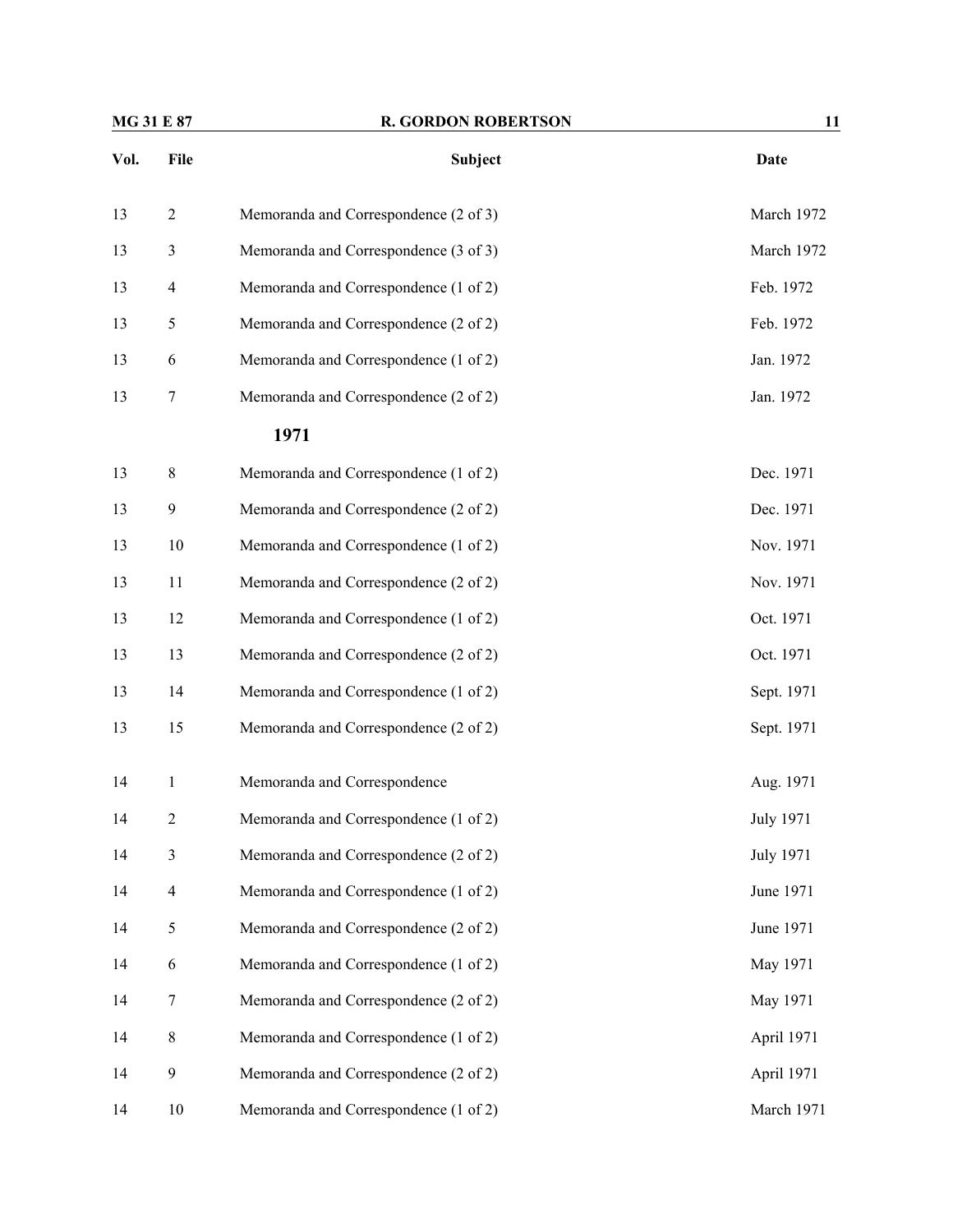| 12   |                         | <b>R. GORDON ROBERTSON</b>            | <b>MG 31 E 87</b> |
|------|-------------------------|---------------------------------------|-------------------|
| Vol. | File                    | <b>Subject</b>                        | <b>Date</b>       |
| 14   | 11                      | Memoranda and Correspondence (2 of 2) | March 1971        |
| 14   | 12                      | Memoranda and Correspondence          | Feb. 1971         |
| 14   | 13                      | Memoranda and Correspondence (1 of 2) | Jan. 1971         |
| 14   | 14                      | Memoranda and Correspondence (2 of 2) | Jan. 1971         |
|      |                         | 1970                                  |                   |
| 14   | 15                      | Memoranda and Correspondence (1 of 2) | Dec. 1970         |
| 15   | $\mathbf{1}$            | Memoranda and Correspondence (2 of 2) | Dec. 1970         |
| 15   | $\boldsymbol{2}$        | Memoranda and Correspondence          | Nov. 1970         |
| 15   | 3                       | Memoranda and Correspondence (1 of 2) | Oct. 1970         |
| 15   | $\overline{\mathbf{4}}$ | Memoranda and Correspondence (2 of 2) | Oct. 1970         |
| 15   | 5                       | Memoranda and Correspondence (1 of 2) | Sept. 1970        |
| 15   | 6                       | Memoranda and Correspondence (2 of 2) | Sept. 1970        |
| 15   | 7                       | Memoranda and Correspondence          | Aug. 1970         |
| 15   | $8\,$                   | Memoranda and Correspondence (1 of 2) | <b>July 1970</b>  |
| 15   | 9                       | Memoranda and Correspondence (2 of 2) | <b>July 1970</b>  |
| 15   | 10                      | Memoranda and Correspondence          | June 1970         |
| 15   | 11                      | Memoranda and Correspondence          | May 1970          |
| 15   | 12                      | Memoranda and Correspondence          | April 1970        |
| 15   | 13                      | Memoranda and Correspondence (1 of 2) | March 1970        |
| 15   | 14                      | Memoranda and Correspondence (2 of 2) | March 1970        |
| 15   | 15                      | Memoranda and Correspondence (1 of 2) | Feb. 1970         |
| 15   | 16                      | Memoranda and Correspondence (2 of 2) | Feb. 1970         |
| 15   | 17                      | Memoranda and Correspondence (1 of 2) | Jan. 1970         |
| 15   | 18                      | Memoranda and Correspondence (2 of 2) | Jan. 1970         |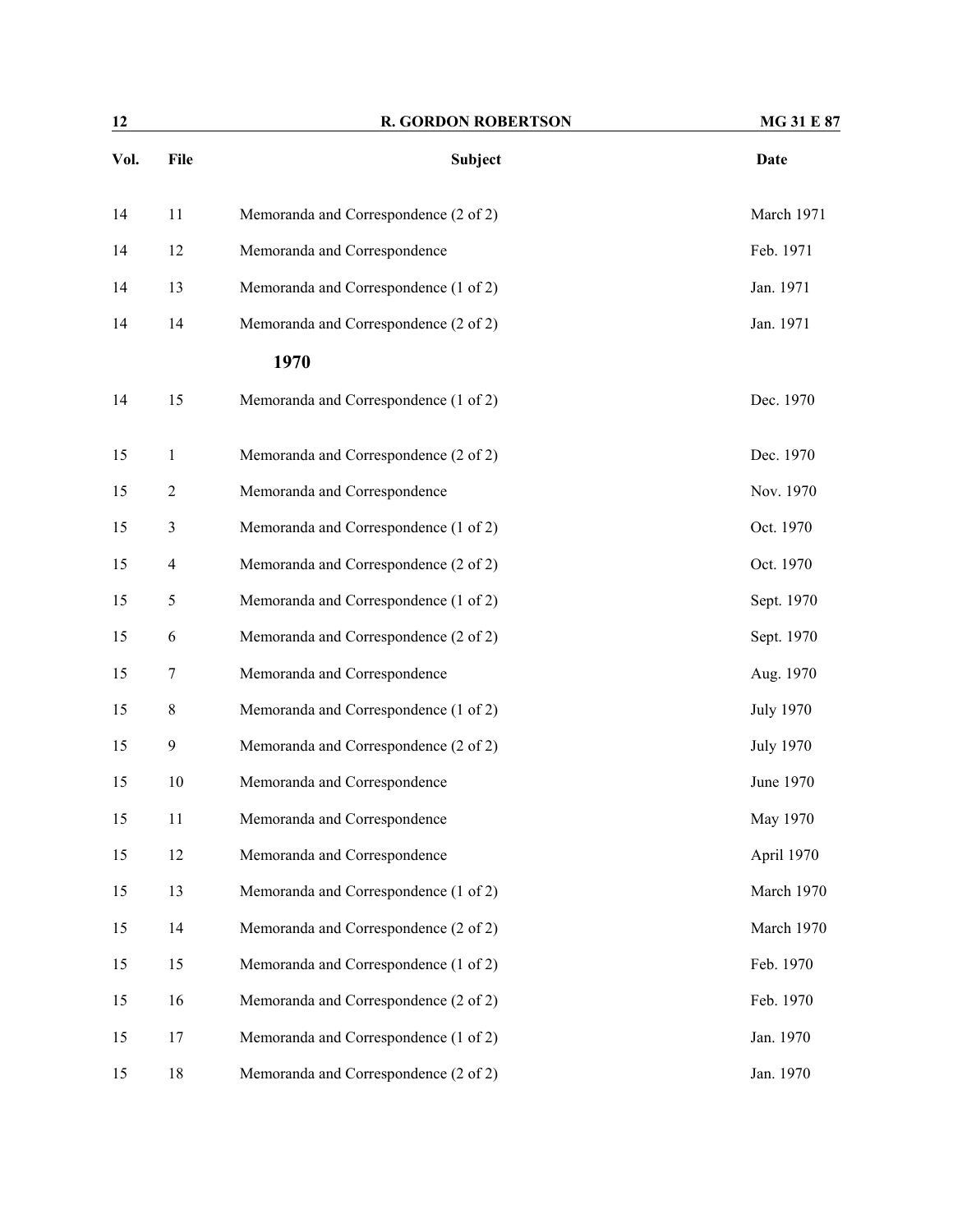| File             | Subject                               | <b>Date</b>      |
|------------------|---------------------------------------|------------------|
|                  | 1969                                  |                  |
| 1                | Memoranda and Correspondence          | Dec. 1969        |
| $\overline{2}$   | Memoranda and Correspondence (1 of 2) | Nov. 1969        |
| 3                | Memoranda and Correspondence (2 of 2) | Nov. 1969        |
| 4                | Memoranda and Correspondence (1 of 2) | Oct. 1969        |
| 5                | Memoranda and Correspondence (2 of 2) | Oct. 1969        |
| 6                | Memoranda and Correspondence (1 of 2) | Sept. 1969       |
| 7                | Memoranda and Correspondence (2 of 2) | Sept. 1969       |
| 8                | Memoranda and Correspondence          | Aug. 1969        |
| $\boldsymbol{9}$ | Memoranda and Correspondence (1 of 2) | <b>July 1969</b> |
| 10               | Memoranda and Correspondence (2 of 2) | <b>July 1969</b> |
| 11               | Memoranda and Correspondence          | June 1969        |
| 12               | Memoranda and Correspondence (1 of 2) | May 1969         |
| 13               | Memoranda and Correspondence (2 of 2) | May 1969         |
| 14               | Memoranda and Correspondence          | April 1969       |
| 15               | Memoranda and Correspondence          | March 1969       |
| 16               | Memoranda and Correspondence (1 of 2) | Feb. 1969        |
| 17               | Memoranda and Correspondence (2 of 2) | Feb. 1969        |
| 1                | Memoranda and Correspondence (1 of 2) | Jan. 1969        |
| 2                | Memoranda and Correspondence (2 of 2) | Jan. 1969        |
|                  |                                       |                  |

|  | Memoranda and Correspondence (1 of 2) | Dec. 1968 |
|--|---------------------------------------|-----------|
|  | Memoranda and Correspondence (2 of 2) | Dec. 1968 |
|  | Memoranda and Correspondence          | Nov. 1968 |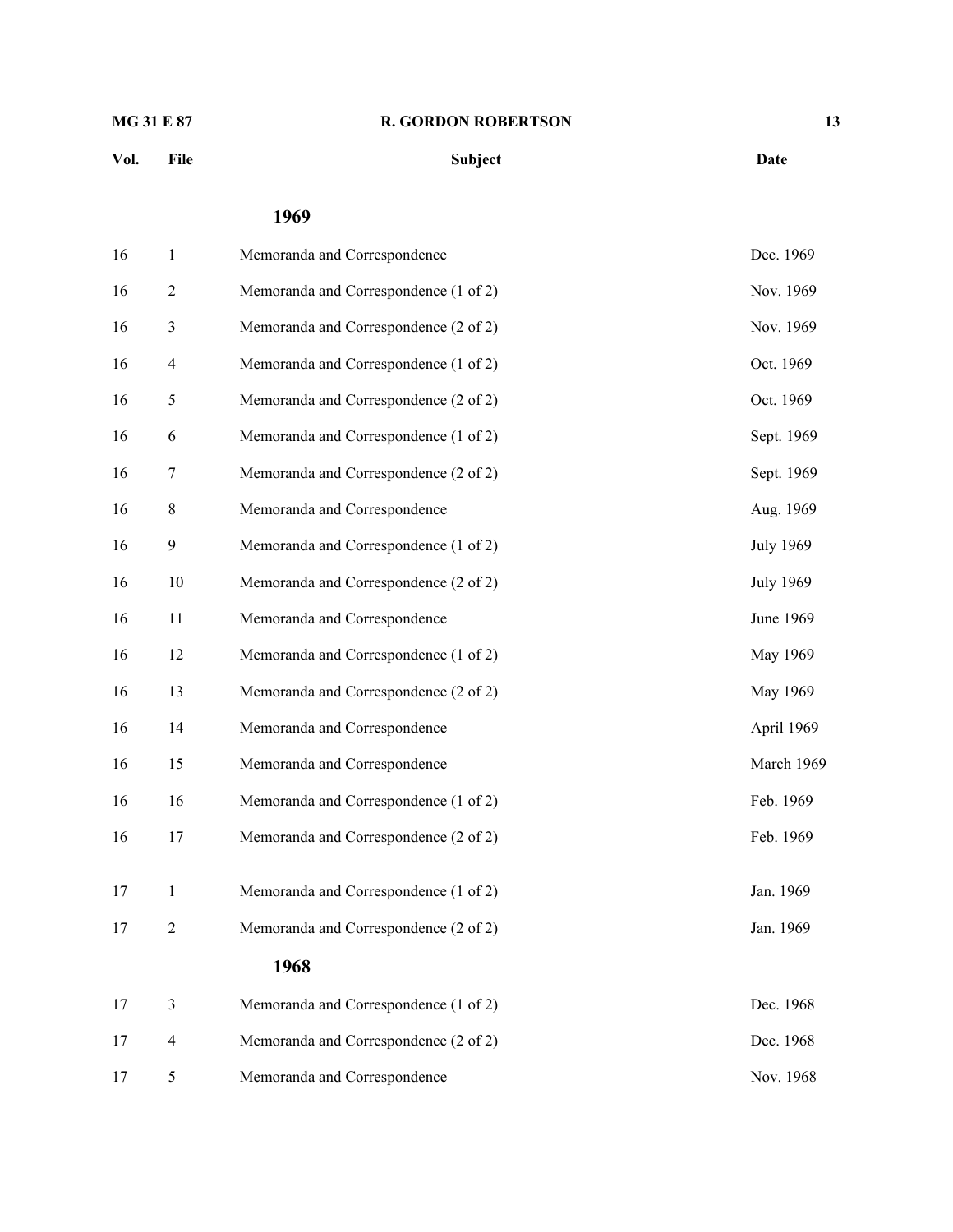| 14   |                  | <b>R. GORDON ROBERTSON</b>                 | MG 31 E 87       |
|------|------------------|--------------------------------------------|------------------|
| Vol. | File             | <b>Subject</b>                             | <b>Date</b>      |
| 17   | 6                | Memoranda and Correspondence               | Oct. 1968        |
| 17   | 7                | Memoranda and Correspondence (1 of 2)      | Sept. 1968       |
| 17   | 8                | Memoranda and Correspondence (2 of 2)      | Sept. 1968       |
| 17   | $\boldsymbol{9}$ | Memoranda and Correspondence (1 of 2)      | Aug. 1968        |
| 17   | 10               | Memoranda and Correspondence (2 of 2)      | Aug. 1968        |
| 17   | 11               | Memoranda and Correspondence               | <b>July 1968</b> |
| 17   | 12               | Memoranda and Correspondence               | June 1968        |
| 17   | 13               | Memoranda and Correspondence               | May 1968         |
| 17   | 14               | Memoranda and Correspondence               | April 1968       |
| 17   | 15               | Memoranda and Correspondence               | March 1968       |
| 17   | 16               | Memoranda and Correspondence               | Feb. 1968        |
|      |                  | <b>Federal-Provincial Relations Office</b> |                  |
|      |                  | 1980                                       |                  |
| 17   | 18               | Memoranda and Correspondence               | Jan. 1980        |
|      |                  | 1979                                       |                  |
| 17   | 19               | Memoranda and Correspondence (1 of 3)      | Dec. 1979        |
| 17   | $20\,$           | Memoranda and Correspondence (2 of 3)      | Dec. 1979        |
| 18   | $\mathbf{1}$     | Memoranda and Correspondence (3 of 3)      | Dec. 1979        |
| 18   | $\overline{2}$   | Memoranda and Correspondence (1 of 2)      | Nov. 1979        |
| 18   | $\mathfrak{Z}$   | Memoranda and Correspondence (2 of 2)      | Nov. 1979        |
| 18   | $\overline{4}$   | Memoranda and Correspondence (1 of 3)      | Oct. 1979        |
| 18   | 5                | Memoranda and Correspondence (2 of 3)      | Oct. 1979        |
| 18   | $\sqrt{6}$       | Memoranda and Correspondence (3 of 3)      | Oct. 1979        |
| 18   | $\boldsymbol{7}$ | Memoranda and Correspondence (1 of 3)      | Sept. 1979       |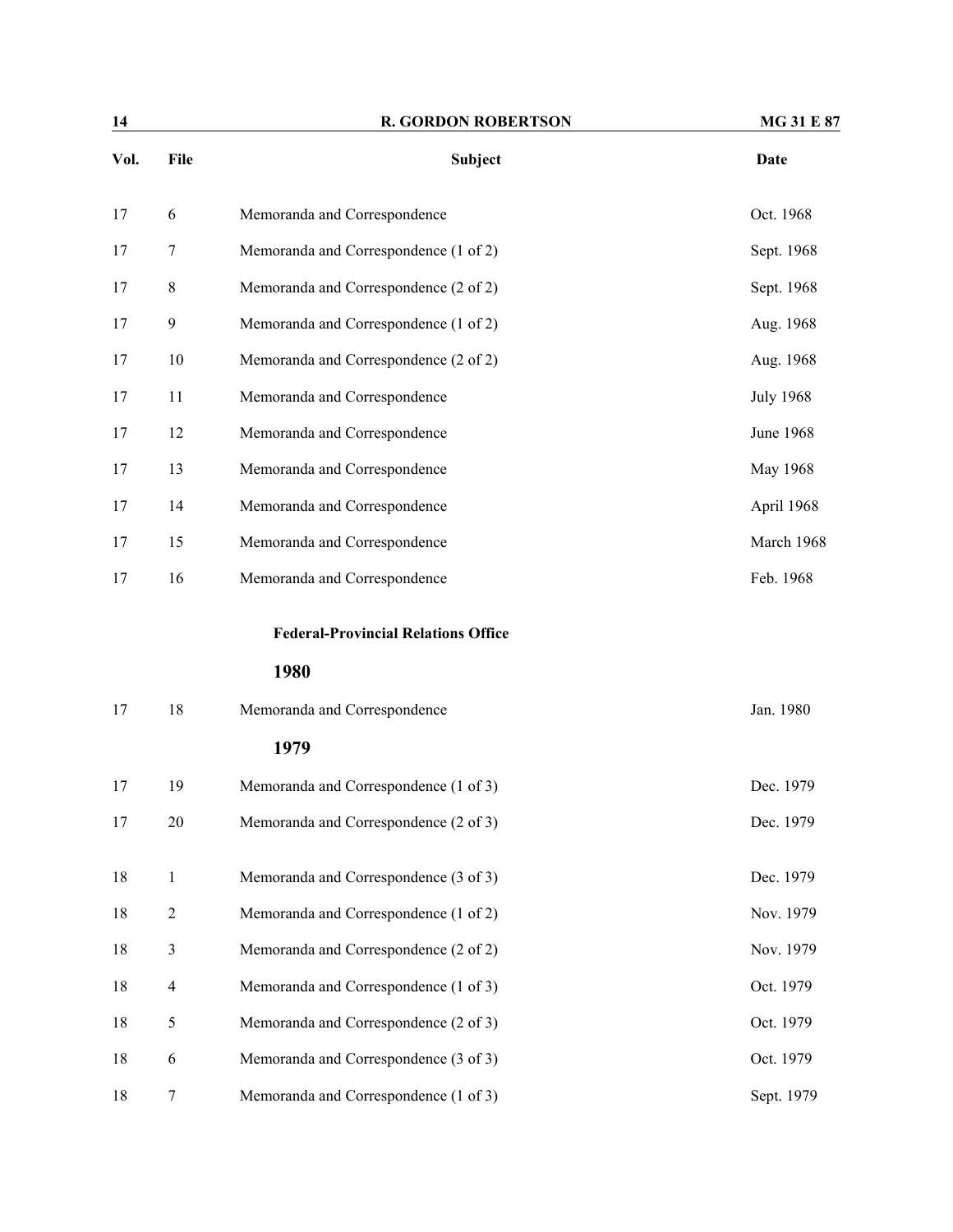| <b>MG 31 E 87</b> |                | <b>R. GORDON ROBERTSON</b>            | 15               |  |
|-------------------|----------------|---------------------------------------|------------------|--|
| Vol.              | File           | Subject                               | <b>Date</b>      |  |
| 18                | $\,8\,$        | Memoranda and Correspondence (2 of 3) | Sept. 1979       |  |
| 18                | $\mathbf{9}$   | Memoranda and Correspondence (3 of 3) | Sept. 1979       |  |
| 18                | 10             | Memoranda and Correspondence (1 of 2) | Aug. 1979        |  |
| 18                | 11             | Memoranda and Correspondence (2 of 2) | Aug. 1979        |  |
| 18                | 12             | Memoranda and Correspondence (1 of 2) | <b>July 1979</b> |  |
| 18                | 13             | Memoranda and Correspondence (2 of 2) | <b>July 1979</b> |  |
| 19                | $\mathbf{1}$   | Memoranda and Correspondence (1 of 3) | June 1979        |  |
| 19                | $\overline{2}$ | Memoranda and Correspondence (2 of 3) | June 1979        |  |
| 19                | 3              | Memoranda and Correspondence (3 of 3) | June 1979        |  |
| 19                | $\overline{4}$ | Memoranda and Correspondence (1 of 4) | May 1979         |  |
| 19                | $\mathfrak s$  | Memoranda and Correspondence (2 of 4) | May 1979         |  |
| 19                | 6              | Memoranda and Correspondence (3 of 4) | May 1979         |  |
| 19                | $\tau$         | Memoranda and Correspondence (4 of 4) | May 1979         |  |
| 19                | $\,8\,$        | Memoranda and Correspondence (1 of 2) | April 1979       |  |
| 19                | 9              | Memoranda and Correspondence (2 of 2) | April 1979       |  |
| 19                | 10             | Memoranda and Correspondence (1 of 3) | March 1979       |  |
| 19                | 11             | Memoranda and Correspondence (2 of 3) | March 1979       |  |
| 19                | 12             | Memoranda and Correspondence (3 of 3) | March 1979       |  |
| 19                | 13             | Memoranda and Correspondence (1 of 3) | Feb. 1979        |  |
| 19                | 14             | Memoranda and Correspondence (2 of 3) | Feb. 1979        |  |
| 19                | 15             | Memoranda and Correspondence (3 of 3) | Feb. 1979        |  |
| 20                | $\mathbf{1}$   | Memoranda and Correspondence (1 of 2) | Jan. 1979        |  |
| 20                | $\overline{2}$ | Memoranda and Correspondence (2 of 2) | Jan. 1979        |  |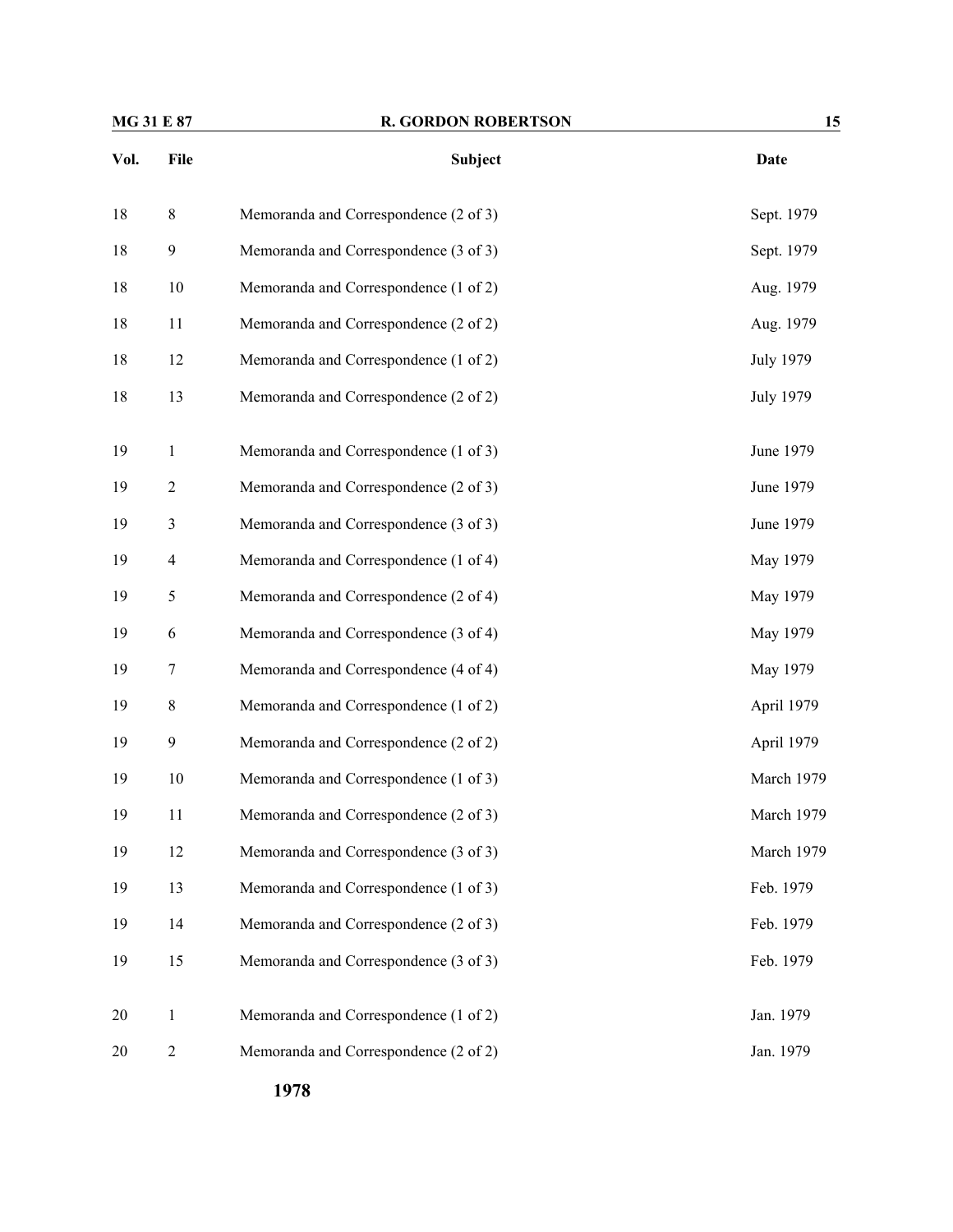| 16   |                  | <b>R. GORDON ROBERTSON</b>            | MG 31 E 87       |
|------|------------------|---------------------------------------|------------------|
| Vol. | File             | Subject                               | <b>Date</b>      |
| 20   | $\mathfrak{Z}$   | Memoranda and Correspondence (1 of 2) | Dec. 1978        |
| 20   | $\overline{4}$   | Memoranda and Correspondence (2 of 2) | Dec. 1978        |
| 20   | $\mathfrak s$    | Memoranda and Correspondence (1 of 3) | Nov. 1978        |
| 20   | 6                | Memoranda and Correspondence (2 of 3) | Nov. 1978        |
| 20   | 7                | Memoranda and Correspondence (3 of 3) | Nov. 1978        |
| 20   | 8                | Memoranda and Correspondence (1 of 2) | Oct. 1978        |
| 20   | $\boldsymbol{9}$ | Memoranda and Correspondence (2 of 2) | Oct. 1978        |
| 20   | 10               | Memoranda and Correspondence (1 of 3) | Sept. 1978       |
| 20   | 11               | Memoranda and Correspondence (2 of 3) | Sept. 1978       |
| 20   | 12               | Memoranda and Correspondence (3 of 3) | Sept. 1978       |
| 20   | 13               | Memoranda and Correspondence (1 of 4) | Aug. 1978        |
| 21   | $\mathbf{1}$     | Memoranda and Correspondence (2 of 4) | Aug. 1978        |
| 21   | $\overline{2}$   | Memoranda and Correspondence (3 of 4) | Aug. 1978        |
| 21   | $\mathfrak{Z}$   | Memoranda and Correspondence (4 of 4) | Aug. 1978        |
| 21   | $\overline{4}$   | Memoranda and Correspondence (1 of 2) | <b>July 1978</b> |
| 21   | 5                | Memoranda and Correspondence (2 of 2) | <b>July 1978</b> |
| 21   | 6                | Memoranda and Correspondence (1 of 2) | June 1978        |
| 21   | $\tau$           | Memoranda and Correspondence (2 of 2) | June 1978        |
| 21   | $\,$ 8 $\,$      | Memoranda and Correspondence (1 of 3) | May 1978         |
| 21   | $\boldsymbol{9}$ | Memoranda and Correspondence (2 of 3) | May 1978         |
| 21   | 10               | Memoranda and Correspondence (3 of 3) | May 1978         |
| 21   | 11               | Memoranda and Correspondence (1 of 2) | April 1978       |
| 21   | 12               | Memoranda and Correspondence (2 of 2) | April 1978       |
| 22   | $\mathbf{1}$     | Memoranda and Correspondence (1 of 3) | March 1978       |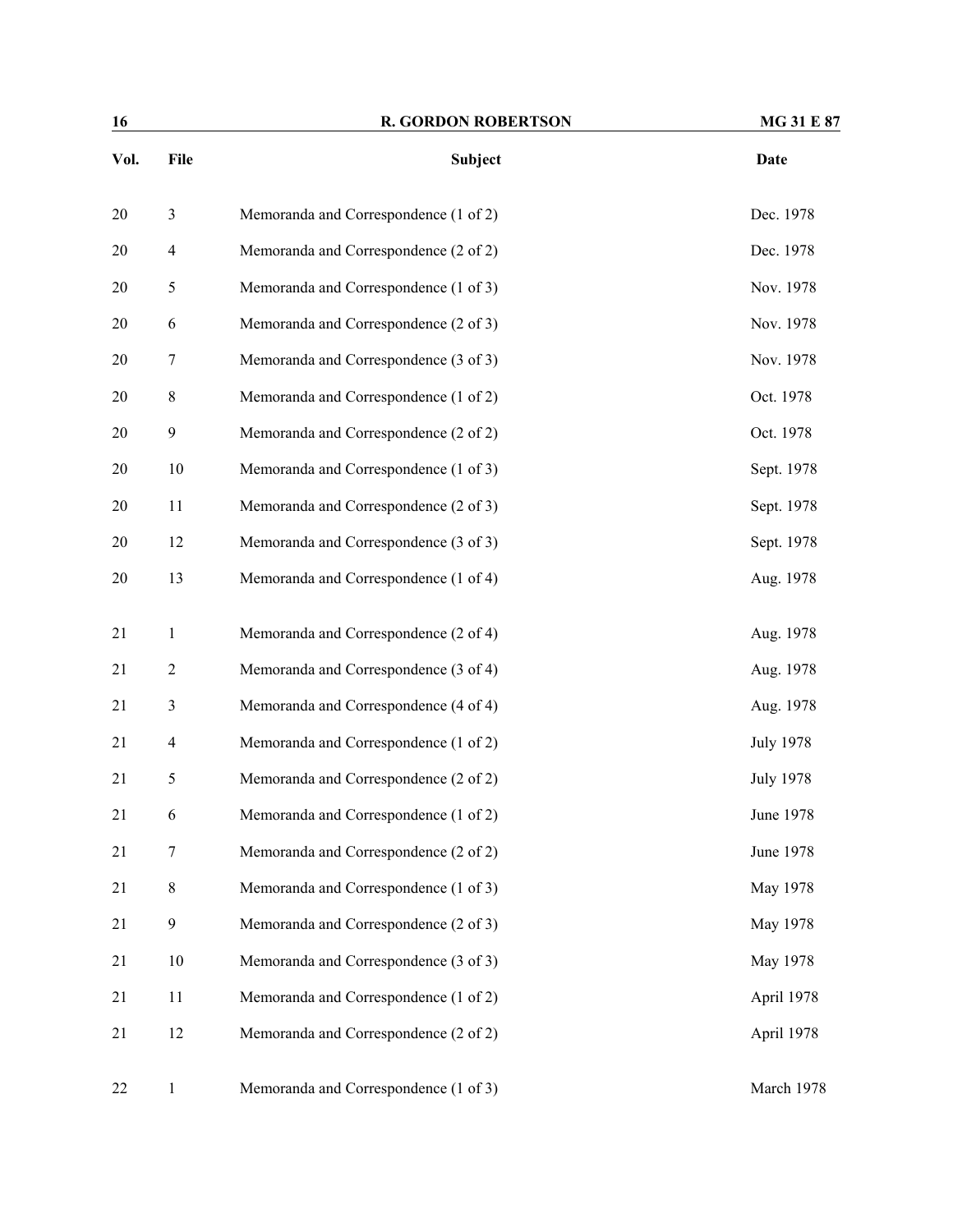| <b>MG 31 E 87</b> |                | <b>R. GORDON ROBERTSON</b>            | 17         |  |
|-------------------|----------------|---------------------------------------|------------|--|
| Vol.              | File           | <b>Subject</b>                        | Date       |  |
| 22                | $\overline{2}$ | Memoranda and Correspondence (2 of 3) | March 1978 |  |
| 22                | 3              | Memoranda and Correspondence (3 of 3) | March 1978 |  |
| 22                | $\overline{4}$ | Memoranda and Correspondence (1 of 3) | Feb. 1978  |  |
| 22                | 5              | Memoranda and Correspondence (2 of 3) | Feb. 1978  |  |
| 22                | 6              | Memoranda and Correspondence (3 of 3) | Feb. 1978  |  |
| 22                | 7              | Memoranda and Correspondence (1 of 3) | Jan. 1978  |  |
| 22                | 8              | Memoranda and Correspondence (2 of 3) | Jan. 1978  |  |
| 22                | 9              | Memoranda and Correspondence (3 of 3) | Jan. 1978  |  |

| 22 | 10               | Memoranda and Correspondence (1 of 2) | Dec. 1977        |
|----|------------------|---------------------------------------|------------------|
| 22 | 11               | Memoranda and Correspondence (2 of 2) | Dec. 1977        |
| 22 | 12               | Memoranda and Correspondence (1 of 3) | Nov. 1977        |
| 22 | 13               | Memoranda and Correspondence (2 of 3) | Nov. 1977        |
| 22 | 14               | Memoranda and Correspondence (3 of 3) | Nov. 1977        |
| 23 | $\mathbf{1}$     | Memoranda and Correspondence (1 of 2) | Oct. 1977        |
| 23 | $\sqrt{2}$       | Memoranda and Correspondence (2 of 2) | Oct. 1977        |
| 23 | $\mathfrak{Z}$   | Memoranda and Correspondence          | Sept. 1977       |
| 23 | $\overline{4}$   | Memoranda and Correspondence (1 of 2) | Aug. 1977        |
| 23 | 5                | Memoranda and Correspondence (2 of 2) | Aug. 1977        |
| 23 | 6                | Memoranda and Correspondence (1 of 3) | July 1977        |
| 23 | $\boldsymbol{7}$ | Memoranda and Correspondence (2 of 3) | July 1977        |
| 23 | $\,8\,$          | Memoranda and Correspondence (3 of 3) | <b>July 1977</b> |
| 23 | 9                | Memoranda and Correspondence (1 of 3) | June 1977        |
| 23 | 10               | Memoranda and Correspondence (2 of 3) | June 1977        |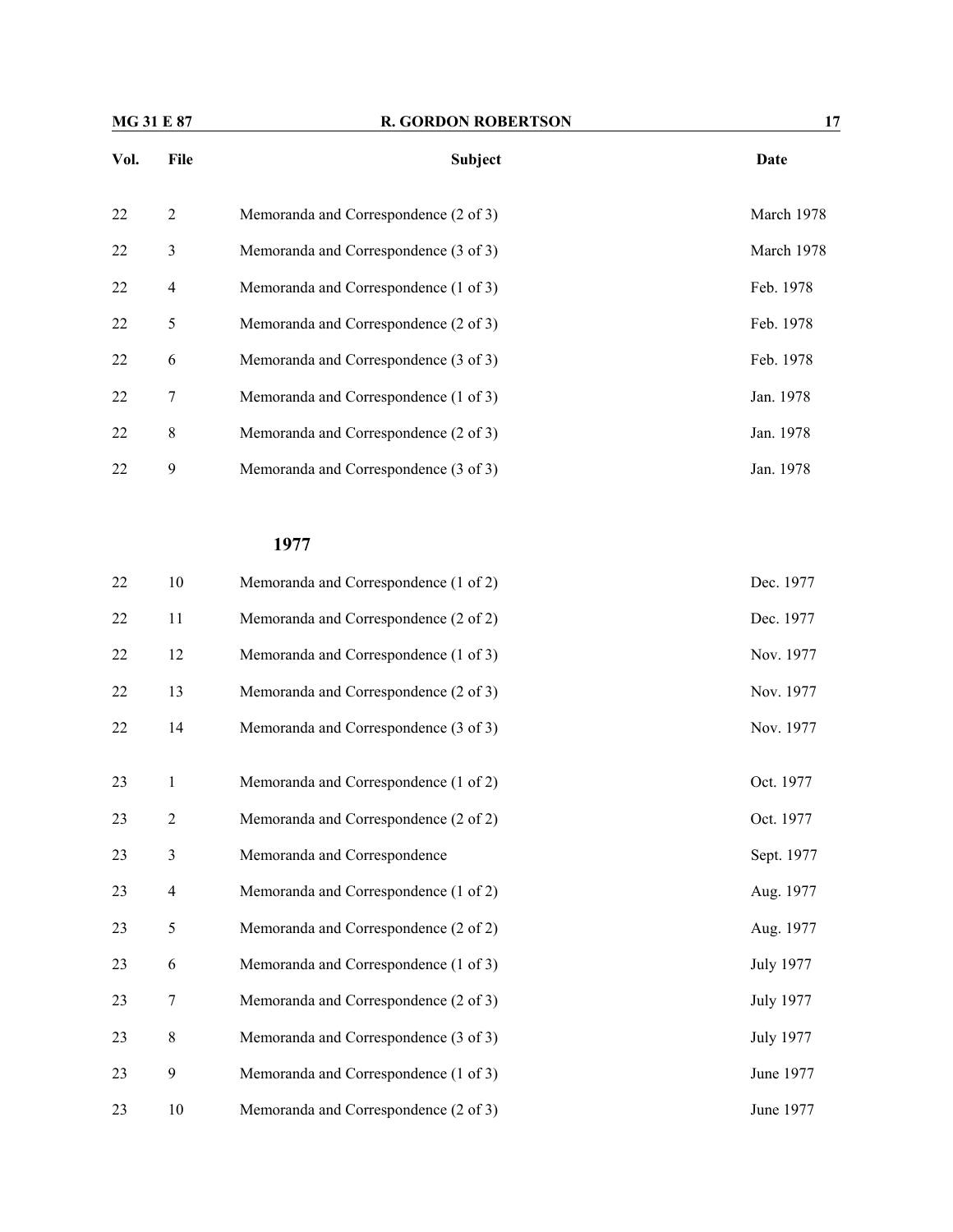| 18   | <b>R. GORDON ROBERTSON</b> |                                       | <b>MG 31 E 87</b> |  |
|------|----------------------------|---------------------------------------|-------------------|--|
| Vol. | File                       | Subject                               | <b>Date</b>       |  |
| 23   | 11                         | Memoranda and Correspondence (3 of 3) | June 1977         |  |
| 23   | 12                         | Memoranda and Correspondence (1 of 3) | May 1977          |  |
| 23   | 13                         | Memoranda and Correspondence (2 of 3) | May 1977          |  |
| 23   | 14                         | Memoranda and Correspondence (3 of 3) | May 1977          |  |
| 24   | $\mathbf{1}$               | Memoranda and Correspondence (1 of 3) | April 1977        |  |
| 24   | $\overline{2}$             | Memoranda and Correspondence (2 of 3) | April 1977        |  |
| 24   | $\mathfrak{Z}$             | Memoranda and Correspondence (3 of 3) | April 1977        |  |
| 24   | $\overline{4}$             | Memoranda and Correspondence (1 of 3) | April 1977        |  |
| 24   | $\mathfrak s$              | Memoranda and Correspondence (2 of 3) | April 1977        |  |
| 24   | 6                          | Memoranda and Correspondence (3 of 3) | April 1977        |  |
| 24   | $\tau$                     | Memoranda and Correspondence (1 of 3) | Feb. 1977         |  |
| 24   | $\,8\,$                    | Memoranda and Correspondence (2 of 3) | Feb. 1977         |  |
| 24   | 9                          | Memoranda and Correspondence (3 of 3) | Feb. 1977         |  |
| 24   | $10\,$                     | Memoranda and Correspondence (1 of 4) | Jan. 1977         |  |
| 24   | 11                         | Memoranda and Correspondence (2 of 4) | Jan. 1977         |  |
| 24   | 12                         | Memoranda and Correspondence (3 of 4) | Jan. 1977         |  |
| 24   | 13                         | Memoranda and Correspondence (4 of 4) | Jan. 1977         |  |
|      |                            | 1976                                  |                   |  |
| 25   | $\mathbf{1}$               | Memoranda and Correspondence (1 of 3) | Dec. 1976         |  |
| 25   | $\overline{2}$             | Memoranda and Correspondence (2 of 3) | Dec. 1976         |  |
| 25   | $\mathfrak{Z}$             | Memoranda and Correspondence (3 of 3) | Dec. 1976         |  |
| 25   | $\overline{4}$             | Memoranda and Correspondence (1 of 2) | Nov. 1976         |  |
| 25   | $\mathfrak s$              | Memoranda and Correspondence (2 of 2) | Nov. 1976         |  |

25 6 Memoranda and Correspondence (1 of 3) Oct. 1976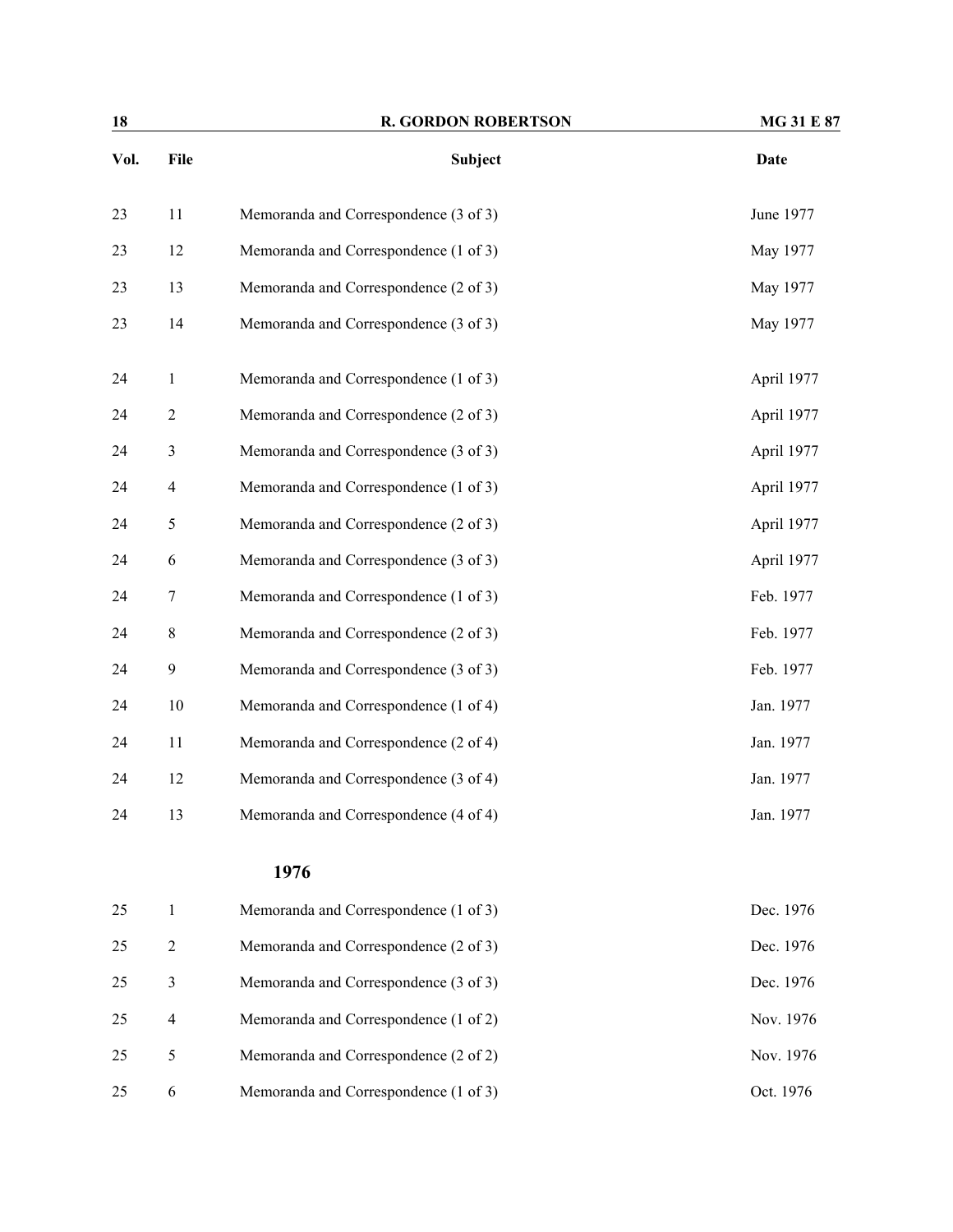| MG 31 E 87 |                | <b>R. GORDON ROBERTSON</b>            | 19               |  |
|------------|----------------|---------------------------------------|------------------|--|
| Vol.       | File           | Subject                               | <b>Date</b>      |  |
| 25         | $\tau$         | Memoranda and Correspondence (2 of 3) | Oct. 1976        |  |
| 25         | $\,$ 8 $\,$    | Memoranda and Correspondence (3 of 3) | Oct. 1976        |  |
| 25         | 9              | Memoranda and Correspondence (1 of 2) | Sept. 1976       |  |
| 25         | 10             | Memoranda and Correspondence (2 of 2) | Sept. 1976       |  |
| 25         | 11             | Memoranda and Correspondence          | Aug. 1976        |  |
| 25         | 12             | Memoranda and Correspondence (1 of 2) | <b>July 1976</b> |  |
| 25         | 13             | Memoranda and Correspondence (2 of 2) | <b>July 1976</b> |  |
| 25         | 14             | Memoranda and Correspondence (1 of 2) | June 1976        |  |
| 25         | 15             | Memoranda and Correspondence (2 of 2) | June 1976        |  |
| 26         | $\mathbf{1}$   | Memoranda and Correspondence (1 of 3) | May 1976         |  |
| 26         | $\overline{c}$ | Memoranda and Correspondence (2 of 3) | May 1976         |  |
| 26         | 3              | Memoranda and Correspondence (3 of 3) | May 1976         |  |
| 26         | $\overline{4}$ | Memoranda and Correspondence (1 of 3) | April 1976       |  |
| 26         | 5              | Memoranda and Correspondence (2 of 3) | April 1976       |  |
| 26         | 6              | Memoranda and Correspondence (3 of 3) | April 1976       |  |
| 26         | 7              | Memoranda and Correspondence (1 of 4) | March 1976       |  |
| 26         | $8\,$          | Memoranda and Correspondence (2 of 4) | March 1976       |  |
| 26         | 9              | Memoranda and Correspondence (3 of 4) | March 1976       |  |
| 26         | 10             | Memoranda and Correspondence (4 of 4) | March 1976       |  |
| 26         | 11             | Memoranda and Correspondence (1 of 3) | Feb. 1976        |  |
| 26         | 12             | Memoranda and Correspondence (2 of 3) | Feb. 1976        |  |
| 26         | 13             | Memoranda and Correspondence (3 of 3) | Feb. 1976        |  |
| 26         | 14             | Memoranda and Correspondence (1 of 3) | Jan. 1976        |  |
| 26         | 15             | Memoranda and Correspondence (2 of 3) | Jan. 1976        |  |
| 26         | 16             | Memoranda and Correspondence (3 of 3) | Jan. 1976        |  |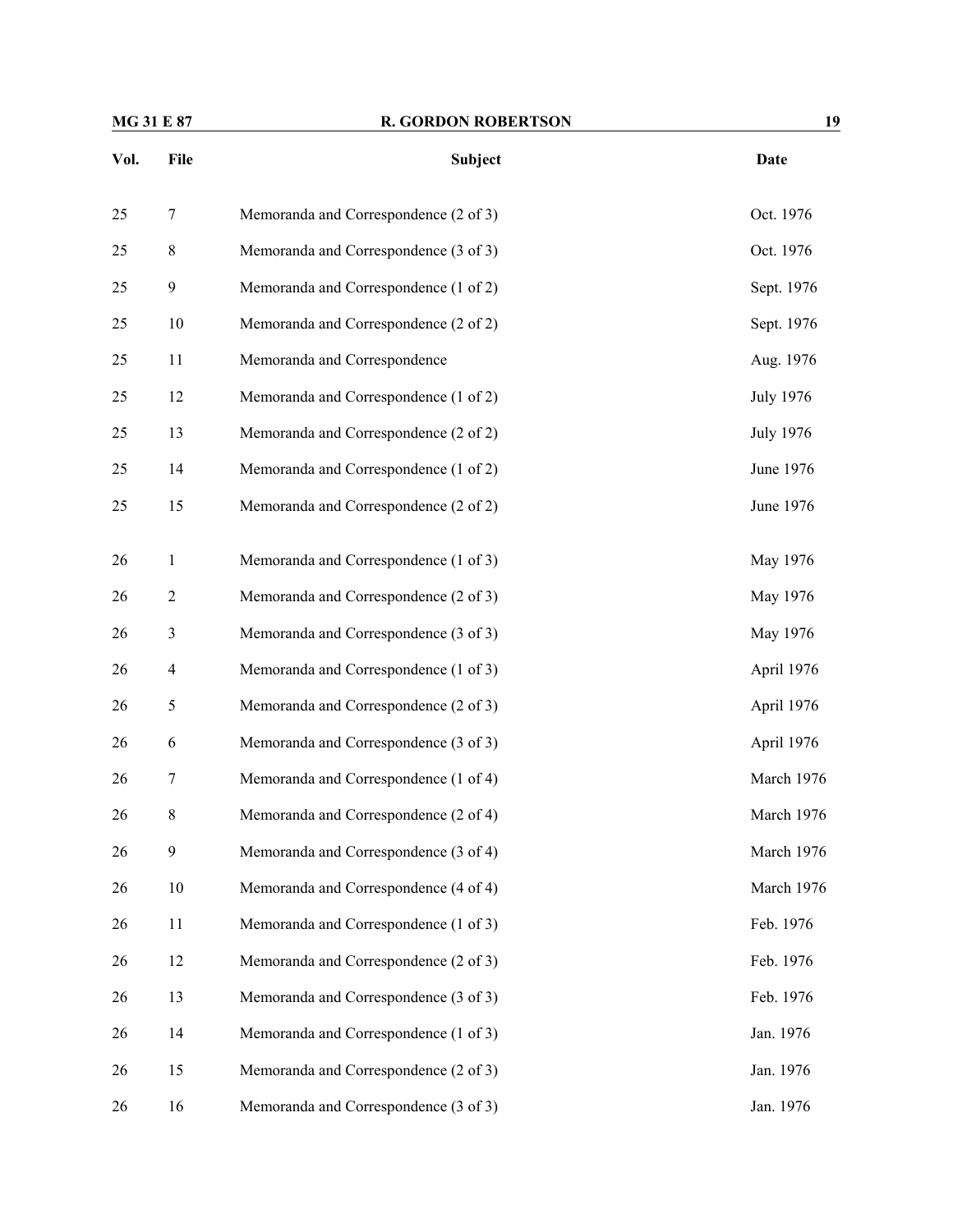| 20   |                  | <b>R. GORDON ROBERTSON</b>            | MG 31 E 87       |
|------|------------------|---------------------------------------|------------------|
| Vol. | File             | Subject                               | Date             |
|      |                  | 1975                                  |                  |
| 27   | $\mathbf{1}$     | Memoranda and Correspondence (1 of 3) | Dec. 1975        |
| 27   | $\overline{c}$   | Memoranda and Correspondence (2 of 3) | Dec. 1975        |
| 27   | 3                | Memoranda and Correspondence (3 of 3) | Dec. 1975        |
| 27   | $\overline{4}$   | Memoranda and Correspondence (1 of 3) | Nov. 1975        |
| 27   | 5                | Memoranda and Correspondence (2 of 3) | Nov. 1975        |
| 27   | $\epsilon$       | Memoranda and Correspondence (3 of 3) | Nov. 1975        |
| 27   | 7                | Memoranda and Correspondence (1 of 2) | Oct. 1975        |
| 27   | $\,$ 8 $\,$      | Memoranda and Correspondence (2 of 2) | Oct. 1975        |
| 27   | 9                | Memoranda and Correspondence (1 of 2) | Sept. 1975       |
| 27   | 10               | Memoranda and Correspondence (2 of 2) | Sept. 1975       |
| 27   | 11               | Memoranda and Correspondence (1 of 2) | Aug. 1975        |
| 27   | 12               | Memoranda and Correspondence (2 of 2) | Aug. 1975        |
| 27   | 13               | Memoranda and Correspondence (1 of 2) | <b>July 1975</b> |
| 27   | 14               | Memoranda and Correspondence (2 of 2) | <b>July 1975</b> |
| 27   | 15               | Memoranda and Correspondence (1 of 2) | June 1975        |
| 27   | 16               | Memoranda and Correspondence (2 of 2) | June 1975        |
| 28   | $\mathbf{1}$     | Memoranda and Correspondence (1 of 2) | May 1975         |
| 28   | $\boldsymbol{2}$ | Memoranda and Correspondence (2 of 2) | May 1975         |
| 28   | 3                | Memoranda and Correspondence (1 of 3) | April 1975       |
| 28   | $\overline{4}$   | Memoranda and Correspondence (2 of 3) | April 1975       |
| 28   | 5                | Memoranda and Correspondence (3 of 3) | April 1975       |
| 28   | 6                | Memoranda and Correspondence (1 of 3) | March 1975       |
| 28   | 7                | Memoranda and Correspondence (2 of 3) | March 1975       |
| 28   | $\,$ $\,$        | Memoranda and Correspondence (3 of 3) | March 1975       |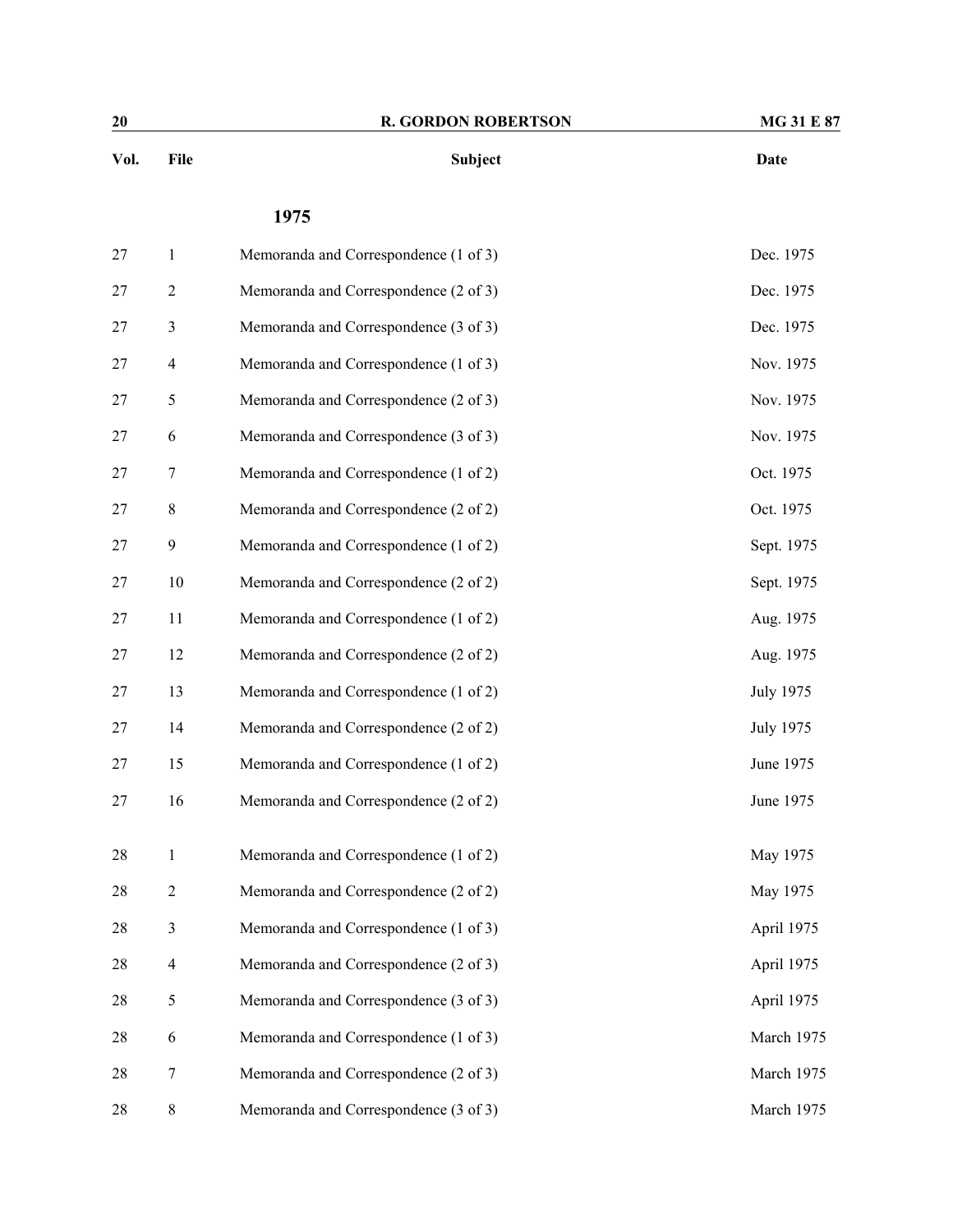| <b>MG 31 E 87</b> |                  | <b>R. GORDON ROBERTSON</b>                                                                                    | 21                       |  |
|-------------------|------------------|---------------------------------------------------------------------------------------------------------------|--------------------------|--|
| Vol.              | File             | Subject                                                                                                       | <b>Date</b>              |  |
| 28                | $\overline{9}$   | Memoranda and Correspondence (1 of 3)                                                                         | Feb. 1975                |  |
| 28                | 10               | Memoranda and Correspondence (2 of 3)                                                                         | Feb. 1975                |  |
| 28                | 11               | Memoranda and Correspondence (3 of 3)                                                                         | Feb. 1975                |  |
| 28                | 12               | Memoranda and Correspondence (1 of 3)                                                                         | Jan. 1975                |  |
| 28                | 13               | Memoranda and Correspondence (2 of 3)                                                                         | Jan. 1975                |  |
| 28                | 14               | Memoranda and Correspondence (3 of 3)                                                                         | Jan. 1975                |  |
|                   |                  | THE CONSTITUTION                                                                                              |                          |  |
|                   |                  | <b>Privy Council Office</b>                                                                                   |                          |  |
| 29                | $\mathbf{1}$     | British North America Act - Amendments to (1 of 2)                                                            | n.d., 1900,<br>1935-1952 |  |
| 29                | $\overline{2}$   | British North America Act - Amendments to (2 of 2)                                                            | n.d., 1900,<br>1935-1952 |  |
| 29                | 3                | B.N.A. Act - Interpretations (1 of 3)                                                                         | n.d., 1890,<br>1940-1946 |  |
| 29                | $\overline{4}$   | B.N.A. Act - Interpretations (2 of 3)                                                                         | n.d., 1890,<br>1940-1946 |  |
| 29                | 5                | B.N.A. Act - Interpretations (3 of 3)                                                                         | n.d., 1890,<br>1940-1946 |  |
| 29                | 6                | B.N.A. Act - Provision for Procedure to Amend                                                                 | 26 July 1949             |  |
| 29                | $\boldsymbol{7}$ | Conference of Federal and Provincial Governments,<br>Dec. 1950 - Correspondence re Agenda                     | 1949-1950                |  |
| 29                | $8\,$            | Conference of Federal and Provincial Governments,<br>Dec. 1950 - Planning (1 of 2)                            | n.d.,<br>1946-1950       |  |
| 29                | 9                | Conference of Federal and Provincial Governments,<br>Dec. 1950 - Planning (2 of 2)                            | n.d.,<br>1946-1950       |  |
| 29                | 10               | Conference of Federal and Provincial Governments,<br>Dec. 1950 - Proposed Amendments to B.N.A. Act            | n.d.,<br>1950-1951       |  |
| 29                | 11               | Constitutional Conference of Federal and Provincial Governments,<br>Jan. 1950 - Correspondence with Provinces | 1949-1950                |  |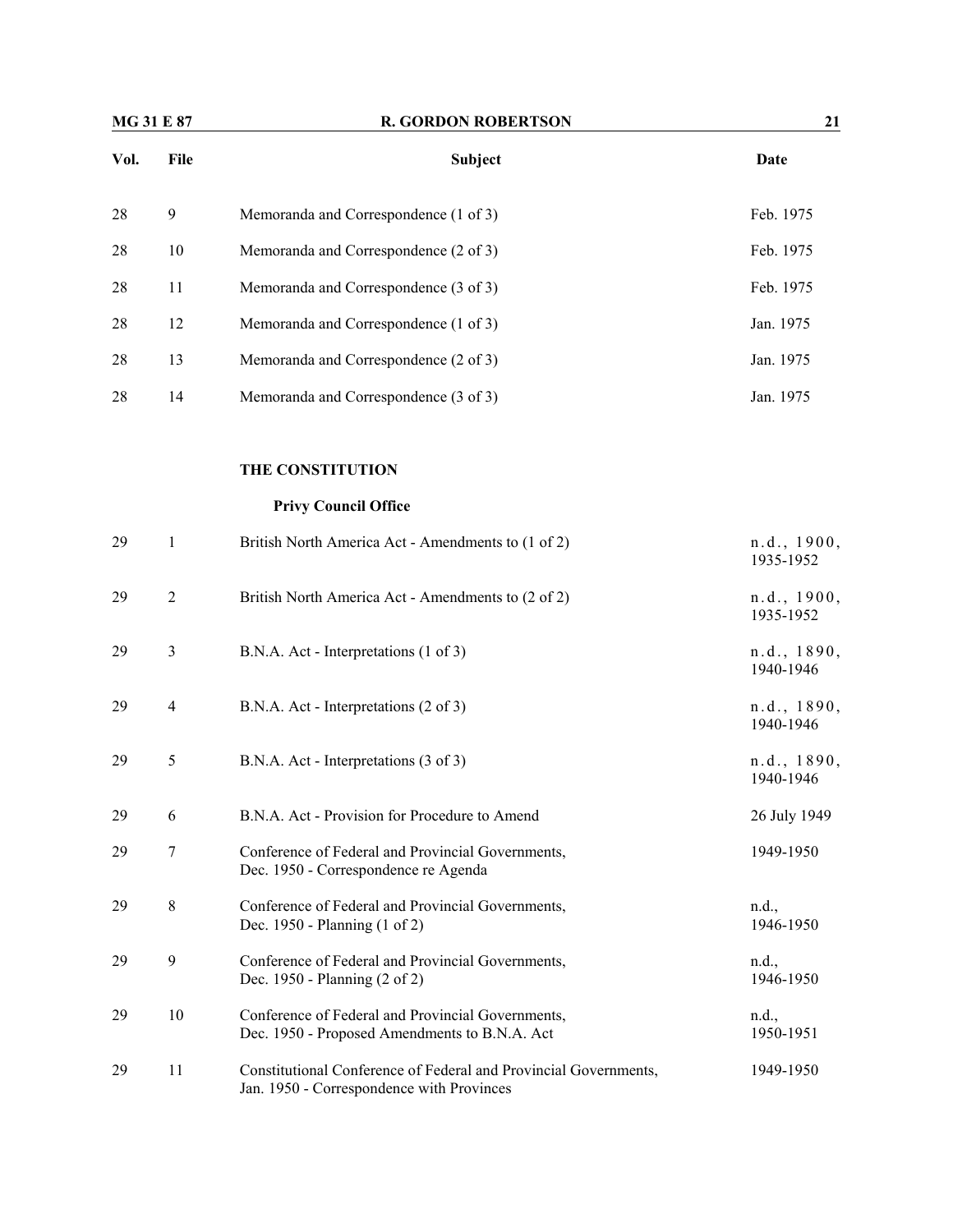| 22<br><b>R. GORDON ROBERTSON</b> |                |                                                                                                              | <b>MG 31 E 87</b>  |
|----------------------------------|----------------|--------------------------------------------------------------------------------------------------------------|--------------------|
| Vol.                             | File           | Subject                                                                                                      | <b>Date</b>        |
| 29                               | 12             | Constitutional Conferences, 1950 - General (1 of 3)                                                          | n.d.,<br>1949-1950 |
| 29                               | 13             | Constitutional Conferences, 1950 - General (2 of 3)                                                          | n.d.,<br>1949-1950 |
| 29                               | 14             | Constitutional Conferences, 1950 - General (3 of 3)                                                          | n.d.,<br>1949-1950 |
| 29                               | 15             | Constitutional Conferences, 1950 - General - Committee<br>of the Whole - Meeting, Sept. 1950                 | 1950               |
| 30                               | $\mathbf{1}$   | Constitutional Conferences, 1950 - Material Relating to<br>Constitutional Amendments from 1867-1950 (1 of 2) | c. 1950            |
| 30                               | $\overline{2}$ | Constitutional Conferences, 1950 - Material Relating to<br>Constitutional Amendments from 1867-1950 (2 of 2) | c. 1950            |
|                                  |                | <b>Privy Council Office and Cabinet</b>                                                                      |                    |
|                                  |                | 1973                                                                                                         |                    |
| 30                               | 3              | Federal-Provincial Conference, May 1973 - Background Material<br>$(1 \text{ of } 2)$                         | 1973               |
| 30                               | 4              | Federal-Provincial Conference, May 1973 - Background Material<br>$(2 \text{ of } 2)$                         | 1973               |
| 30                               | 5              | Federal-Provincial Conference, May 1973 - Delegation<br>Briefing $(1 \text{ of } 3)$                         | 1973               |
| 30                               | 6              | Federal-Provincial Conference, May 1973 - Delegation<br>Briefing $(2 \text{ of } 3)$                         | 1973               |
| 30                               | $\tau$         | Federal-Provincial Conference, May 1973 - Delegation<br>Briefing $(3 \text{ of } 3)$                         | 1973               |
| 30                               | $8\,$          | Federal-Provincial Conference, May 1973 - Federal<br><b>Statements</b>                                       | 1973               |
| 30                               | 9              | Federal-Provincial Conference, May 1973 - Provincial<br>Statements (1 of 3)                                  | 1973               |
| 30                               | 10             | Federal-Provincial Conference, May 1973 - Provincial<br>Statements (2 of 3)                                  | 1973               |
| 30                               | 11             | Federal-Provincial Conference, May 1973 - Provincial<br>Statements (3 of 3)                                  | 1973               |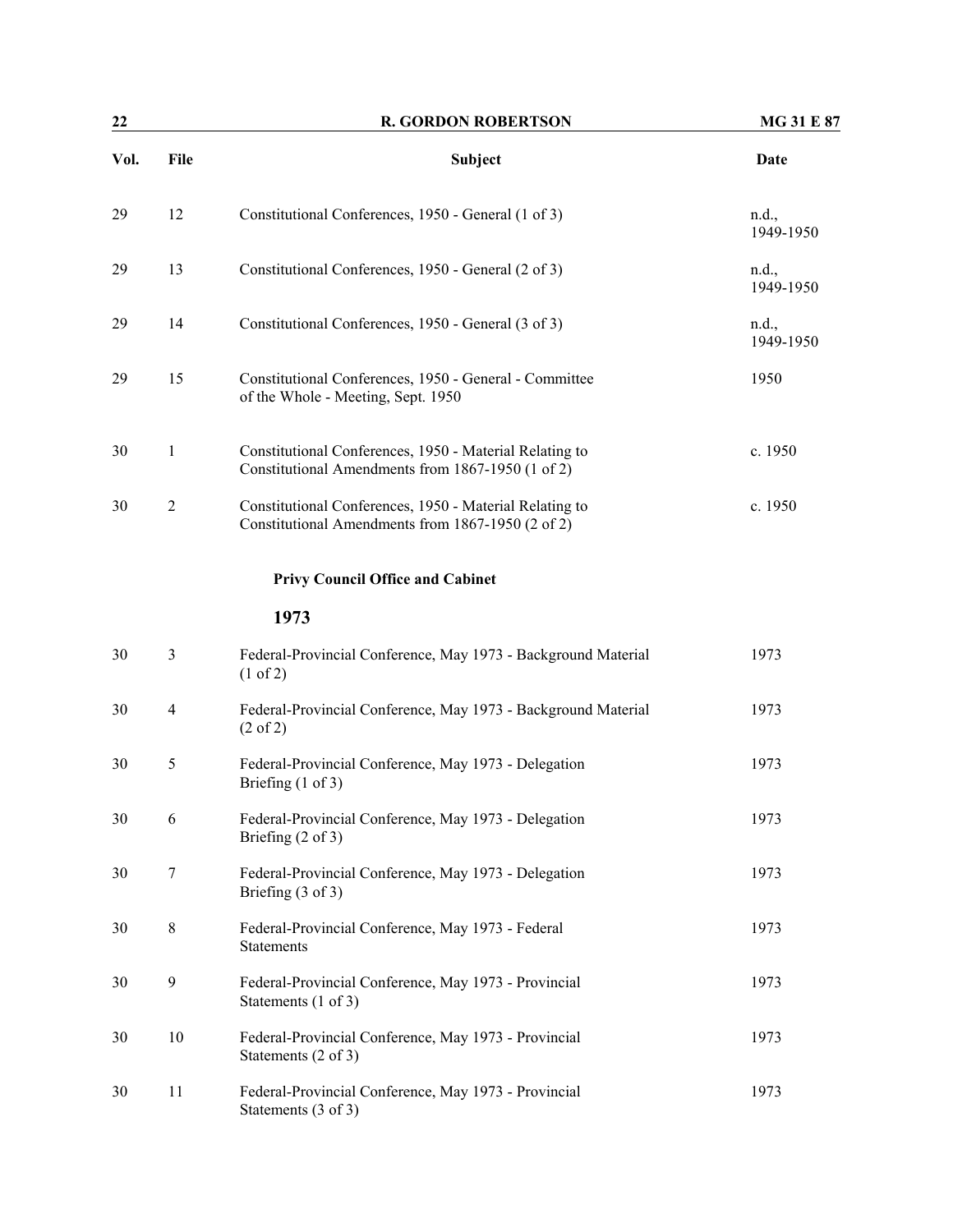| <b>MG 31 E 87</b> |                | <b>R. GORDON ROBERTSON</b>                                                            | 23          |  |
|-------------------|----------------|---------------------------------------------------------------------------------------|-------------|--|
| Vol.              | File           | <b>Subject</b>                                                                        | <b>Date</b> |  |
| 30                | 12             | Federal-Provincial Conference, May 1973 - Secretariat<br>Briefing $(1 \text{ of } 2)$ | 1973        |  |
| 30                | 13             | Federal-Provincial Conference, May 1973 - Secretariat<br>Briefing $(2 \text{ of } 2)$ | 1973        |  |
|                   |                | 1972                                                                                  |             |  |
| 31                | 1              | Constitution - Jean Beetz (1 of 2)                                                    | 1972        |  |
| 31                | $\overline{c}$ | Constitution - Jean Beetz (2 of 2)                                                    | 1972        |  |
| 31                | 3              | <b>Constitution - Parliamentary Committee Report</b>                                  | 1972        |  |
| 31                | 4              | Constitutional Review, 1972 (1 of 4)                                                  | 1971-1972   |  |
| 31                | 5              | Constitutional Review, 1972 (2 of 4)                                                  | 1971-1972   |  |
| 31                | 6              | Constitutional Review, 1972 (3 of 4)                                                  | 1971-1972   |  |
| 31                | 7              | Constitutional Review, 1972 (4 of 4)                                                  | 1971-1972   |  |
|                   |                | 1971                                                                                  |             |  |
| 31                | $\,$ 8 $\,$    | Constitution - Correspondence with Premiers (1 of 10)                                 | 1970-1971   |  |
| 31                | 9              | Constitution - Correspondence with Premiers (2 of 10)                                 | 1970-1971   |  |
| 31                | 10             | Constitution - Correspondence with Premiers (3 of 10)                                 | 1970-1971   |  |
| 31                | 11             | Constitution - Correspondence with Premiers (4 of 10)                                 | 1970-1971   |  |
| 31                | 12             | Constitution - Correspondence with Premiers (5 of 10)                                 | 1970-1971   |  |
| 31                | 13             | Constitution - Correspondence with Premiers (6 of 10)                                 | 1970-1971   |  |
| 31                | 14             | Constitution - Correspondence with Premiers (7 of 10)                                 | 1970-1971   |  |
| 32                | $\mathbf{1}$   | Constitution - Correspondence with Premiers (8 of 10)                                 | 1970-1971   |  |
| 32                | $\mathbf{2}$   | Constitution - Correspondence with Premiers (9 of 10)                                 | 1970-1971   |  |
| 32                | $\mathfrak{Z}$ | Constitution - Correspondence with Premiers (10 of 10)                                | 1970-1971   |  |
| 32                | $\overline{4}$ | Constitution - Jean Beetz                                                             | 1971        |  |
| 32                | 5              | Constitutional Conference, June 1971 - Analysis of Press Accounts                     | 1971        |  |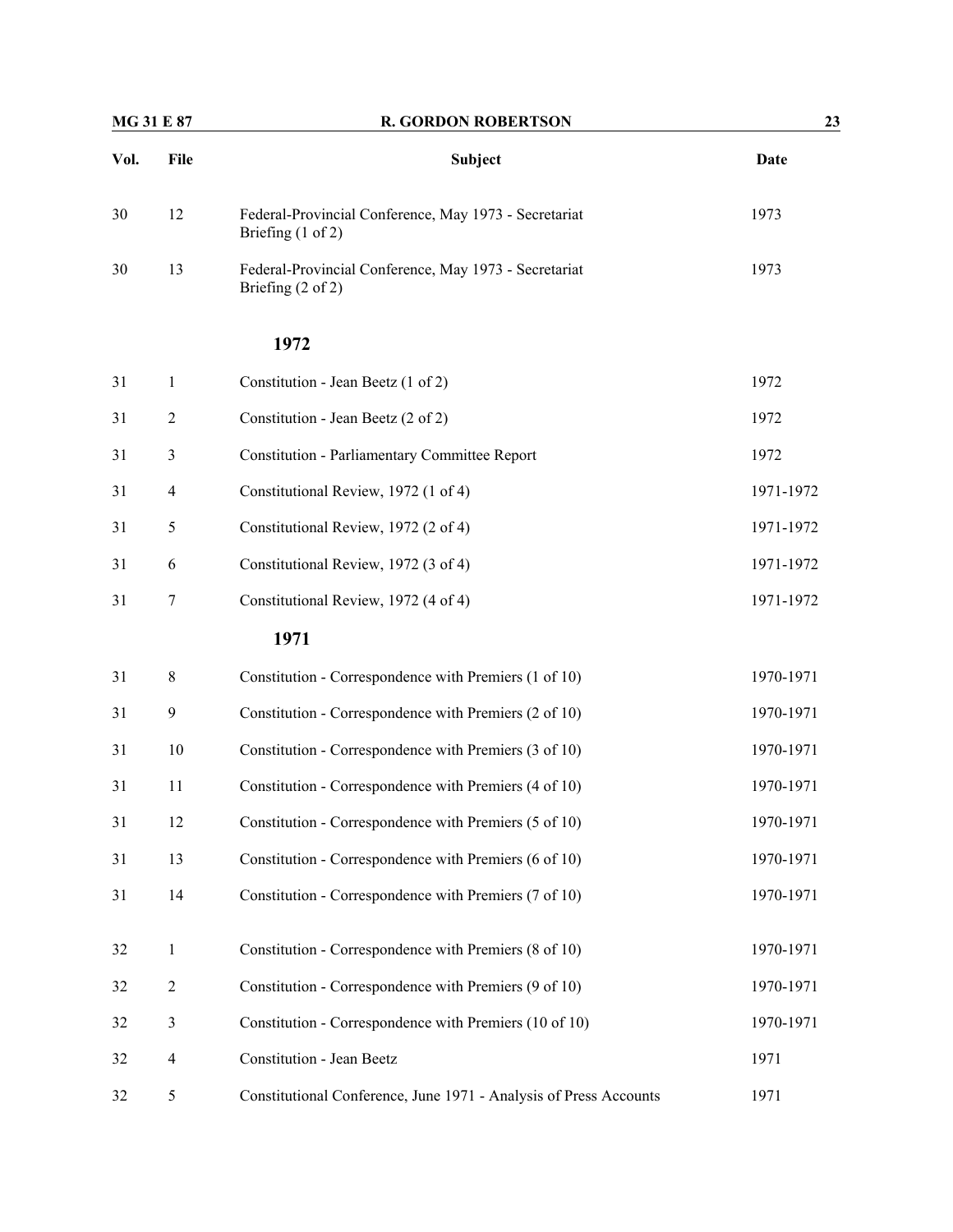| 24   |                  | <b>R. GORDON ROBERTSON</b>                                                                | <b>MG 31 E 87</b> |
|------|------------------|-------------------------------------------------------------------------------------------|-------------------|
| Vol. | File             | Subject                                                                                   | <b>Date</b>       |
| 32   | 6                | Constitutional Conference, June 1971 - Charter -<br>Provincial Replies                    | 1971              |
| 32   | 7                | Constitutional Conference, June 1971 - Communique and Charter                             | 1971              |
| 32   | 8                | Constitutional Conference, June 1971 - Federal Briefing Book (1 of 3)                     | 1971              |
| 32   | $\boldsymbol{9}$ | Constitutional Conference, June 1971 - Federal Briefing Book (2 of 3)                     | 1971              |
| 32   | 10               | Constitutional Conference, June 1971 - Federal Briefing Book (3 of 3)                     | 1971              |
| 32   | 11               | Constitutional Conference, June 1971 - Notes - R. Gordon Robertson<br>(1 of 3)            | 1971              |
| 32   | 12               | Constitutional Conference, June 1971 - Notes - R. Gordon Robertson<br>$(2 \text{ of } 3)$ | 1971              |
| 32   | 13               | Constitutional Conference, June 1971 - Notes - R. Gordon Robertson<br>$(3 \text{ of } 3)$ | 1971              |
| 32   | 14               | Constitutional Conference, June 1971 - Opening Statements                                 | 1971              |
| 32   | 15               | Constitutional Conference, June 1971 - Prime Minister's Opening Statements                | 1971              |
| 33   | 1                | Constitutional Conference, June 1971 - Prime Minister's Press Conference                  | 1971              |
| 33   | 2                | Constitutional Conference, June 1971 - Summary Record                                     | 1971              |
| 33   | 3                | Constitutional Conference, June 1971 - Verbatim Record                                    | 1971              |
| 33   | 4                | Constitutional Conference, June 1971 - Victoria Charter (extracts)                        | 1971              |
| 33   | 5                | Constitutional Conference, Feb. 1971 - Ad Hoc Committee of Officials<br>Meeting           | 1971              |
| 33   | 6                | Constitutional Conference, Feb. 1971 - Communique                                         | 9 Feb. 1971       |
| 33   | 7                | Constitutional Conference, Feb. 1971 - Federal Briefing Book (1 of 3)                     | 1971              |
| 33   | 8                | Constitutional Conference, Feb. 1971 - Federal Briefing Book (2 of 3)                     | 1971              |
| 33   | $\boldsymbol{9}$ | Constitutional Conference, Feb. 1971 - Federal Briefing Book (3 of 3)                     | 1971              |
| 33   | $10\,$           | Constitutional Conference, Feb. 1971 - Non-Constitutional Items<br>$(1 \text{ of } 2)$    | 1971              |
| 33   | 11               | Constitutional Conference, Feb. 1971 - Non-Constitutional Items<br>$(2 \text{ of } 2)$    | 1971              |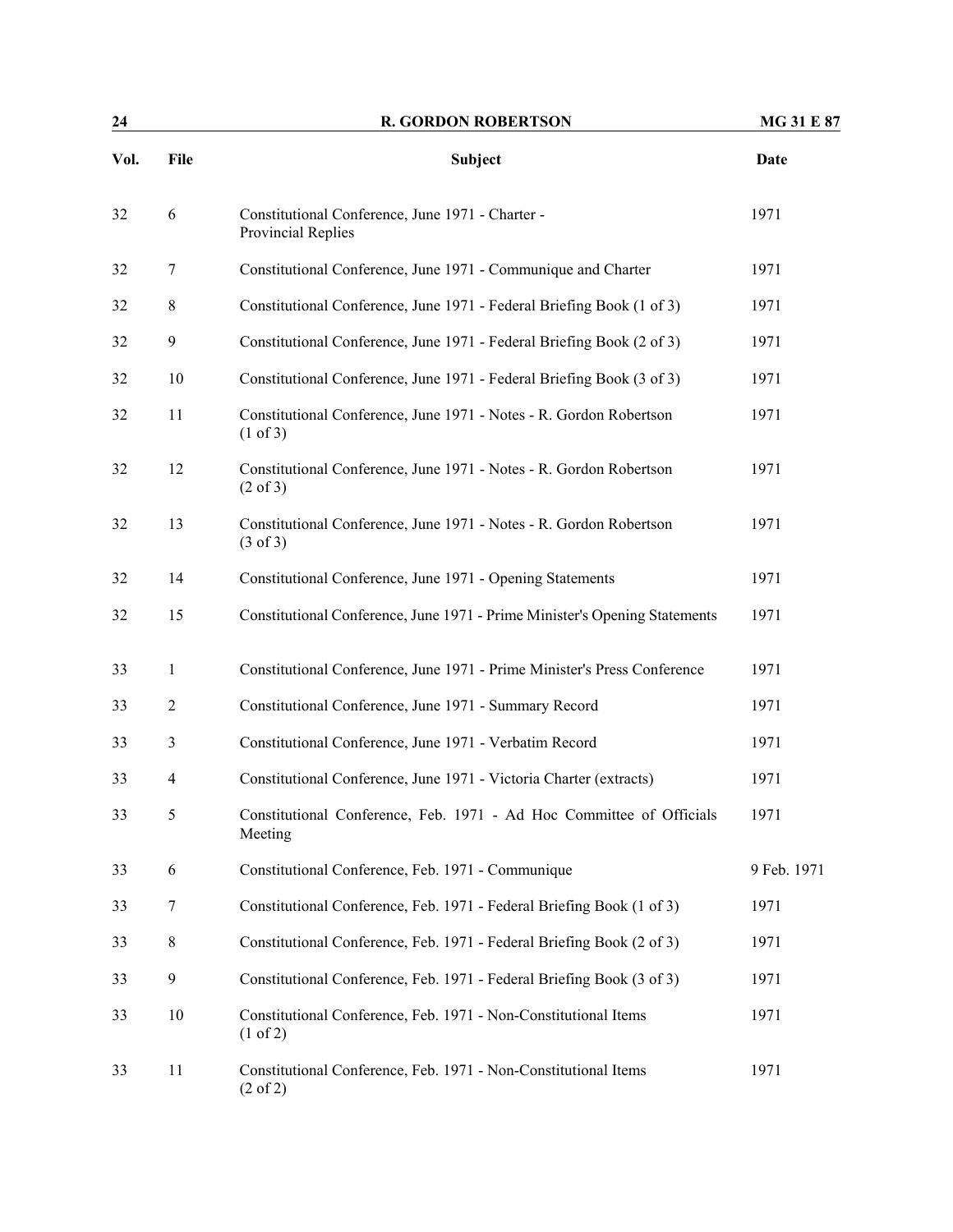| <b>MG 31 E 87</b> |                | <b>R. GORDON ROBERTSON</b>                                                                                       | 25                    |  |
|-------------------|----------------|------------------------------------------------------------------------------------------------------------------|-----------------------|--|
| Vol.              | File           | Subject                                                                                                          | <b>Date</b>           |  |
| 33                | 12             | Constitutional Conference, Feb. 1971 - Secretariat Briefing<br>(1 of 3)                                          | 1971                  |  |
| 33                | 13             | Constitutional Conference, Feb. 1971 - Secretariat Briefing<br>$(2 \text{ of } 3)$                               | 1971                  |  |
| 33                | 14             | Constitutional Conference, Feb. 1971 - Secretariat Briefing<br>$(3 \text{ of } 3)$                               | 1971                  |  |
| 33                | 15             | Constitutional Conference, Feb. 1971 - Summary Record                                                            | 1971                  |  |
| 34                | $\mathbf{1}$   | Constitutional Conferences, 1971 - Continuing Committee<br>of Officials - Briefing Book, Meeting No. 14 (1 of 4) | 1970-1971             |  |
| 34                | $\overline{2}$ | Constitutional Conferences, 1971 - Continuing Committee<br>of Officials - Briefing Book, Meeting No. 14 (2 of 4) | 1970-1971             |  |
| 34                | 3              | Constitutional Conferences, 1971 - Continuing Committee<br>of Officials - Briefing Book, Meeting No. 14 (3 of 4) | 1970-1971             |  |
| 34                | 4              | Constitutional Conferences, 1971 - Continuing Committee<br>of Officials - Briefing Book, Meeting No. 14 (4 of 4) | 1970-1971             |  |
| 34                | 5              | Constitutional Conferences, 1971 - Continuing Committee<br>of Officials - Briefing Book, Meeting No. 13 (1 of 2) | 1970                  |  |
| 34                | 6              | Constitutional Conferences, 1971 - Continuing Committee<br>of Officials - Briefing Book, Meeting No. 13 (2 of 2) | 1970                  |  |
| 34                | 7              | Constitutional Conferences, 1971 - Ministerial Meeting,<br>31 May - 1 June (1 of 2)                              | n.d., 1971            |  |
| 34                | 8              | Constitutional Conferences, 1971 - Ministerial Meeting,<br>31 May - 1 June (2 of 2)                              | n.d., 1971            |  |
| 34                | 9              | Constitutional Conferences, 1971 - Ministerial Meeting<br>31 May - 1 June - Briefing Book (1 of 4)               | 1971                  |  |
| 34                | $10\,$         | Constitutional Conferences, 1971 - Ministerial Meeting<br>31 May - 1 June - Briefing Book (2 of 4)               | 1971                  |  |
| 34                | 11             | Constitutional Conferences, 1971 - Ministerial Meeting<br>31 May - 1 June - Briefing Book (3 of 4)               | 1971                  |  |
| 34                | 12             | Constitutional Conferences, 1971 - Ministerial Meeting<br>31 May - 1 June - Briefing Book (4 of 4)               | 1971                  |  |
| 34                | 13             | Constitutional Review, 1971 (1 of 7)                                                                             | 1971, 12 Dec.<br>1973 |  |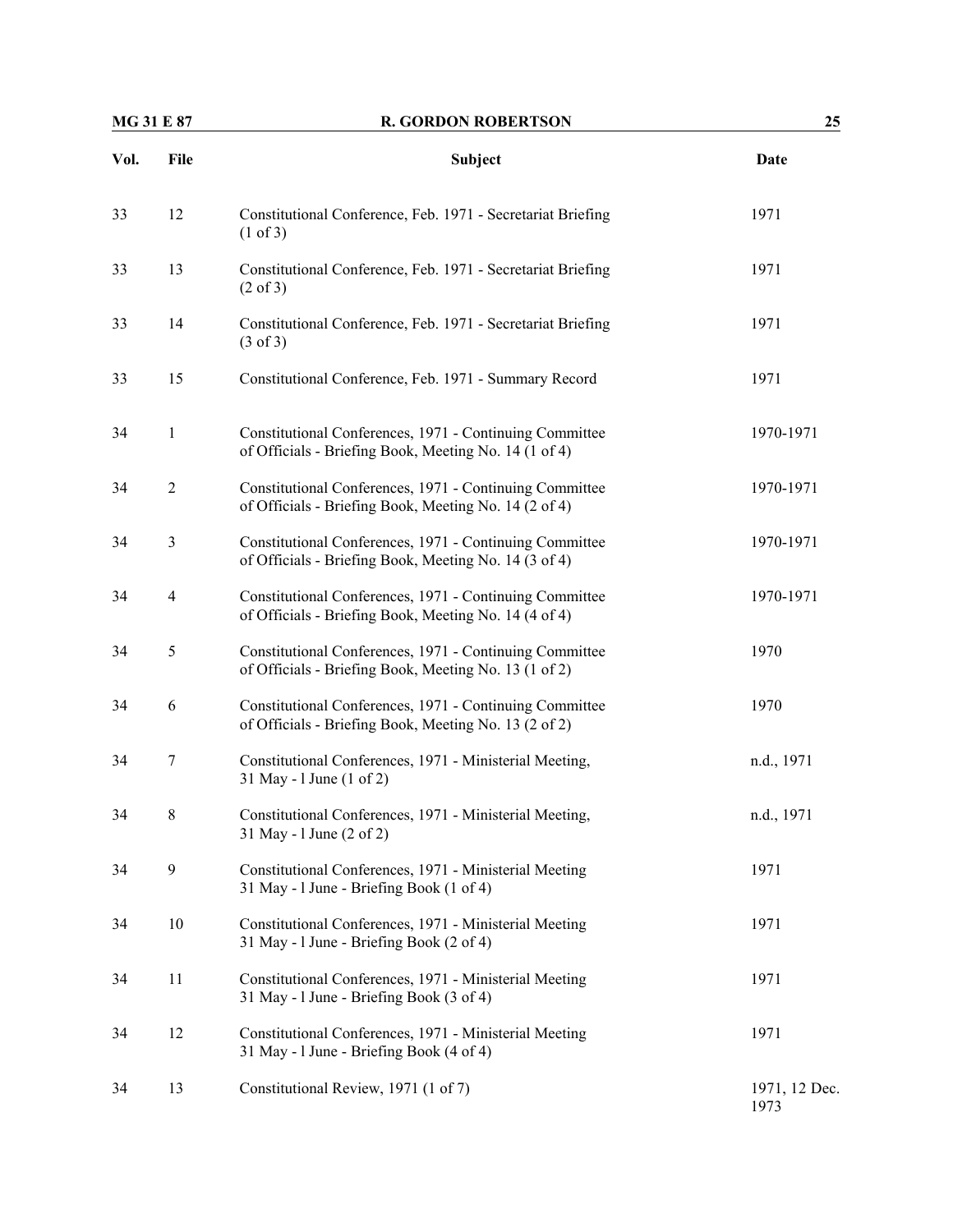| 26   |                  | <b>R. GORDON ROBERTSON</b>                                                            | MG 31 E 87            |  |
|------|------------------|---------------------------------------------------------------------------------------|-----------------------|--|
| Vol. | File             | <b>Subject</b>                                                                        | Date                  |  |
| 34   | 14               | Constitutional Review, 1971 (2 of 7)                                                  | 1971, 12 Dec.<br>1973 |  |
| 34   | 15               | Constitutional Review, 1971 (3 of 7)                                                  | 1971, 12 Dec.<br>1973 |  |
| 35   | $\mathbf{1}$     | Constitutional Review, 1971 (4 of 7)                                                  | 1971, 12 Dec.<br>1973 |  |
| 35   | $\overline{2}$   | Constitutional Review, 1971 (5 of 7)                                                  | 1971, 12 Dec.<br>1973 |  |
| 35   | $\mathfrak{Z}$   | Constitutional Review, 1971 (6 of 7)                                                  | 1971, 12 Dec.<br>1973 |  |
| 35   | 4                | Constitutional Review, 1971 (7 of 7)                                                  | 1971, 12 Dec.<br>1973 |  |
| 35   | $\mathfrak s$    | Constitutional Review, 1971 - Patriation -<br><b>London Discussions</b>               | 1971                  |  |
| 35   | 6                | Constitutional Review, May 1971 (1 of 4)                                              | 1971                  |  |
| 35   | 7                | Constitutional Review, May 1971 (2 of 4)                                              | 1971                  |  |
| 35   | 8                | Constitutional Review, May 1971 (3 of 4)                                              | 1971                  |  |
| 35   | $\boldsymbol{9}$ | Constitutional Review, May 1971 (4 of 4)                                              | 1971                  |  |
| 35   | 10               | Constitutional Review, April 1971 (1 of 3)                                            | 1971                  |  |
| 35   | 11               | Constitutional Review, April 1971 (2 of 3)                                            | 1971                  |  |
| 35   | 12               | Constitutional Review, April 1971 (3 of 3)                                            | 1971                  |  |
| 35   | 13               | Constitutional Review, March 1971 (1 of 3)                                            | 1971                  |  |
| 35   | 14               | Constitutional Review, March 1971 (2 of 3)                                            | 1971                  |  |
| 35   | 15               | Constitutional Review, March 1971 (3 of 3)                                            | 1971                  |  |
| 35   | 16               | Constitutional Review, Jan. 1971 (1 of 2)                                             | 1971                  |  |
| 35   | 17               | Constitutional Review, Jan. 1971 (2 of 2)                                             | 1971                  |  |
| 36   | $\mathbf{1}$     | Constitutional Review - Bilateral Discussions, April 1971<br>- Briefing Book (1 of 2) | 1971                  |  |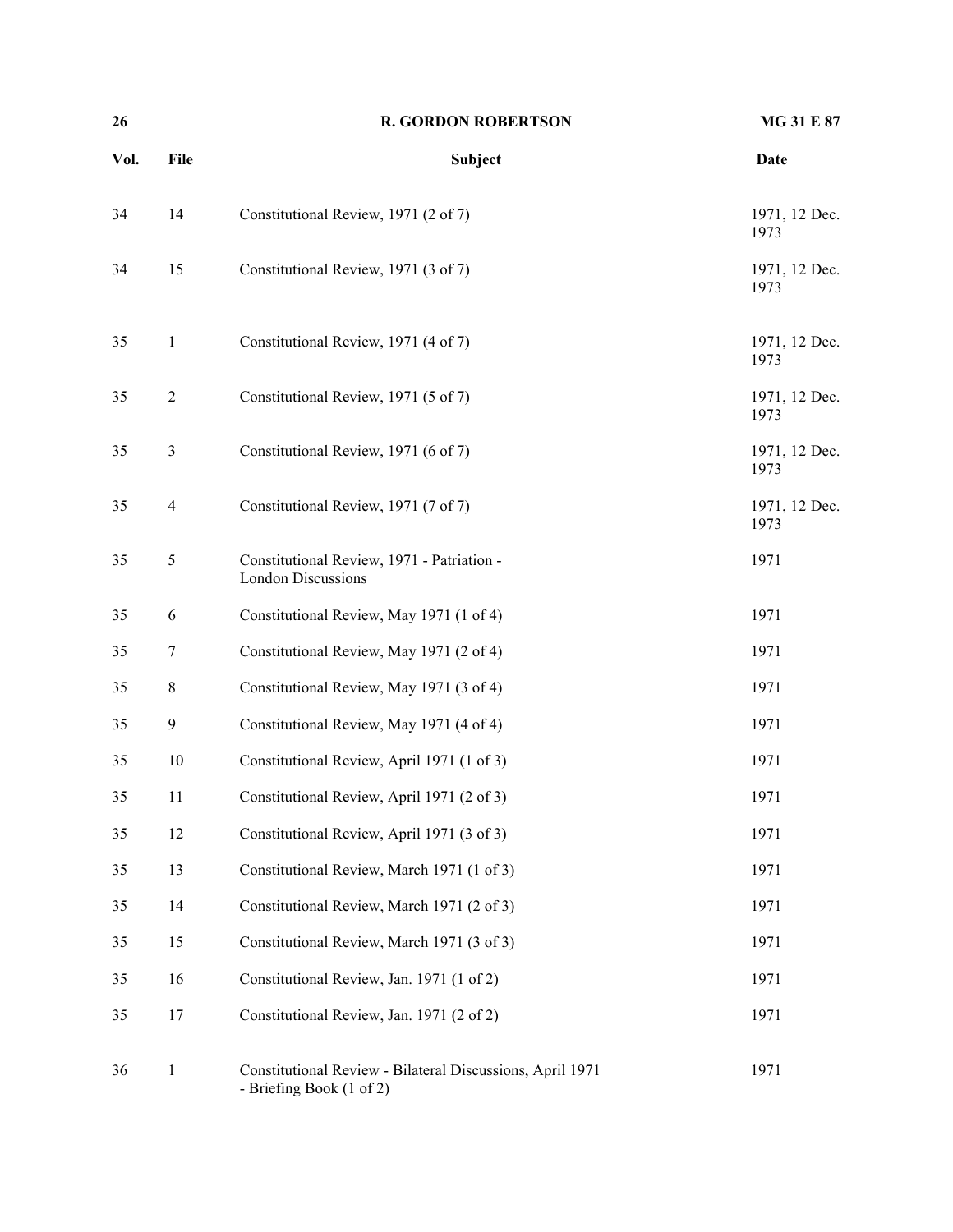| <b>MG 31 E 87</b> |  |  |
|-------------------|--|--|
|-------------------|--|--|

# **MG 31 B 31 E 87 R. GORDON ROBERTSON 327**

| Vol. | File           | Subject                                                                                      | Date |
|------|----------------|----------------------------------------------------------------------------------------------|------|
| 36   | 2              | Constitutional Review - Bilateral Discussions, April 1971<br>- Briefing Book (2 of 2)        | 1971 |
| 36   | 3              | Constitutional Review - Bilateral Discussions, April 1971<br>- Record of $(1 \text{ of } 2)$ | 1971 |
| 36   | $\overline{4}$ | Constitutional Review - Bilateral Discussions, April 1971<br>- Record of $(2 \text{ of } 2)$ | 1971 |
| 36   | 5              | Constitutional Review - Bilateral Discussions, March 1971<br>(1 of 2)                        | 1971 |
| 36   | 6              | Constitutional Review - Bilateral Discussions, March 1971<br>$(2 \text{ of } 2)$             | 1971 |
| 36   | 7              | Constitutional Review - Bilateral Discussions, Jan. 1971<br>$(1 \text{ of } 3)$              | 1971 |
| 36   | 8              | Constitutional Review - Bilateral Discussions, Jan. 1971<br>$(2 \text{ of } 3)$              | 1971 |
| 36   | 9              | Constitutional Review - Bilateral Discussions, Jan. 1971<br>$(3 \text{ of } 3)$              | 1971 |
| 36   | 10             | Constitutional Review - Bilateral Discussions, Jan. 1971<br>- Notes $(1 \text{ of } 2)$      | 1971 |
| 36   | 11             | Constitutional Review - Bilateral Discussions, Jan. 1971<br>- Notes $(2 \text{ of } 2)$      | 1971 |
| 36   | 12             | Constitutional Review - Bilateral Discussions, Jan. 1971<br>- Record of                      | 1971 |
| 36   | 13             | Correspondence with Premiers - Other Matters                                                 | 1971 |
| 36   | 14             | Fed.-Prov. Conference, Nov. 1971 - Briefing Book (1 of 2)                                    | 1971 |
| 36   | 15             | Fed.-Prov. Conference, Nov. 1971 - Briefing Book (2 of 2)                                    | 1971 |
| 37   | $\mathbf{1}$   | Fed.-Prov. Conference, Nov. 1971 - Communique                                                | 1971 |
| 37   | $\overline{2}$ | Fed.-Prov. Conference, Nov. 1971 - Federal Briefing<br>$(1 \text{ of } 3)$                   | 1971 |
| 37   | 3              | Fed.-Prov. Conference, Nov. 1971 - Federal Briefing<br>$(2 \text{ of } 3)$                   | 1971 |
| 37   | $\overline{4}$ | Fed.-Prov. Conference, Nov. 1971 - Federal Briefing<br>$(3 \text{ of } 3)$                   | 1971 |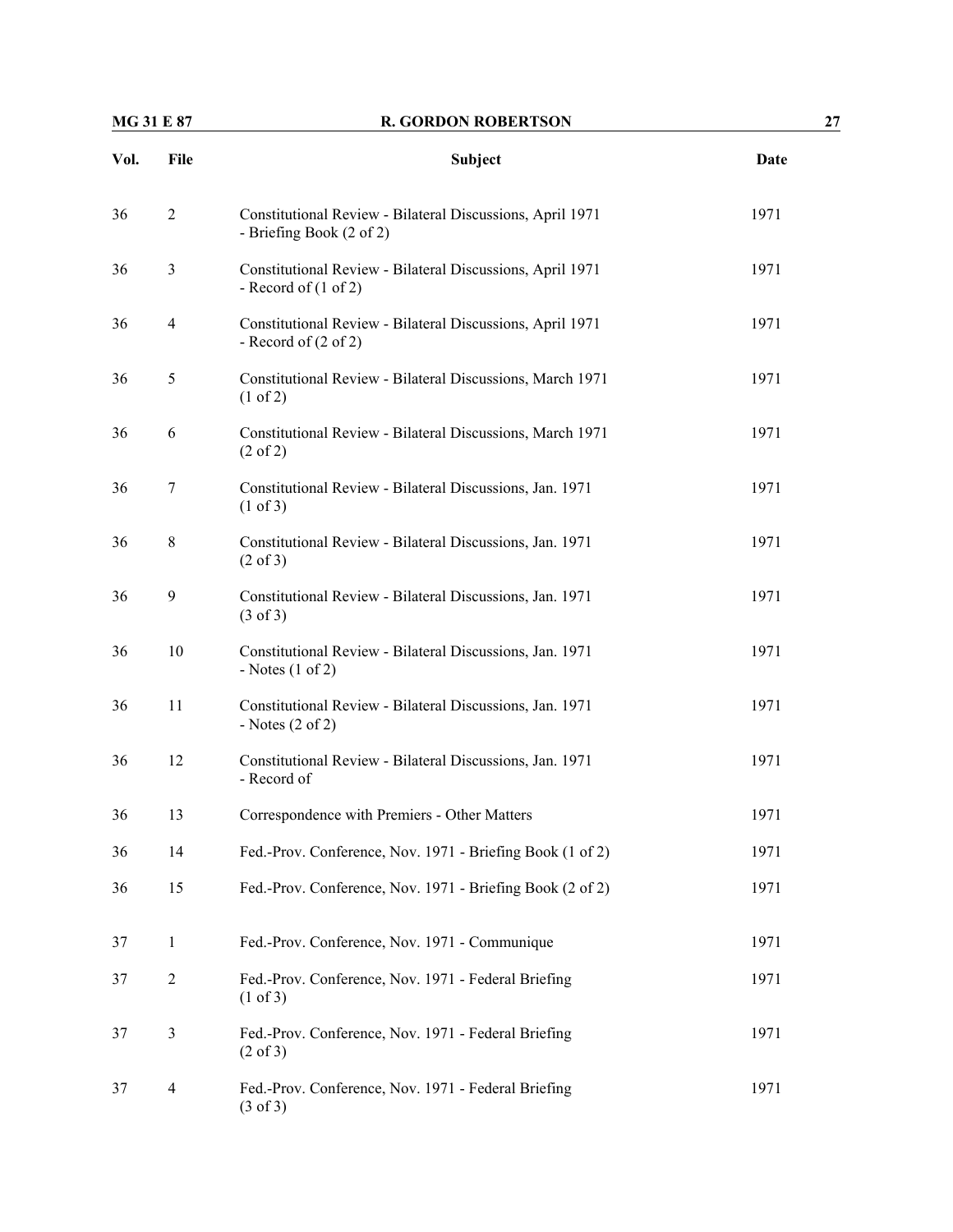| 28<br><b>R. GORDON ROBERTSON</b> |                |                                                                                           | MG 31 E 87           |
|----------------------------------|----------------|-------------------------------------------------------------------------------------------|----------------------|
| Vol.                             | File           | Subject                                                                                   | Date                 |
| 37                               | 5              | Fed.-Prov. Conference, Nov. 1971 - Miscellaneous Notes                                    | n.d., 1971           |
| 37                               | 6              | Fed.-Prov. Conference, Nov. 1971 - Prime Minister's Press<br>Conference                   | 17 Nov. 1971         |
| 37                               | $\tau$         | Fed.-Prov. Conference, Nov. 1971 - Provincial Statements<br>$(1 \text{ of } 2)$           | 1971                 |
| 37                               | $\,8\,$        | Fed.-Prov. Conference, Nov. 1971 - Provincial Statements<br>$(2 \text{ of } 2)$           | 1971                 |
| 37                               | 9              | Fed.-Prov. Conference, Nov. 1971 - Secretariat Briefing<br>$(1 \text{ of } 3)$            | 1971                 |
| 37                               | 10             | Fed.-Prov. Conference, Nov. 1971 - Secretariat Briefing<br>$(2 \text{ of } 3)$            | 1971                 |
| 37                               | 11             | Fed.-Prov. Conference, Nov. 1971 - Secretariat Briefing<br>$(3 \text{ of } 3)$            | 1971                 |
|                                  |                | 1970                                                                                      |                      |
| 37                               | 12             | Constitution, 1970 - Correspondence with Provinces (1 of 4)                               | 1969, 1970           |
| 37                               | 13             | Constitution, 1970 - Correspondence with Provinces (2 of 4)                               | 1969, 1970           |
| 37                               | 14             | Constitution, 1970 - Correspondence with Provinces (3 of 4)                               | 1969, 1970           |
| 37                               | 15             | Constitution, 1970 - Correspondence with Provinces (4 of 4)                               | 1969, 1970           |
| 38                               | 1              | Constitution, 1970 - General (1 of 3)                                                     | 1970                 |
| 38                               | $\overline{2}$ | Constitution, 1970 - General (2 of 3)                                                     | 1970                 |
| 38                               | 3              | Constitution, 1970 - General (3 of 3)                                                     | 1970                 |
| 38                               | $\overline{4}$ | Constitution, 1970 - Meeting with Premier Bourassa,<br>Dec. 1970 - Briefing Book (1 of 2) | 1970                 |
| 38                               | 5              | Constitution, 1970 - Meeting with Premier Bourassa,<br>Dec. 1970 - Briefing Book (2 of 2) | 1970                 |
| 38                               | 6              | Constitution, 1970 - Parliamentary Committee - Minutes                                    | 9 June 1970          |
| 38                               | 7              | Constitutional Conference, Sept. 1970 - Communique                                        | 16 Sept. 1970        |
| 38                               | 8              | Constitutional Conference, Sept. 1970 - Environmental Management<br>(1 of 2)              | n.d.,<br>1 June 1970 |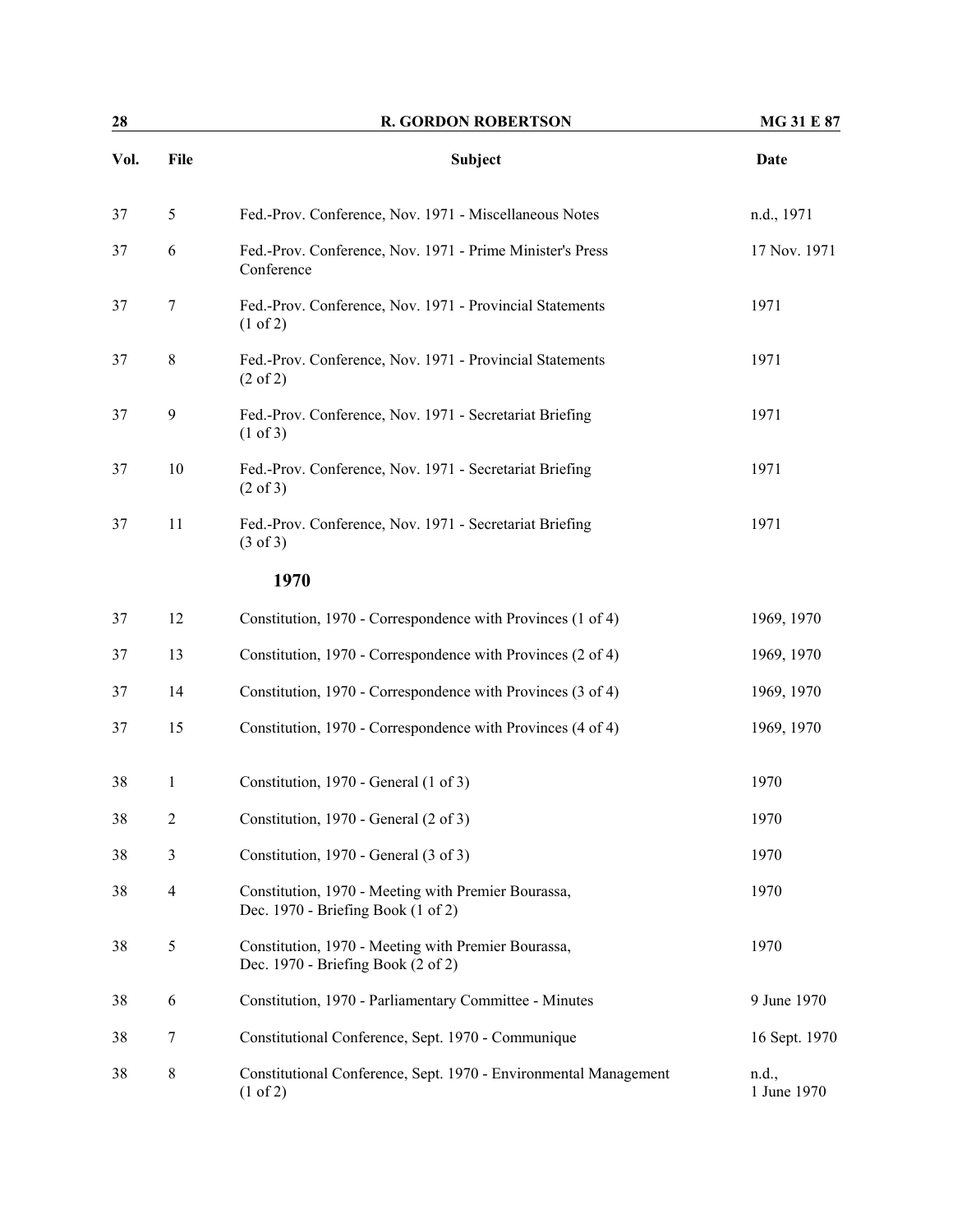| <b>MG 31 E 87</b> |                | <b>R. GORDON ROBERTSON</b>                                                                           | 29                   |  |
|-------------------|----------------|------------------------------------------------------------------------------------------------------|----------------------|--|
| Vol.              | File           | Subject                                                                                              | Date                 |  |
| 38                | 9              | Constitutional Conference, Sept. 1970 - Environmental Management<br>$(2 \text{ of } 2)$              | n.d.,<br>1 June 1970 |  |
| 38                | 10             | Constitutional Conference, Sept. 1970 - Federal Briefing<br>(1 of 3)                                 | 1970                 |  |
| 38                | 11             | Constitutional Conference, Sept. 1970 - Federal Briefing<br>$(2 \text{ of } 3)$                      | 1970                 |  |
| 38                | 12             | Constitutional Conference, Sept. 1970 - Federal Briefing<br>$(3 \text{ of } 3)$                      | 1970                 |  |
| 38                | 13             | Constitutional Conference, Sept. 1970 - Federal Legislation<br>- Environmental Management            | 1970                 |  |
| 38                | 14             | Constitutional Conference, Sept. 1970 - Provincial Submissions<br>$(1 \text{ of } 2)$                | 1970                 |  |
| 38                | 15             | Constitutional Conference, Sept. 1970 - Provincial Submissions<br>$(2 \text{ of } 2)$                | 1970                 |  |
| 39                | $\mathbf{1}$   | Constitutional Conference, Sept. 1970 - Regional Disparities<br>(1 of 2)                             | 1970                 |  |
| 39                | $\overline{2}$ | Constitutional Conference, Sept. 1970 - Regional Disparities<br>$(2 \text{ of } 2)$                  | 1970                 |  |
| 39                | $\mathfrak{Z}$ | Constitutional Conference, Sept. 1970 - Secretariat Briefing<br>(1 of 3)                             | 1970                 |  |
| 39                | 4              | Constitutional Conference, Sept. 1970 - Secretariat Briefing<br>$(2 \text{ of } 3)$                  | 1970                 |  |
| 39                | 5              | Constitutional Conference, Sept. 1970 - Secretariat Briefing<br>$(3 \text{ of } 3)$                  | 1970                 |  |
| 39                | 6              | Constitutional Conference, Sept. 1970 - Summary Record                                               | $Oct.-Nov.$<br>1970  |  |
| 39                | $\tau$         | Constitutional Conferences, 1970 - Continuing Committee -<br>Meeting No. 12 - Briefing Book (1 of 3) | 1970                 |  |
| 39                | 8              | Constitutional Conferences, 1970 - Continuing Committee -<br>Meeting No. 12 - Briefing Book (2 of 3) | 1970                 |  |
| 39                | 9              | Constitutional Conferences, 1970 - Continuing Committee -<br>Meeting No. 12 - Briefing Book (3 of 3) | 1970                 |  |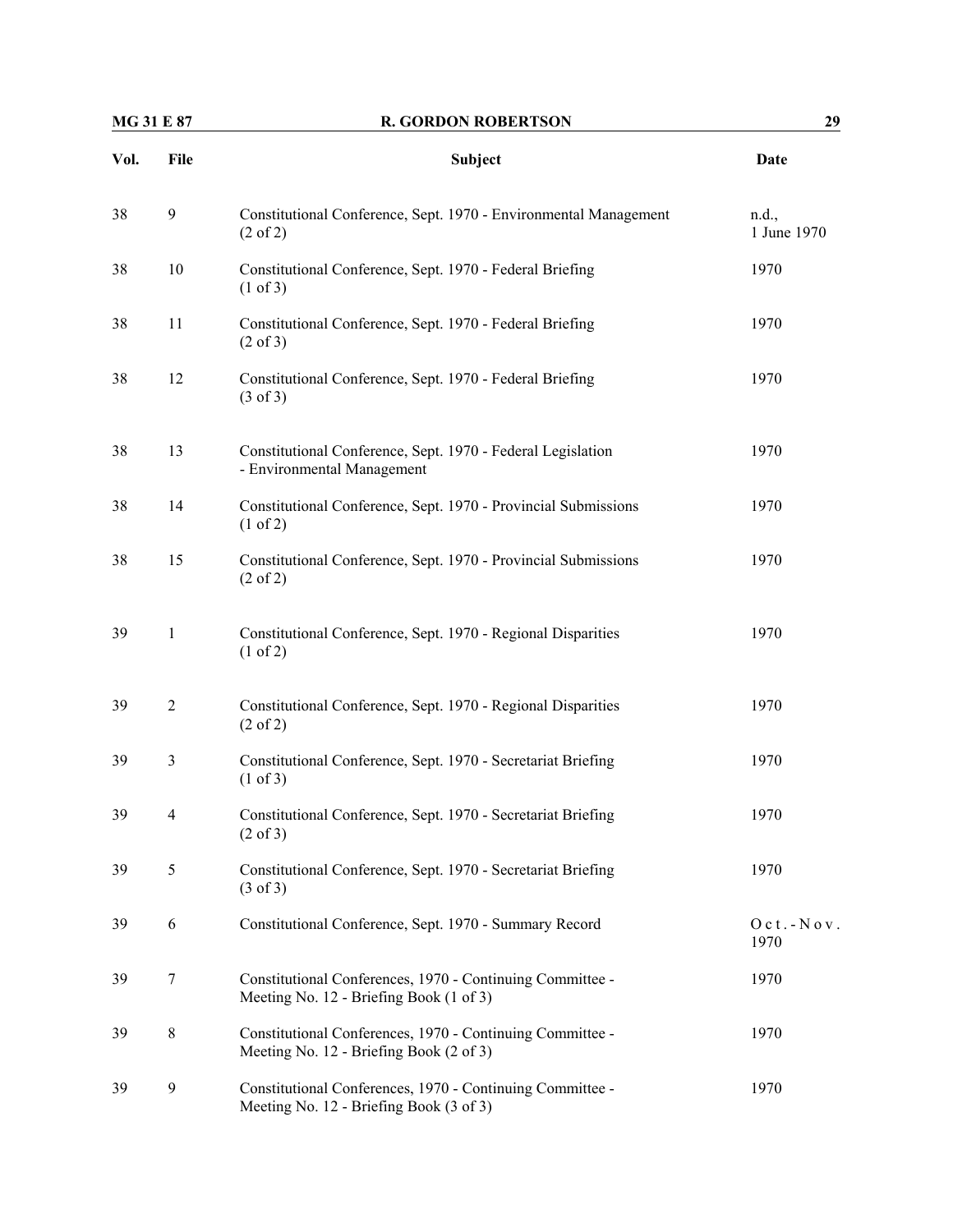| 30   |                | <b>R. GORDON ROBERTSON</b>                                                                               | <b>MG 31 E 87</b> |  |
|------|----------------|----------------------------------------------------------------------------------------------------------|-------------------|--|
| Vol. | File           | Subject                                                                                                  | <b>Date</b>       |  |
| 39   | $10\,$         | Constitutional Conferences, 1970 - Continuing Committee -<br>Meeting No. 12 - Summary Record             | 1970              |  |
| 39   | 11             | Constitutional Conferences, 1970 - Continuing Committee -<br>Meeting No. 11 - Briefing Book (1 of 3)     | 1970              |  |
| 39   | 12             | Constitutional Conferences, 1970 - Continuing Committee -<br>Meeting No. 11 - Briefing Book (2 of 3)     | 1970              |  |
| 39   | 13             | Constitutional Conferences, 1970 - Continuing Committee -<br>Meeting No. 11 - Briefing Book (3 of 3)     | 1970              |  |
| 39   | 14             | Constitutional Conferences, 1970 - Continuing Committee -<br>Meeting No. 11 - Briefing Material (1 of 2) | 1970              |  |
| 40   | 1              | Constitutional Conferences, 1970 - Continuing Committee -<br>Meeting No. 11 - Briefing Material (2 of 2) | 1970              |  |
| 40   | $\overline{2}$ | Constitutional Conferences, 1970 - Continuing Committee -<br>Meeting No. 11 - General (1 of 2)           | 1970              |  |
| 40   | 3              | Constitutional Conferences, 1970 - Continuing Committee -<br>Meeting No. 11 - General (2 of 2)           | 1970              |  |
| 40   | 4              | Constitutional Conferences, 1970 - Continuing Committee -<br>Meeting No. 10 - Briefing Book (1 of 2)     | 1970              |  |
| 40   | 5              | Constitutional Conferences, 1970 - Continuing Committee -<br>Meeting No. 10 - Briefing Book (2 of 2)     | 1970              |  |
| 40   | 6              | Constitutional Conferences, 1970 - Ministerial Committee -<br>Fundamental Rights (1 of 3)                | 1968-1970         |  |
| 40   | 7              | Constitutional Conferences, 1970 - Ministerial Committee -<br>Fundamental Rights (2 of 3)                | 1968-1970         |  |
| 40   | 8              | Constitutional Conferences, 1970 - Ministerial Committee -<br>Fundamental Rights (3 of 3)                | 1968-1970         |  |
| 40   | 9              | Constitutional Conferences, 1969-1970 - Correspondence with Premiers<br>$(1 \text{ of } 4)$              | 1968-1969         |  |
| 40   | 10             | Constitutional Conferences, 1969-1970 - Correspondence with Premiers<br>$(2 \text{ of } 4)$              | 1968-1969         |  |
| 40   | 11             | Constitutional Conferences, 1969-1970 - Correspondence with Premiers<br>$(3 \text{ of } 4)$              | 1968-1969         |  |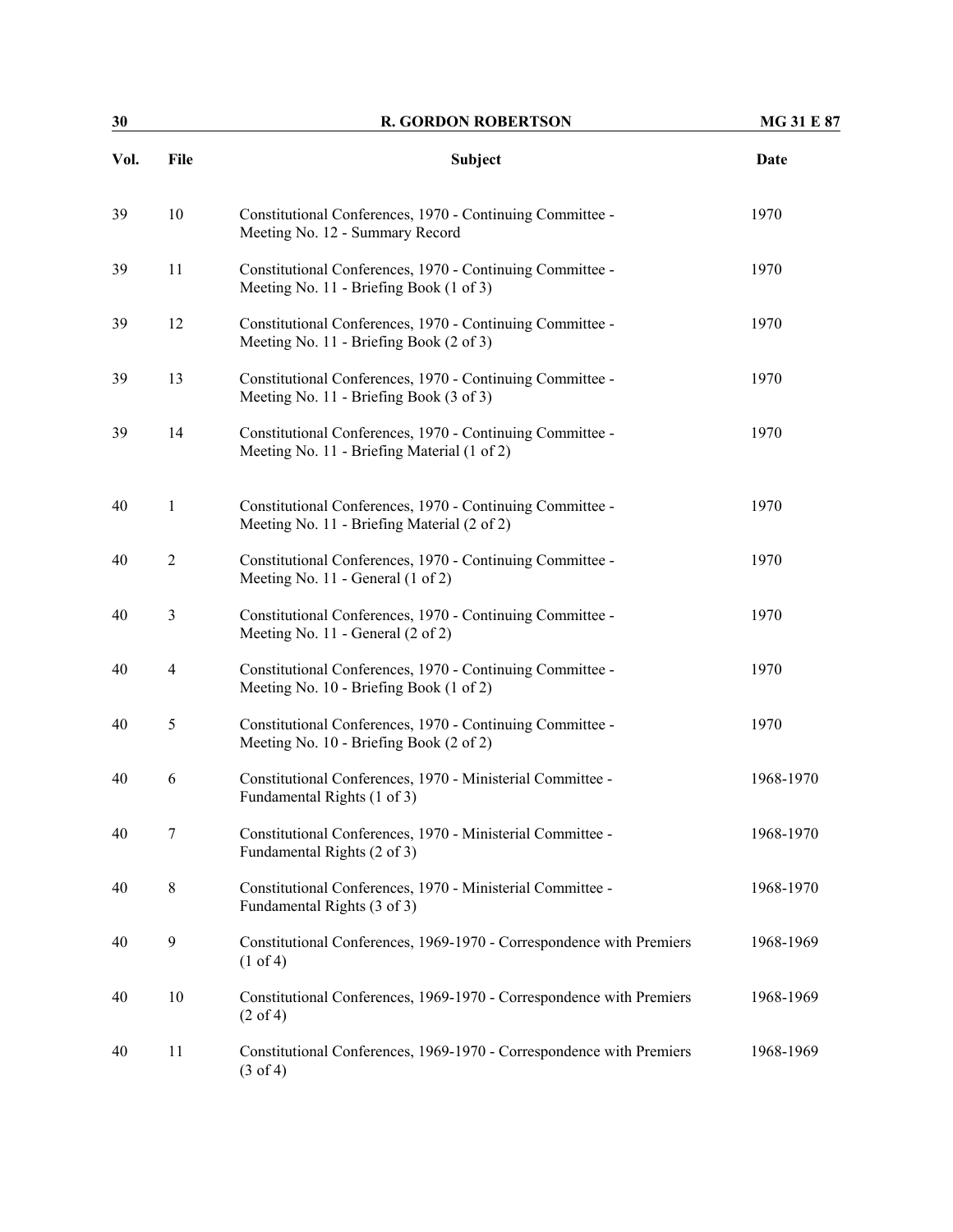|      | <b>MG 31 E 87</b><br><b>R. GORDON ROBERTSON</b> |                                                                                                                    | 31                     |  |
|------|-------------------------------------------------|--------------------------------------------------------------------------------------------------------------------|------------------------|--|
| Vol. | File                                            | <b>Subject</b>                                                                                                     | Date                   |  |
| 40   | 12                                              | Constitutional Conferences, 1969-1970 - Correspondence with Premiers<br>(4 of 4)                                   | 1968-1969              |  |
| 40   | 13                                              | Federal-Provincial Conference, Feb. 1970 - Conclusions                                                             | n.d.,<br>1969-1970     |  |
| 40   | 14                                              | Federal-Provincial Conference, Feb. 1970 - Federal Delegation - Background<br>Material - Agenda Item 1 (1 of 2)    | $16-17$<br>Feb. 1970   |  |
| 41   | $\mathbf{1}$                                    | Federal-Provincial Conference, Feb. 1970 - Federal Delegation - Background<br>Material - Agenda Item 1 (2 of 2)    | $16-17$<br>Feb. 1970   |  |
| 41   | $\overline{2}$                                  | Federal-Provincial Conference, Feb. 1970 - Federal Delegation - Background<br>Material - Agenda Items 2-4 (1 of 2) | $16 - 17$<br>Feb. 1970 |  |
| 41   | $\mathfrak{Z}$                                  | Federal-Provincial Conference, Feb. 1970 - Federal Delegation - Background<br>Material - Agenda Items 2-4 (2 of 2) | $16-17$<br>Feb. 1970   |  |
| 41   | $\overline{4}$                                  | Federal-Provincial Conference, Feb. 1970 - Federal Delegation - Briefing (1<br>of 2)                               | $16-17$<br>Feb. 1970   |  |
| 41   | 5                                               | Federal-Provincial Conference, Feb. 1970 - Federal Delegation - Briefing (2)<br>of 2)                              | $16-17$<br>Feb. 1970   |  |
| 41   | 6                                               | Federal-Provincial Conference, Feb. 1970 - Governor, Bank of Canada<br>Statement                                   | 16 Feb.<br>1970        |  |
| 41   | 7                                               | Federal-Provincial Conference, Feb. 1970 - Notes for Prime Minister                                                | n.d., 1970             |  |
| 41   | $\,$ 8 $\,$                                     | Federal-Provincial Conference, Feb. 1970 - Prices and Incomes Commission                                           | 10 Feb.<br>1970        |  |
| 41   | 9                                               | Federal-Provincial Conference, Feb. 1970 - Provincial Submissions (1 of 2)                                         | 1970                   |  |
| 41   | $10\,$                                          | Federal-Provincial Conference, Feb. 1970 - Provincial Submissions (2 of 2)                                         | 1970                   |  |
| 41   | 11                                              | Federal-Provincial Conference, Feb. 1970 - RGR - Notes                                                             | $10 - 11$<br>Feb. 1970 |  |
| 41   | 12                                              | Federal-Provincial Conference, Feb. 1970 - Secretariat<br><b>Briefing Book</b>                                     | 1970                   |  |
| 41   | 13                                              | Federal-Provincial Conference (non-constitutional), 16 Sept. 1970 - Briefing<br>Book $(1 \text{ of } 2)$           | 1970                   |  |
| 41   | 14                                              | Federal-Provincial Conference (non-constitutional), 16 Sept. 1970 - Briefing<br>Book (2 of 2)                      | 1970                   |  |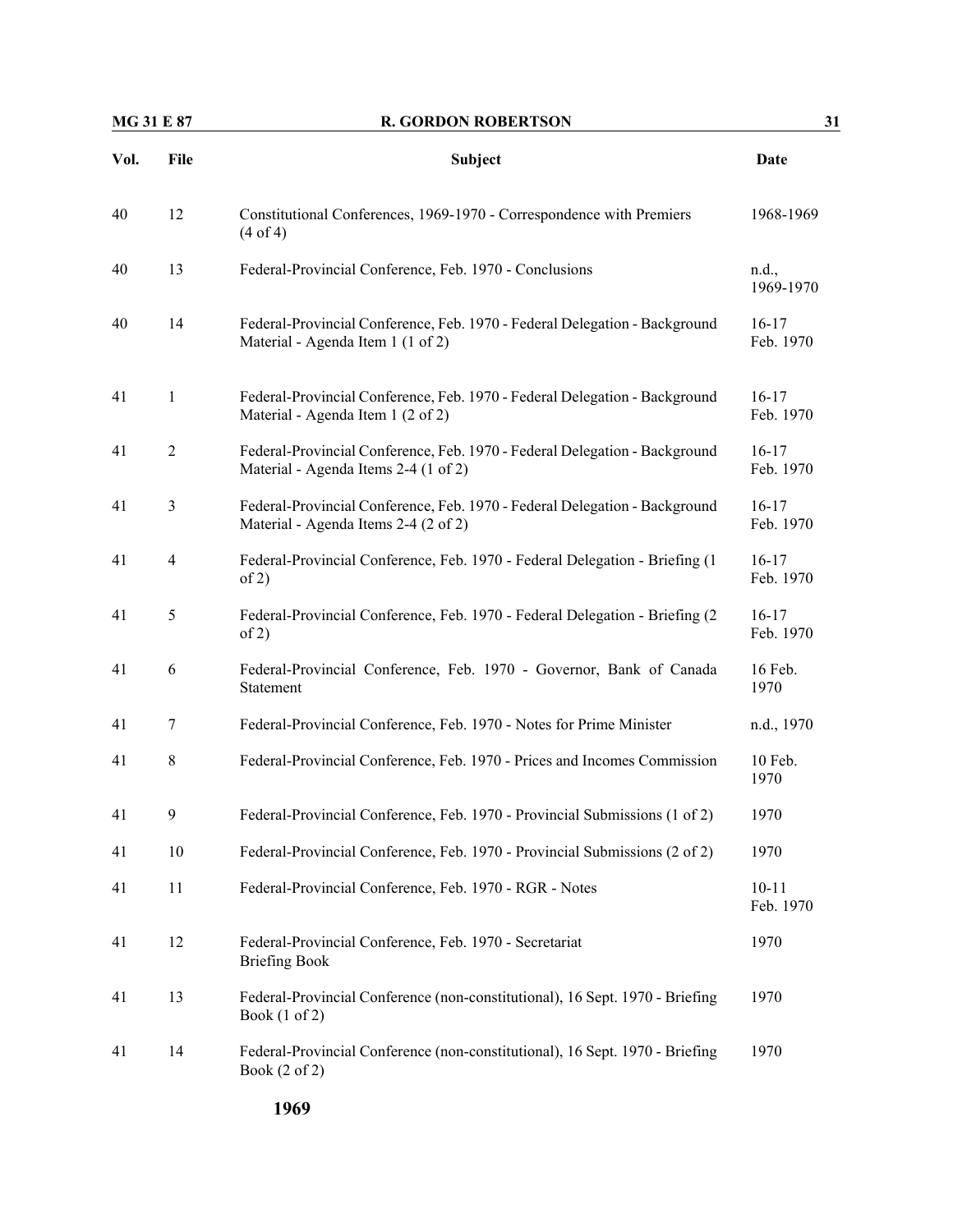| 32   |                | <b>R. GORDON ROBERTSON</b>                                            | <b>MG 31 E 87</b>  |  |
|------|----------------|-----------------------------------------------------------------------|--------------------|--|
| Vol. | File           | Subject                                                               | Date               |  |
| 41   | 15             | Constitution, 1969 - Distribution of Powers                           | 1968-1969          |  |
| 41   | 16             | Constitution, 1969 - Federal Powers - Wages, Prices<br>and Credit     | 1957, 1969         |  |
| 41   | 17             | Constitution, 1969 - General                                          | 1969               |  |
| 41   | 18             | Constitution, 1969 - Judiciary (1 of 2)                               | 1968-1969          |  |
| 41   | 19             | Constitution, 1969 - Judiciary (2 of 2)                               | 1968-1969          |  |
| 41   | 20             | Constitution, 1969 - Provincial Constitutions                         | n.d.,<br>1968-1969 |  |
| 42   | $\mathbf{1}$   | Constitution, 1969 - Quebec Propositions                              | 1968-1969          |  |
| 42   | $\overline{2}$ | Constitution, 1969 - Regional Disparities                             | 6 June 1969        |  |
| 42   | $\mathfrak{Z}$ | Constitution, 1969 - The Senate (1 of 2)                              | n.d.,<br>1968-1969 |  |
| 42   | $\overline{4}$ | Constitution, 1969 - The Senate (2 of 2)                              | n.d.,<br>1968-1969 |  |
| 42   | 5              | Constitutional Conference, Dec. 1969 - Conclusions                    | 10 Dec. 1969       |  |
| 42   | 6              | Constitutional Conference, Dec. 1969 - Federal Briefing Book (1 of 5) | 1969               |  |
| 42   | 7              | Constitutional Conference, Dec. 1969 - Federal Briefing Book (2 of 5) | 1969               |  |
| 42   | 8              | Constitutional Conference, Dec. 1969 - Federal Briefing Book (3 of 5) | 1969               |  |
| 42   | 9              | Constitutional Conference, Dec. 1969 - Federal Briefing Book (4 of 5) | 1969               |  |
| 42   | $10\,$         | Constitutional Conference, Dec. 1969 - Federal Briefing Book (5 of 5) | 1969               |  |
| 42   | 11             | Constitutional Conference, Dec. 1969 - Position Papers (1 of 3)       | n.d.,<br>1969-1970 |  |
| 42   | 12             | Constitutional Conference, Dec. 1969 - Position Papers (2 of 3)       | n.d.,<br>1969-1970 |  |
| 42   | 13             | Constitutional Conference, Dec. 1969 - Position Papers (3 of 3)       | n.d.,<br>1969-1970 |  |
| 42   | 14             | Constitutional Conference, Dec. 1969 - Secretary's Briefing Papers    | 1969               |  |
| 42   | 15             | Constitutional Conference, June 1969 - Conclusions                    | 1969               |  |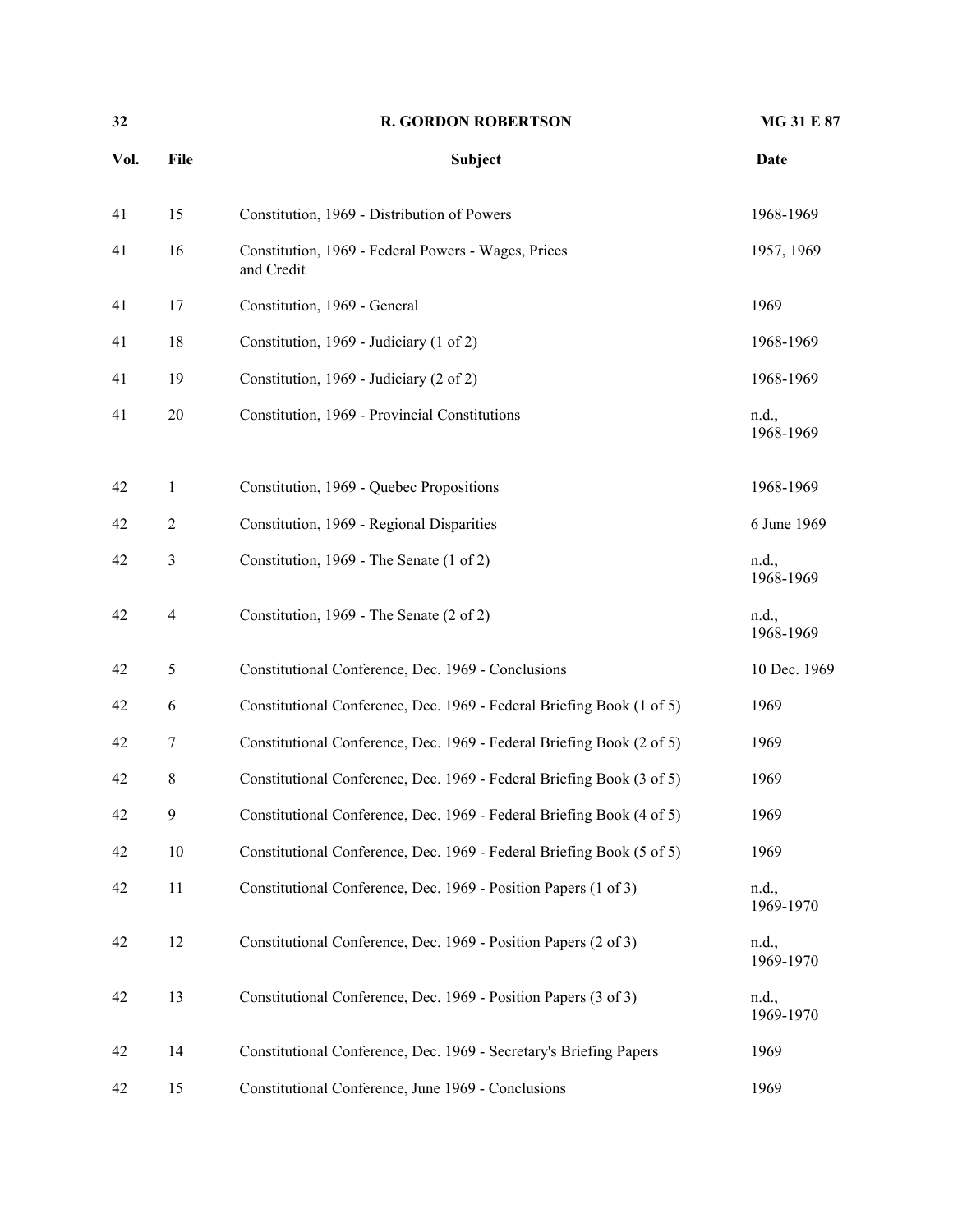| <b>MG 31 E 87</b> |                | <b>R. GORDON ROBERTSON</b>                                                                            | 33                  |  |
|-------------------|----------------|-------------------------------------------------------------------------------------------------------|---------------------|--|
| Vol.              | File           | Subject                                                                                               | Date                |  |
| 42                | 16             | Constitutional Conference, June 1969 - Federal Briefing Book (1 of 2)                                 | 6 June 1969         |  |
| 43                | 1              | Constitutional Conference, June 1969 - Federal Briefing Book (2 of 2)                                 | 6 June 1969         |  |
| 43                | $\mathfrak{2}$ | Constitutional Conference, June 1969 - Secretariat Briefing Book (1 of 2)                             | 1969                |  |
| 43                | 3              | Constitutional Conference, June 1969 - Secretariat Briefing Book (2 of 2)                             | 1969                |  |
| 43                | 4              | Constitutional Conference, June 1969 - Summary of Proceedings                                         | 1969                |  |
| 43                | 5              | Constitutional Conference, Feb. 1969 - Conclusions                                                    | Feb. 1969           |  |
| 43                | 6              | Constitutional Conference, Feb. 1969 - Federal Briefing Book (1 of 2)                                 | 1969                |  |
| 43                | $\tau$         | Constitutional Conference, Feb. 1969 - Federal Briefing Book (2 of 2)                                 | 1969                |  |
| 43                | $\,8\,$        | Constitutional Conference, Feb. 1969 - List of Delegates                                              | 12 Feb. 1969        |  |
| 43                | 9              | Constitutional Conference, Feb. 1969 - Notes by John N. Turner                                        | 1969                |  |
| 43                | 10             | Constitutional Conference, Feb. 1969 - Secretariat Briefing Book                                      | 1969                |  |
| 43                | 11             | Constitutional Conference, Feb. 1969 - Speech Material (1 of 2)                                       | 1969                |  |
| 43                | 12             | Constitutional Conference, Feb. 1969 - Speech Material (2 of 2)                                       | 1969                |  |
| 43                | 13             | Constitutional Conference, Feb. 1969 - Continuing Committee -<br>Provincial Propositions (1 of 2)     | 1969                |  |
| 43                | 14             | Constitutional Conference, Feb. 1969 - Continuing Committee -<br>Provincial Propositions (2 of 2)     | 1969                |  |
| 43                | 15             | Constitutional Conference, Feb. 1969 - Continuing Committee - Report                                  | 1969                |  |
| 43                | 16             | Constitutional Conferences, 1969 - Conference Committees - General                                    | 1969                |  |
| 43                | 17             | Constitutional Conferences, 1969 - Continuing Committee - Basic<br>Concepts and Propositions (1 of 3) | 20<br>March<br>1969 |  |
| 43                | 18             | Constitutional Conferences, 1969 - Continuing Committee - Basic<br>Concepts and Propositions (2 of 3) | 20<br>March<br>1969 |  |
| 44                | $\mathbf{1}$   | Constitutional Conferences, 1969 - Continuing Committee<br>- Basic Concepts and Propositions (3 of 3) | 20<br>March<br>1969 |  |
| 44                | $\mathfrak{2}$ | Constitutional Conferences, 1969 - Continuing Committee<br>- Briefing Book, Meeting No. 9 (1 of 3)    | 1969                |  |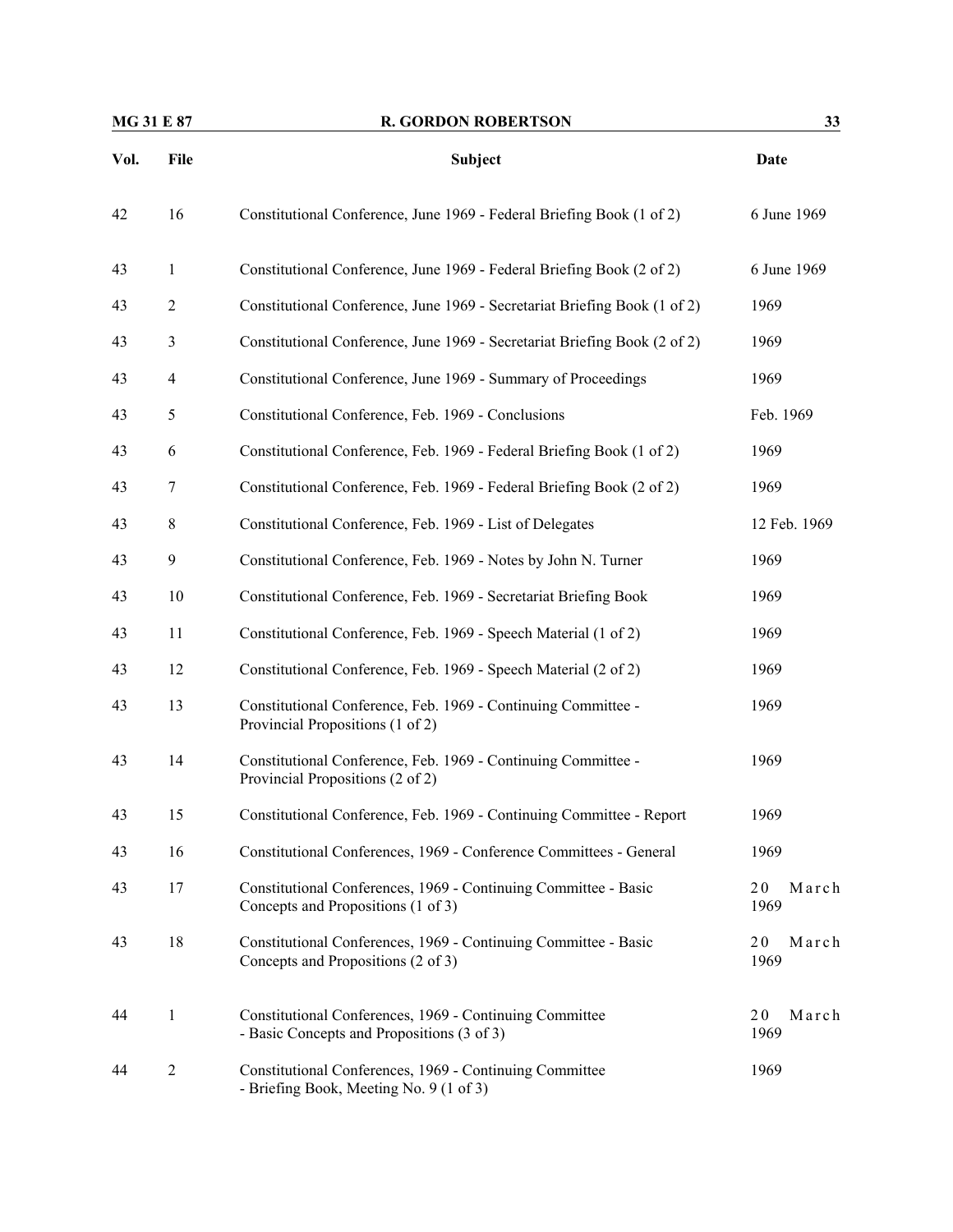| 34   |                          | <b>R. GORDON ROBERTSON</b>                                                                         | <b>MG 31 E 87</b> |  |
|------|--------------------------|----------------------------------------------------------------------------------------------------|-------------------|--|
| Vol. | File                     | Subject                                                                                            | Date              |  |
| 44   | $\mathfrak{Z}$           | Constitutional Conferences, 1969 - Continuing Committee<br>- Briefing Book, Meeting No. 9 (2 of 3) | 1969              |  |
| 44   | $\overline{4}$           | Constitutional Conferences, 1969 - Continuing Committee<br>- Briefing Book, Meeting No. 9 (3 of 3) | 1969              |  |
| 44   | $\mathfrak s$            | Constitutional Conferences, 1969 - Continuing Committee<br>- Briefing Book, Meeting No. 8 (1 of 3) | 1969              |  |
| 44   | 6                        | Constitutional Conferences, 1969 - Continuing Committee<br>- Briefing Book, Meeting No. 8 (2 of 3) | 1969              |  |
| 44   | $\tau$                   | Constitutional Conferences, 1969 - Continuing Committee<br>- Briefing Book, Meeting No. 8 (3 of 3) | 1969              |  |
| 44   | $\,8\,$                  | Constitutional Conferences, 1969 - Continuing Committee<br>- Briefing Book, Meeting No. 7          | 1969              |  |
| 44   | 9                        | Constitutional Conferences, 1969 - Continuing Committee<br>- Briefing Book, Meeting No. 6 (1 of 3) | 1969              |  |
| 44   | 10                       | Constitutional Conferences, 1969 - Continuing Committee<br>- Briefing Book, Meeting No. 6 (2 of 3) | 1969              |  |
| 44   | 11                       | Constitutional Conferences, 1969 - Continuing Committee<br>- Briefing Book, Meeting No. 6 (3 of 3) | 1969              |  |
| 44   | 12                       | Constitutional Conferences, 1969 - Continuing Committee<br>- Federal Briefing (1 of 2)             | 1969              |  |
| 44   | 13                       | Constitutional Conferences, 1969 - Continuing Committee<br>- Federal Briefing (2 of 2)             | 1969              |  |
| 44   | 14                       | Constitutional Conferences, 1969 - Continuing Committee<br>- Provincial Propositions (1 of 5)      | 1969              |  |
| 45   | $\mathbf{1}$             | Constitutional Conferences, 1969 - Continuing Committee<br>- Provincial Propositions (2 of 5)      | 1969              |  |
| 45   | $\overline{c}$           | Constitutional Conferences, 1969 - Continuing Committee<br>- Provincial Propositions (3 of 5)      | 1969              |  |
| 45   | $\mathfrak{Z}$           | Constitutional Conferences, 1969 - Continuing Committee<br>- Provincial Propositions (4 of 5)      | 1969              |  |
| 45   | $\overline{\mathcal{A}}$ | Constitutional Conferences, 1969 - Continuing Committee<br>- Provincial Propositions (5 of 5)      | 1969              |  |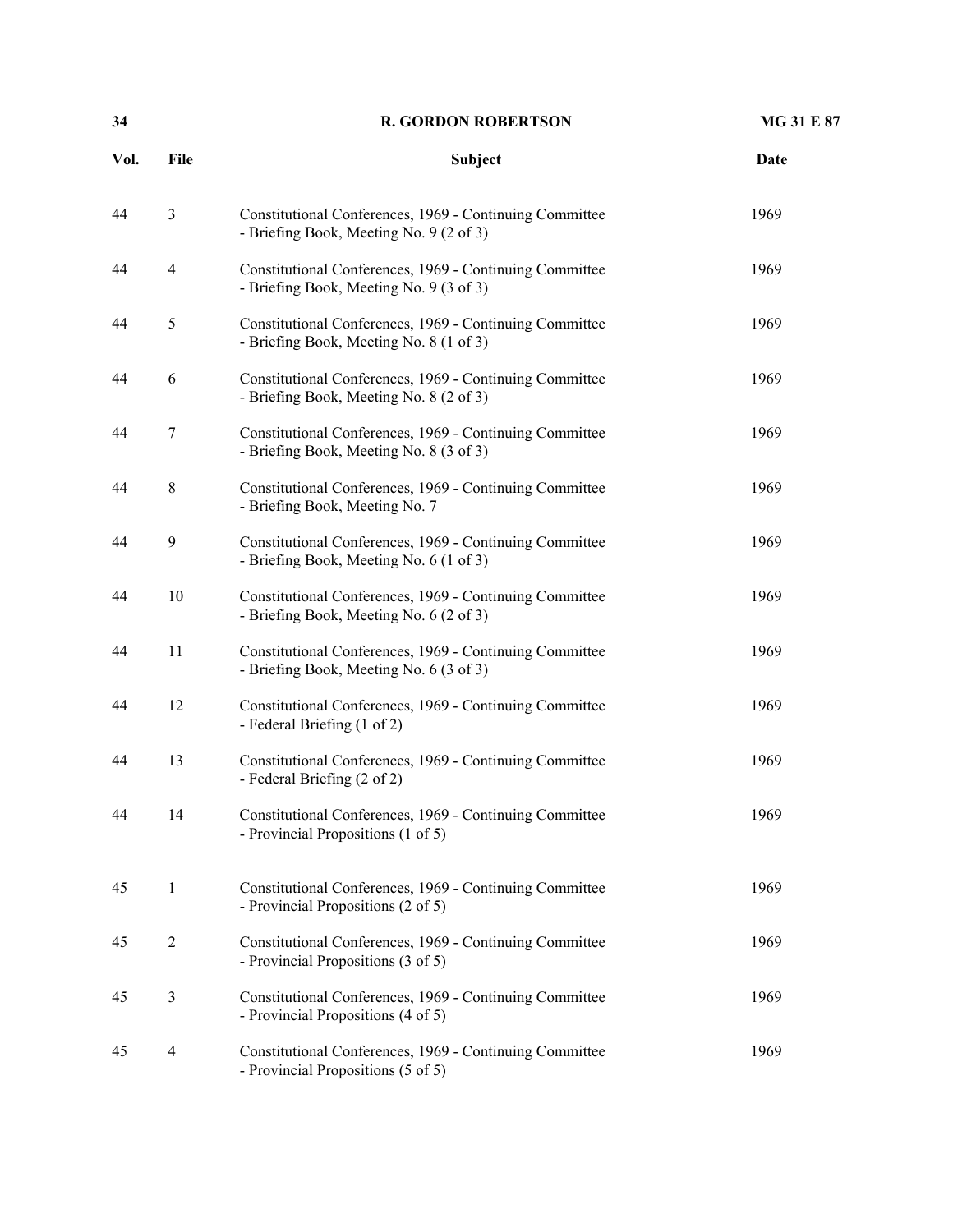### **R. GORDON ROBERTSON** 35

| Vol. | File | Subject                                                                                             | Date        |
|------|------|-----------------------------------------------------------------------------------------------------|-------------|
| 45   | 5    | Constitutional Conferences, 1969 - Continuing Committee<br>- Summary Record, Meeting No. 9          | 5 Dec. 1969 |
| 45   | 6    | Constitutional Conferences, 1969 - Continuing Committee<br>- Summary Record, Meeting No. 7 (1 of 2) | 1969        |
| 45   | 7    | Constitutional Conferences, 1969 - Continuing Committee<br>- Summary Record, Meeting No. 7 (2 of 2) | 1969        |
| 45   | 8    | Constitutional Conferences, 1969 - Continuing Committee<br>- Summary Record, Meeting No. 6          | 1969        |
| 45   | 9    | Constitutional Conferences, 1969 - Ministerial Committee                                            | 1969        |

| 45 | $8\,$          | Constitutional Conferences, 1969 - Continuing Committee<br>- Summary Record, Meeting No. 6 | 1969                     |
|----|----------------|--------------------------------------------------------------------------------------------|--------------------------|
| 45 | 9              | Constitutional Conferences, 1969 - Ministerial Committee<br>- Fundamental Rights (1 of 2)  | 1969                     |
| 45 | 10             | Constitutional Conferences, 1969 - Ministerial Committee<br>- Fundamental Rights (2 of 2)  | 1969                     |
| 45 | 11             | Constitutional Conferences, 1969 - Ministerial Committee<br>- Judiciary                    | 1969                     |
| 45 | 12             | Constitutional Conferences, 1969 - Ministerial Committee<br>- Language Rights (1 of 2)     | 1969, 1970               |
| 45 | 13             | Constitutional Conferences, 1969 - Ministerial Committee<br>- Language Rights (2 of 2)     | 1969, 1970               |
| 45 | 14             | Constitutional Conferences, 1969 - Ministerial Committee<br>- Regional Disparities         | 10 June<br>1969          |
| 45 | 15             | Constitutional Conferences, 1969 - Ministerial Committee<br>- Secretariat                  | 1969                     |
| 45 | 16             | Constitutional Conferences, 1969 - Ministerial Committee<br>- Senate                       | 1969                     |
| 46 | $\mathbf{1}$   | Constitutional Review, 1969 - General Approach (1 of 3)                                    | n.d., 1866,<br>1966-1969 |
| 46 | $\mathfrak{2}$ | Constitutional Review, 1969 - General Approach (2 of 3)                                    | n.d., 1866,<br>1966-1969 |
| 46 | $\mathfrak{Z}$ | Constitutional Review, 1969 - General Approach (3 of 3)                                    | n.d., 1866,<br>1966-1969 |
| 46 | $\overline{4}$ | Constitutional Review, 1969 - Official Languages (1 of 4)                                  | n.d.,                    |

1967-1969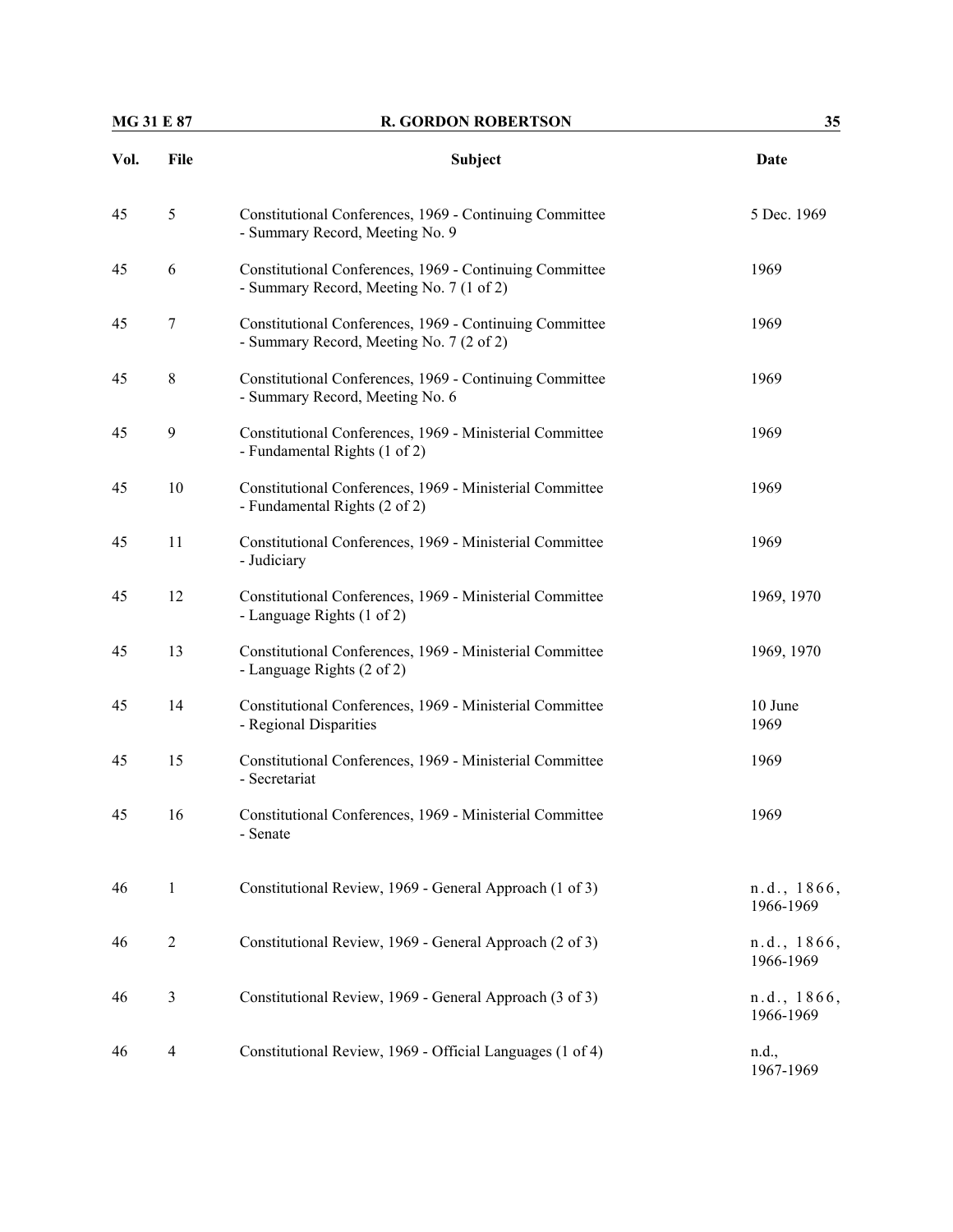| 36   |                  | <b>R. GORDON ROBERTSON</b>                                                                  | MG 31 E 87         |  |
|------|------------------|---------------------------------------------------------------------------------------------|--------------------|--|
| Vol. | File             | <b>Subject</b>                                                                              | <b>Date</b>        |  |
| 46   | 5                | Constitutional Review, 1969 - Official Languages (2 of 4)                                   | n.d.,<br>1967-1969 |  |
| 46   | 6                | Constitutional Review, 1969 - Official Languages (3 of 4)                                   | n.d.,<br>1967-1969 |  |
| 46   | $\boldsymbol{7}$ | Constitutional Review, 1969 - Official Languages (4 of 4)                                   | n.d.,<br>1967-1969 |  |
| 46   | 8                | Constitutional Review, 1969 - Spending Power (1 of 2)                                       | 1967-1969          |  |
| 46   | 9                | Constitutional Review, 1969 - Spending Power (2 of 2)                                       | 1967-1969          |  |
| 46   | 10               | Constitutional Review, 1969 - Taxing Powers (1 of 3)                                        | 1969               |  |
| 46   | 11               | Constitutional Review, 1969 - Taxing Powers (2 of 3)                                        | 1969               |  |
| 46   | 12               | Constitutional Review, 1969 - Taxing Powers (3 of 3)                                        | 1969               |  |
| 46   | 13               | Constitutional Review, 1969 - Work Plan                                                     | 1969               |  |
|      |                  | 1968                                                                                        |                    |  |
| 47   | $\mathbf{1}$     | Constitution, 1968 - Correspondence with Premiers<br>$(1 \text{ of } 2)$                    | 1968               |  |
| 47   | $\overline{2}$   | Constitution, 1968 - Correspondence with Premiers<br>$(2 \text{ of } 2)$                    | 1968               |  |
| 47   | $\mathfrak{Z}$   | Constitution, 1968 - Northwest Territories - White Paper<br>on Form of Government           | 1967-1968          |  |
| 47   | $\overline{4}$   | Constitution, 1968 - Premiers' Conference, Saskatoon,<br>1 Aug. 1968                        | 1968               |  |
| 47   | $\mathfrak s$    | Constitution, 1968 - Quebec Government - Policy Statements<br>$(1 \text{ of } 2)$           | 1967-1968          |  |
| 47   | 6                | Constitution, 1968 - Quebec Government - Policy Statements<br>$(2 \text{ of } 2)$           | 1967-1968          |  |
| 47   | 7                | Constitution, 1968 - Quebec Propositions - Newspaper "leak"                                 | 1968               |  |
| 47   | 8                | Constitution, 1968 - Report on Constitutional Problems by<br>the Quebec Chamber of Commerce | 19 Sept. 1968      |  |
| 47   | 9                | Constitution, 1968 - The Senate - Paper by R.A. MacKay                                      | Jan. 1968          |  |
| 47   | 10               | Constitution, 1968 - Supreme Court - Reform                                                 | 1968               |  |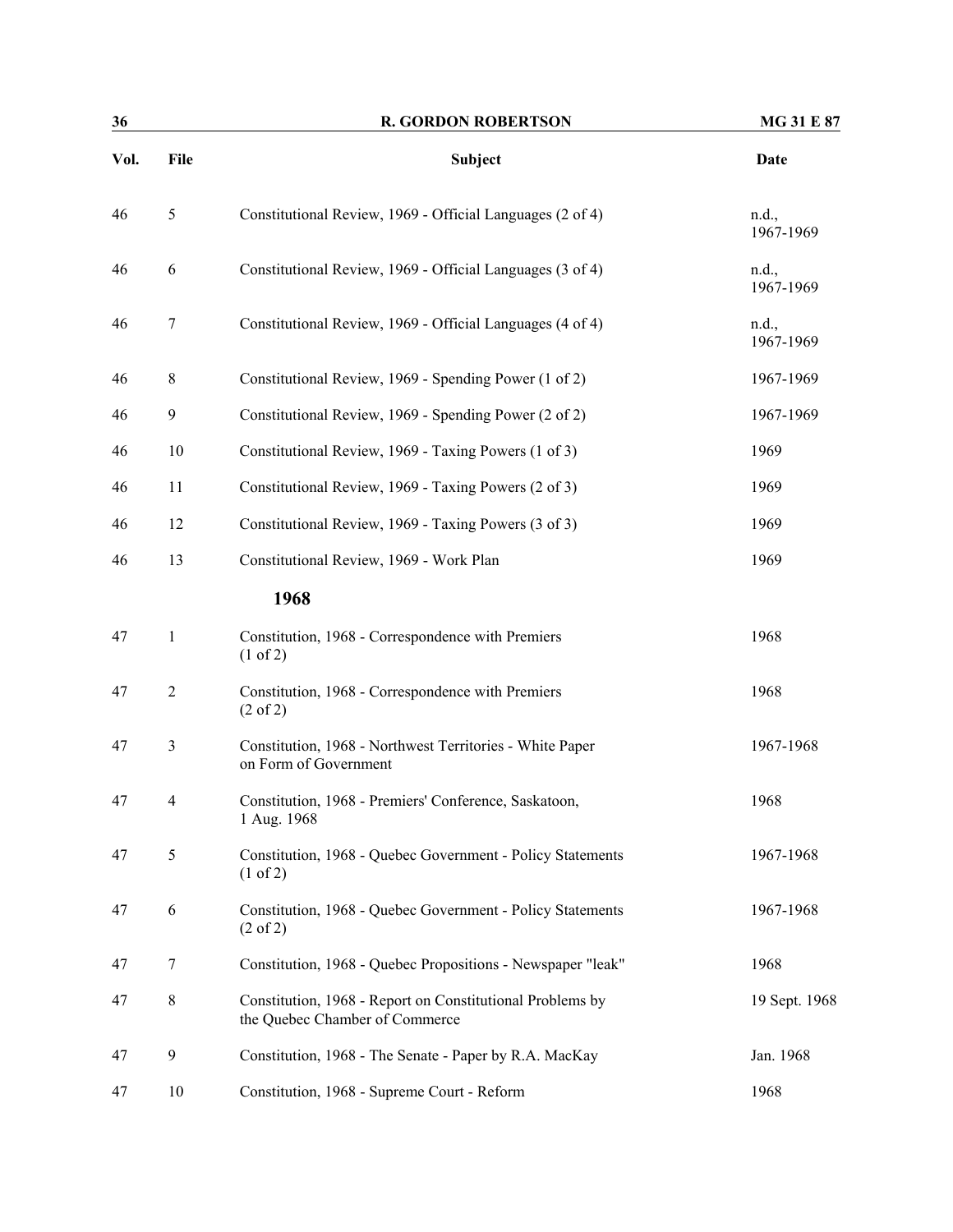| MG 31 E 87 |                | <b>R. GORDON ROBERTSON</b>                                                                            | 37                 |  |
|------------|----------------|-------------------------------------------------------------------------------------------------------|--------------------|--|
| Vol.       | File           | Subject                                                                                               | Date               |  |
| 47         | 11             | Constitution, 1968 - Treaty Implementation - Disallowance                                             | 1968               |  |
| 47         | 12             | Constitution, 1968 - Working File (1 of 2)                                                            | n.d.,<br>1966-1968 |  |
| 47         | 13             | Constitution, 1968 - Working File (2 of 2)                                                            | n.d.,<br>1966-1968 |  |
| 47         | 14             | Constitution, 1968 - Continuing Committee - Background<br>Material, Meeting No. 2                     | 1968               |  |
| 47         | 15             | Constitution, 1968 - Continuing Committee - Background<br>Material, Meeting No. 1 (1 of 2)            | 1968               |  |
| 47         | 16             | Constitution, 1968 - Continuing Committee - Background<br>Material, Meeting No. 1 (2 of 2)            | 1968               |  |
| 47         | 17             | Constitution, 1968 - Continuing Committee - Briefing Book,<br>Meeting No. 5 (1 of 2)                  | Dec. 1968          |  |
| 47         | 18             | Constitution, 1968 - Continuing Committee - Briefing Book,<br>Meeting No. $5(2 \text{ of } 2)$        | Dec. 1968          |  |
| 48         | $\mathbf{1}$   | Constitution, 1968 - Continuing Committee - Briefing Book,<br>Meeting No. 4                           | Nov. 1968          |  |
| 48         | $\overline{2}$ | Constitution, 1968 - Continuing Committee - Briefing Book,<br>Meeting No. 3                           | Sept. 1968         |  |
| 48         | $\mathfrak{Z}$ | Constitution, 1968 - Continuing Committee - Briefing Book,<br>Meeting No. 2                           | <b>July 1968</b>   |  |
| 48         | 4              | Constitution, 1968 - Continuing Committee - Briefing Book,<br>Meeting No. 1                           | May 1968           |  |
| 48         | $\mathfrak s$  | Constitution, 1968 - Continuing Committee - Index to<br>Summary Records, Meetings No. 1 to 5 (1 of 2) | 15 Jan. 1969       |  |
| 48         | 6              | Constitution, 1968 - Continuing Committee - Index to<br>Summary Records, Meetings No. 1 to 5 (2 of 2) | 15 Jan. 1969       |  |
| 48         | 7              | Constitution, 1968 - Continuing Committee - Report to the<br>Constitutional Conference (drafts)       | 1968               |  |
| 48         | $\,8\,$        | Constitution, 1968 - Continuing Committee - Summary Record,<br>Meeting No. 2                          | Aug. 1968          |  |
| 48         | 9              | Constitution, 1968 - Continuing Committee - Summary Record,<br>Meeting No. 1                          | <b>July 1968</b>   |  |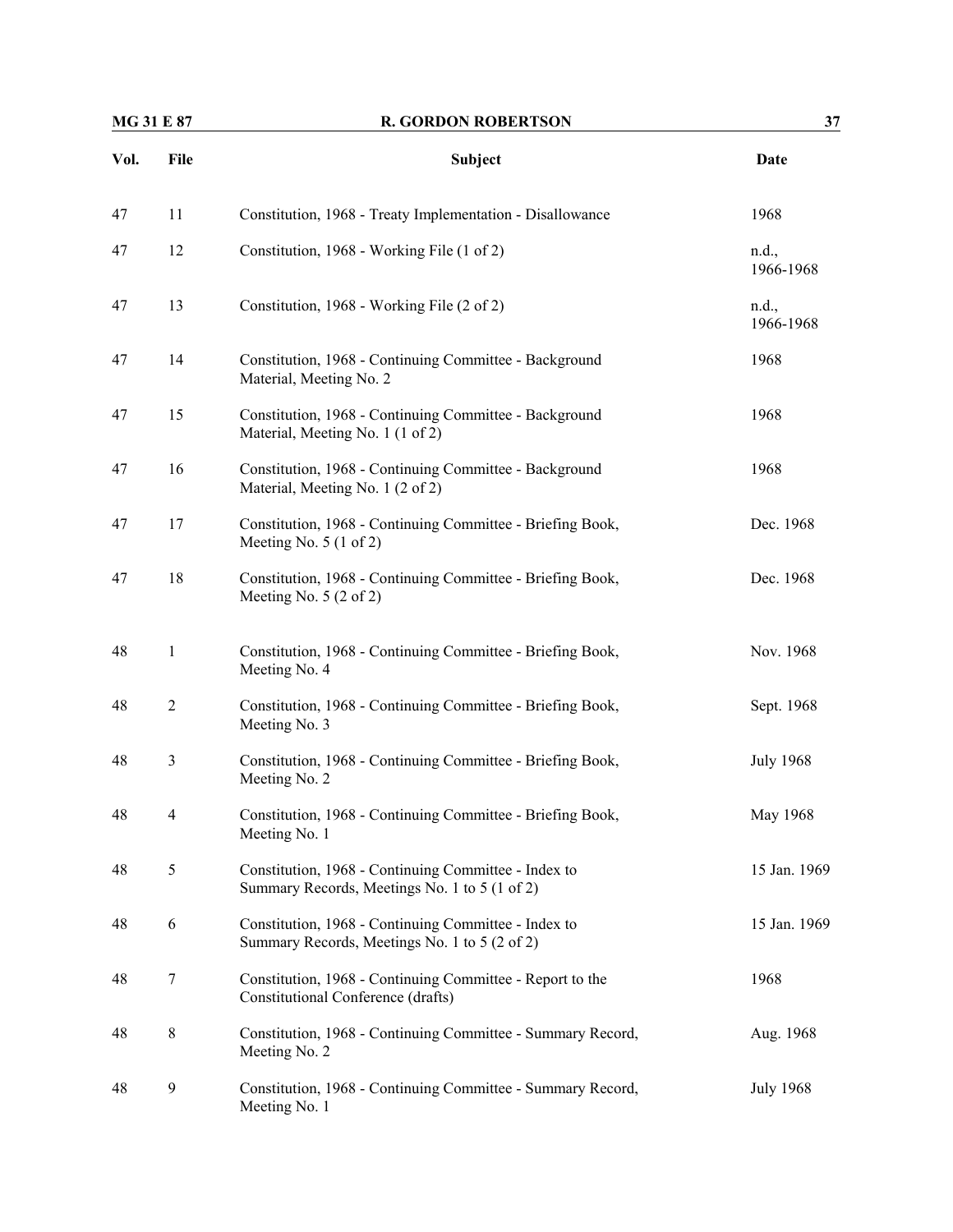| 38   |      | <b>R. GORDON ROBERTSON</b>                                                  | <b>MG 31 E 87</b> |
|------|------|-----------------------------------------------------------------------------|-------------------|
| Vol. | File | <b>Subject</b>                                                              | Date              |
| 48   | 10   | Constitutional Conference, Feb. 1968 - Briefing Book<br>$(1 \text{ of } 2)$ | 1968              |
| 48   | 11   | Constitutional Conference, Feb. 1968 - Briefing Book<br>$(2 \text{ of } 2)$ | 1968              |
| 48   | 12   | Constitutional Conference, Feb. 1968 - Federal Statements                   | 1968              |
| 48   | 13   | Constitutional Conference, Feb. 1968 - General                              | 1968              |
| 48   | 14   | Constitutional Conference, Feb. 1968 - Provincial<br>Propositions (1 of 2)  | 1968              |
| 48   | 15   | Constitutional Conference, Feb. 1968 - Provincial<br>Propositions (2 of 2)  | 1968              |
| 48   | 16   | Constitutional Review, 1968 - Federal Constitution                          | 6 Sept. 1968      |

| 49 | 1              | Constitution, 1967 - Confederation of Tomorrow Conference,<br>Nov. 1967 - Briefing Book          | 1967                                  |
|----|----------------|--------------------------------------------------------------------------------------------------|---------------------------------------|
| 49 | $\overline{2}$ | Constitution, 1967 - Confederation of Tomorrow Conference,<br>Nov. 1967 - Conference Proceedings | 1967                                  |
| 49 | 3              | Constitution, 1967 - Confederation of Tomorrow Conference,<br>Nov. 1967 - Outline for Discussion | 1967                                  |
| 49 | $\overline{4}$ | Constitution, 1967 - Confederation of Tomorrow Conference,<br>Nov. 1967 - Report                 | 30 Nov. 1967                          |
| 49 | 5              | Constitution, 1967 - Federal Policy                                                              | n.d., 1967                            |
| 49 | 6              | Constitution, 1967 - Press Comments (1 of 2)                                                     | 1967                                  |
| 49 | 7              | Constitution, 1967 - Press Comments (2 of 2)                                                     | 1967                                  |
| 49 | 8              | Constitution, 1967 - Quebec Nationalism - Federal Policy                                         | 1967                                  |
| 49 | 9              | Constitutional Amendment (1 of 2)                                                                | n.d., 1911,<br>1949, 1961-<br>1966    |
| 49 | 10             | Constitutional Amendment (2 of 2)                                                                | n.d., 1911,<br>1949.<br>1961-<br>1966 |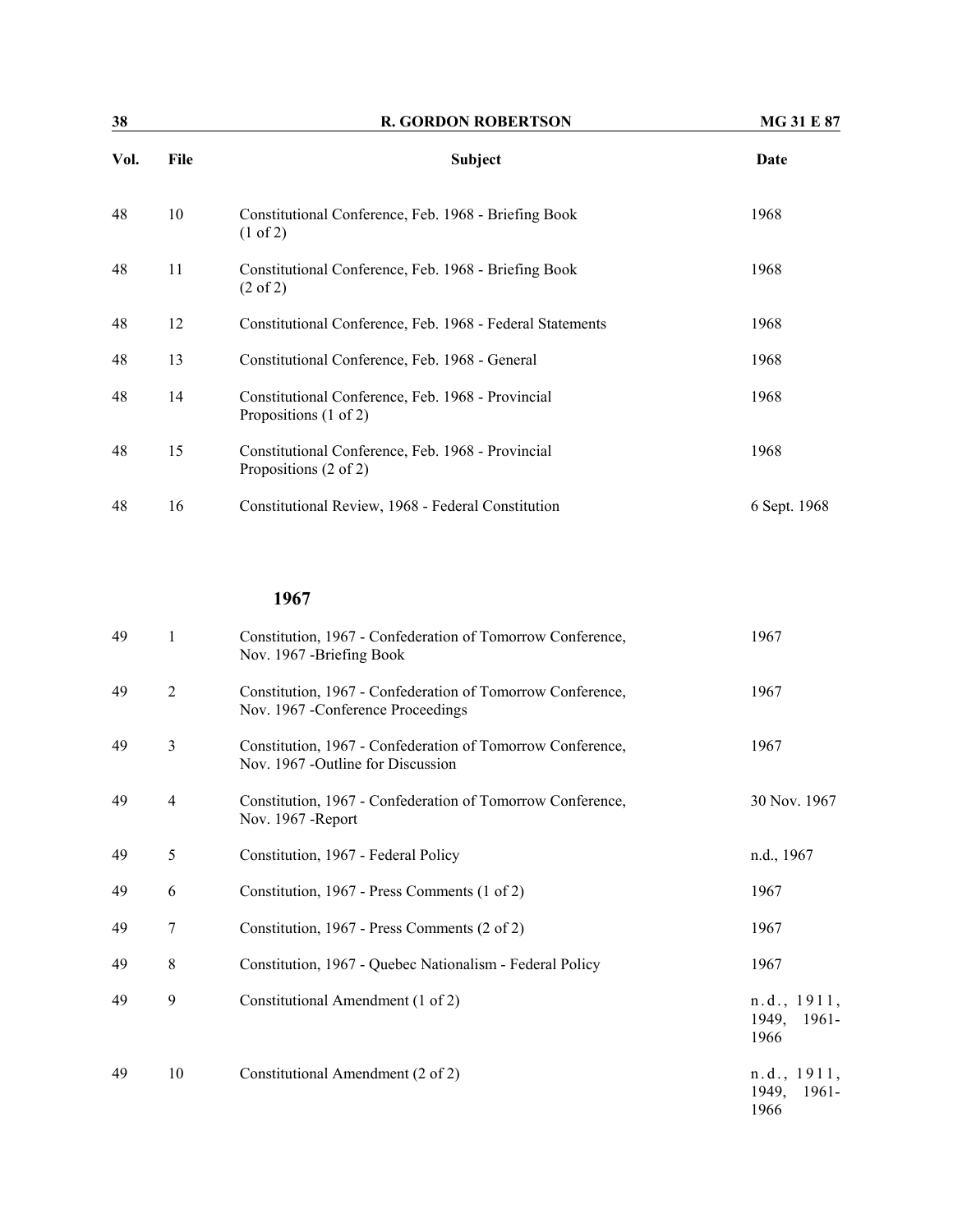| <b>MG 31 E 87</b> |                | <b>R. GORDON ROBERTSON</b>                                                                                     | 39           |  |
|-------------------|----------------|----------------------------------------------------------------------------------------------------------------|--------------|--|
| Vol.              | File           | <b>Subject</b>                                                                                                 | Date         |  |
| 49                | 11             | Ministers of Finance - Meeting, 16-17 Nov. 1967                                                                | n.d., 1967   |  |
|                   |                | 1966                                                                                                           |              |  |
| 49                | 12             | Federal-Provincial Conference, Oct. 1966 - Administrative Arrangements                                         | 1966         |  |
| 49                | 13             | Federal-Provincial Conference, Oct. 1966 - Federal Briefing Papers<br>$(1 \text{ of } 2)$                      | 1966         |  |
| 49                | 14             | Federal-Provincial Conference, Oct. 1966 - Federal Briefing Papers<br>$(2 \text{ of } 2)$                      | 1966         |  |
| 49                | 15             | Federal-Provincial Conference, Oct. 1966 - Prime Minister's Statement                                          | 23 Oct. 1966 |  |
| 49                | 16             | Federal-Provincial Conference, Oct. 1966 - Secretariat - Notes<br>on Proceedings (1 of 2)                      | June 1967    |  |
| 49                | 17             | Federal-Provincial Conference, Oct. 1966 - Secretariat - Notes<br>on Proceedings (2 of 2)                      | June 1967    |  |
| 49                | 18             | Federal-Provincial Conference, Oct. 1966 - Statements by Provinces,<br>etc., (1 of 2)                          | n.d., 1966   |  |
| 50                | 1              | Federal-Provincial Conference, Oct. 1966 - Statements by Provinces,<br>etc., (2 of 2)                          | n.d., 1966   |  |
| 50                | $\overline{2}$ | Federal-Provincial Meeting of Officials on Definition of Post-Secondary<br><b>Education and Adult Training</b> | 23 Nov. 1966 |  |
| 50                | 3              | Tax Structure Committee, 4th Meeting - Agenda and Briefs Submitted                                             | n.d., 1966   |  |
| 50                | $\overline{4}$ | Tax Structure Committee - Briefing for Federal-Provincial Conference,<br>Oct. 1966 (1 of 3)                    | Oct. 1966    |  |
| 50                | 5              | Tax Structure Committee - Briefing for Federal-Provincial Conference,<br>Oct. 1966 (2 of 3)                    | Oct. 1966    |  |
| 50                | 6              | Tax Structure Committee - Briefing for Federal-Provincial Conference,<br>Oct. 1966 (3 of 3)                    | Oct. 1966    |  |
|                   |                | 1965                                                                                                           |              |  |
| 50                | 7              | Constitutional Amendment - Legislative Council of Quebec                                                       | 1965         |  |
| 50                | 8              | Federal-Provincial Conference, July 1965 - Communique                                                          | 22 July 1965 |  |
| 50                | 9              | Federal-Provincial Conference, July 1965 - Federal Briefing Papers (1 of 4)                                    | 1965         |  |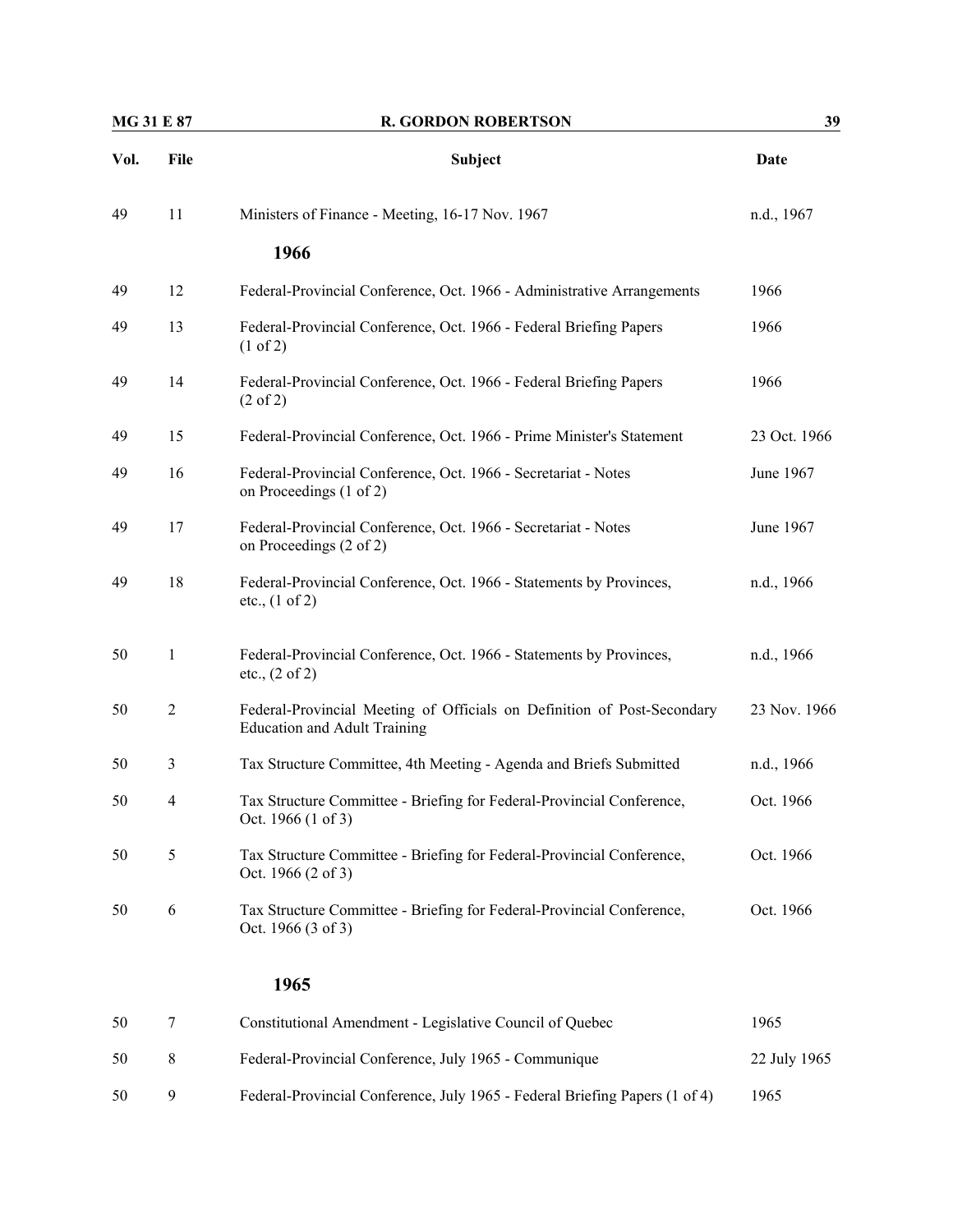| 40   |                | <b>R. GORDON ROBERTSON</b>                                                                                        | <b>MG 31 E 87</b> |
|------|----------------|-------------------------------------------------------------------------------------------------------------------|-------------------|
| Vol. | File           | Subject                                                                                                           | <b>Date</b>       |
| 50   | 10             | Federal-Provincial Conference, July 1965 - Federal Briefing Papers (2 of 4)                                       | 1965              |
| 50   | 11             | Federal-Provincial Conference, July 1965 - Federal Briefing Papers (3 of 4)                                       | 1965              |
| 50   | 12             | Federal-Provincial Conference, July 1965 - Federal Briefing Papers (4 of 4)                                       | 1965              |
| 50   | 13             | Federal-Provincial Conference, July 1965 - Miscellaneous Statements<br>and Reports                                | <b>July 1965</b>  |
| 50   | 14             | Federal-Provincial Conference, July 1965 - Opening Statements (1 of 2)                                            | <b>July 1965</b>  |
| 50   | 15             | Federal-Provincial Conference, July 1965 - Opening Statements (2 of 2)                                            | <b>July 1965</b>  |
| 50   | 16             | Federal-Provincial Conference, July 1965 - Secretariat Notes<br>on Proceedings (1 of 3)                           | 27 Aug. 1965      |
| 51   | $\mathbf{1}$   | Federal-Provincial Conference, July 1965 - Secretariat Notes<br>on Proceedings (2 of 3)                           | 27 Aug. 1965      |
| 51   | $\overline{2}$ | Federal-Provincial Conference, July 1965 - Secretariat Notes<br>on Proceedings (3 of 3)                           | 27 Aug. 1965      |
|      |                | 1964                                                                                                              |                   |
| 51   | $\mathfrak{Z}$ | Constitutional Amendment, 1964 - Conference of Attorneys General<br>and the Tax Structure Committee, 13 Oct. 1964 | n.d., 1964        |
| 51   | $\overline{4}$ | <b>Constitutional Amendment - Discussions at Conferences</b><br>$(1 \text{ of } 3)$                               | 1960-1964         |
| 51   | 5              | <b>Constitutional Amendment - Discussions at Conferences</b><br>$(2 \text{ of } 3)$                               | 1960-1964         |
| 51   | 6              | <b>Constitutional Amendment - Discussions at Conferences</b><br>$(3 \text{ of } 3)$                               | 1960-1964         |
| 51   | 7              | Federal-Provincial Conference, Oct. 1964 - Communique                                                             | 1964              |
| 51   | $\,8\,$        | Federal-Provincial Conference, Oct. 1964 - Federal Briefing Papers (1 of 2)                                       | Oct. 1964         |
| 51   | 9              | Federal-Provincial Conference, Oct. 1964 - Federal Briefing Papers (2 of 2)                                       | Oct. 1964         |
| 51   | 10             | Federal-Provincial Conference, Aug. 1964 - Federal Briefing Notes                                                 | 1964              |
| 51   | 11             | Federal-Provincial Conference, March 1964 - Briefing Material                                                     | 1964              |
| 51   | 12             | Federal-Provincial Conference, March 1964 - Notes on Plenary Meetings                                             | 1964              |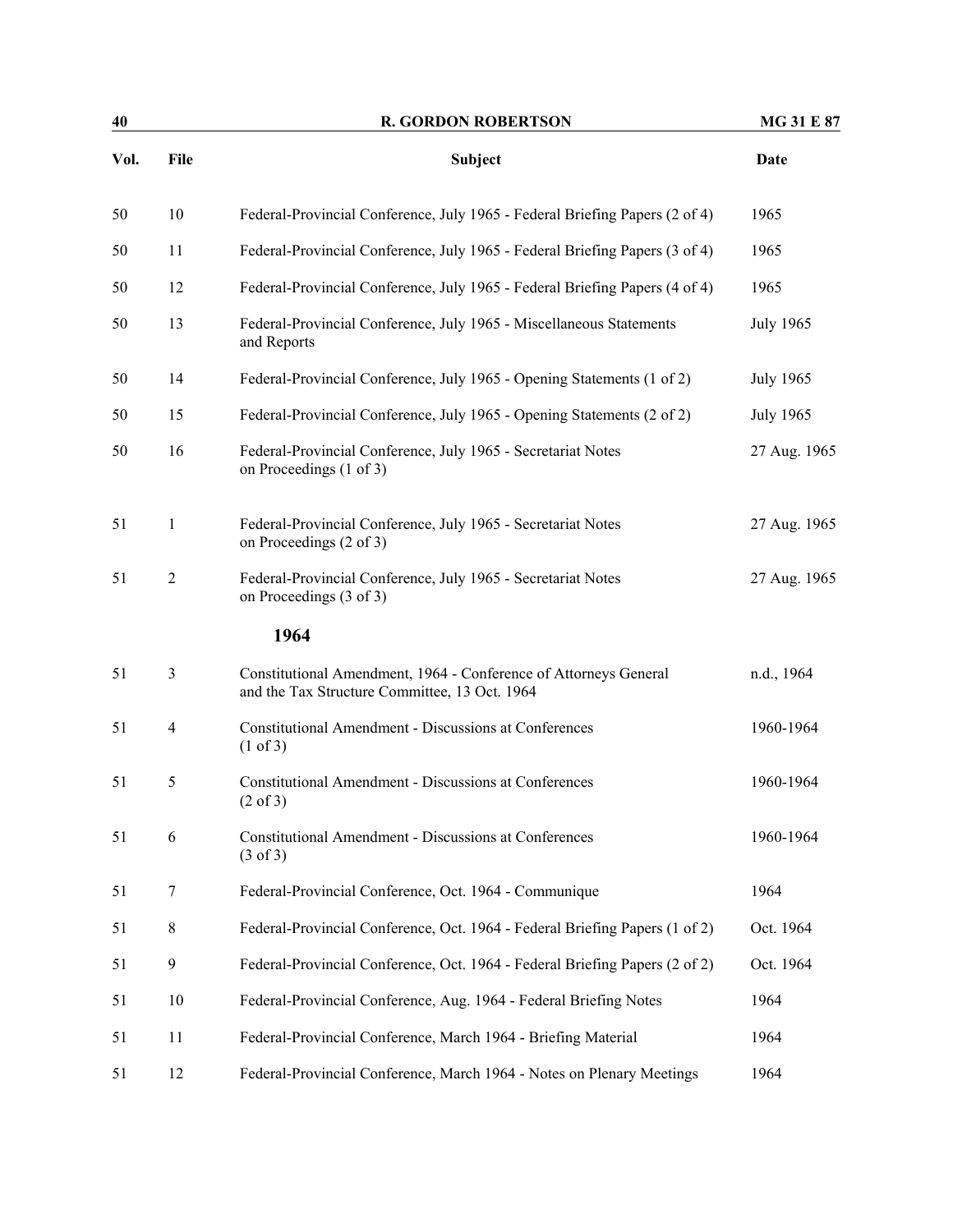| <b>MG 31 E 87</b> |                | <b>R. GORDON ROBERTSON</b>                                                                                                             | 41           |  |
|-------------------|----------------|----------------------------------------------------------------------------------------------------------------------------------------|--------------|--|
| Vol.              | File           | <b>Subject</b>                                                                                                                         | <b>Date</b>  |  |
| 51                | 13             | Federal-Provincial Conference, March 1964 - Press Conferences and<br>Communique                                                        | 1964         |  |
| 51                | 14             | Federal-Provincial Conference, March 1964 - Statements                                                                                 | 1964         |  |
| 51                | 15             | Federal-Provincial Continuing Committee on Fiscal and Economic<br>Matters, 13-14 Feb. 1964                                             | 1964         |  |
| 51                | 16             | Ministers of Finance and Treasurers' Meeting, 7 Dec. 1964                                                                              | 1964         |  |
|                   |                | 1963                                                                                                                                   |              |  |
| 51                | 17             | Federal-Provincial Conference, Nov. 1963 - Conference Committee Meetings                                                               | 1963-1964    |  |
| 51                | 18             | Federal-Provincial Conference, Nov. 1963 - Notes on Plenary Meetings                                                                   | 1963-1964    |  |
| 51                | 19             | Federal-Provincial Conference, Nov. 1963 - Prime Minister's Opening<br>Statement                                                       | 1963         |  |
|                   |                | <b>Federal-Provincial Relations Office</b>                                                                                             |              |  |
|                   |                | 1980                                                                                                                                   |              |  |
| 52                | $\mathbf{1}$   | Federal-Provincial Conference of First Ministers on the Constitution,<br>Sept. 1980 - Federal Briefing Book (1 of 4)                   | 1980         |  |
| 52                | $\overline{2}$ | Federal-Provincial Conference of First Ministers on the Constitution,<br>Sept. 1980 - Federal Briefing Book (2 of 4)                   | 1980         |  |
| 52                | 3              | Federal-Provincial Conference of First Ministers on the Constitution,<br>Sept. 1980 - Federal Briefing Book (3 of 4)                   | 1980         |  |
| 52                | 4              | Federal-Provincial Conference of First Ministers on the Constitution,<br>Sept. 1980 - Federal Briefing Book (4 of 4)                   | 1980         |  |
|                   |                | 1979                                                                                                                                   |              |  |
| 52                | 5              | Compendium of National Unity Studies, paper by Paul H. MacNeil                                                                         | 15 Nov. 1979 |  |
| 52                | 6              | Continuing Committee of Ministers on the Constitution (CCMC) - Meeting<br>with Native Presidents, 3 Dec. 1979 - Briefing Book (1 of 2) | 1979         |  |
| 52                | 7              | CCMC - Meeting with Native Presidents, 3 Dec. 1979 - Briefing Book<br>$(2 \text{ of } 2)$                                              | 1979         |  |

52 8 CCMC - Meeting with Native Presidents, 3 Dec. 1979 - Plans for 1979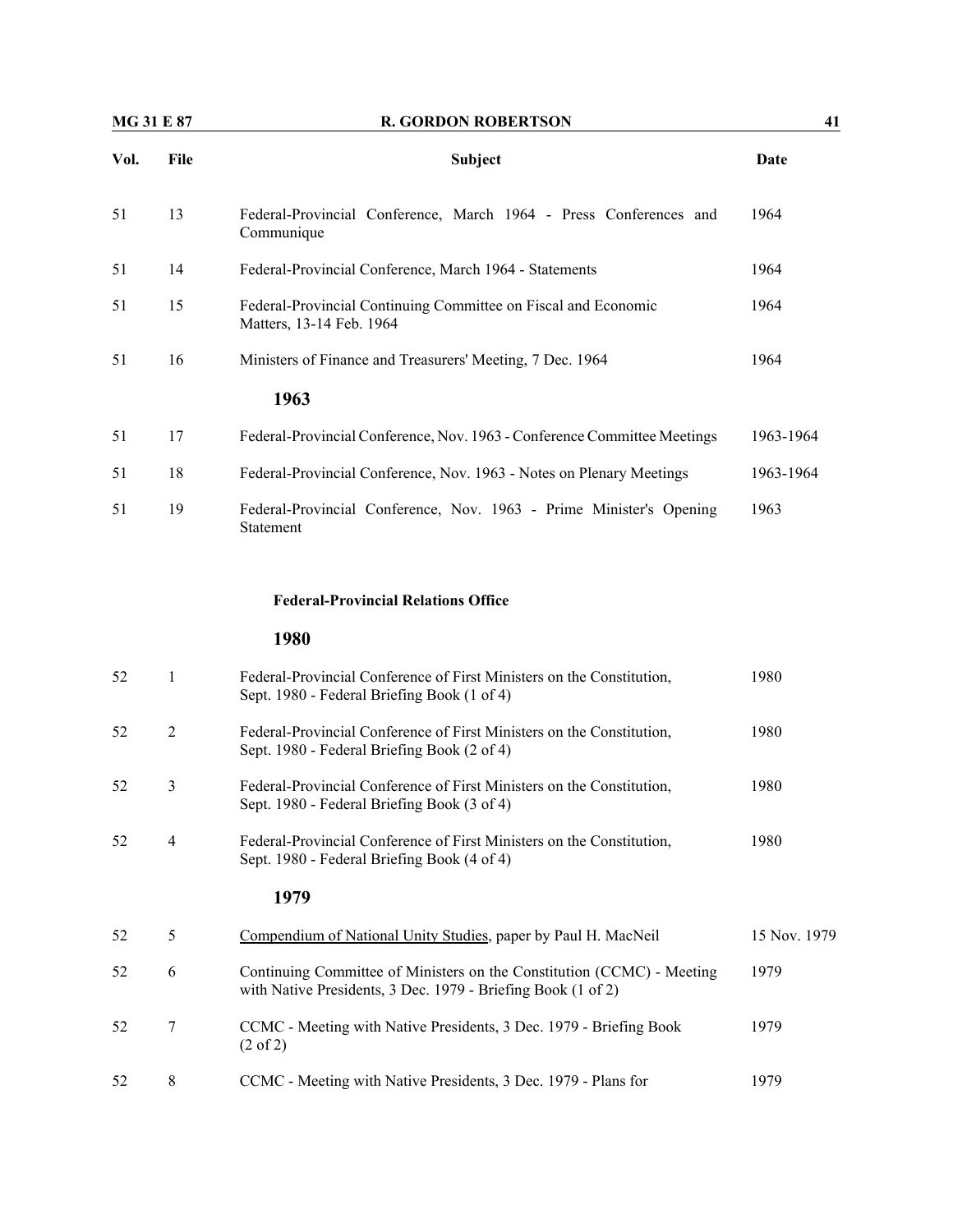| 42   |                  | <b>R. GORDON ROBERTSON</b>                                                                  | <b>MG 31 E 87</b>  |  |
|------|------------------|---------------------------------------------------------------------------------------------|--------------------|--|
| Vol. | File             | Subject                                                                                     | Date               |  |
| 52   | $\mathbf{9}$     | CCMC - Meeting with Native Presidents, 3 Dec. 1979 -<br>Verbatim Report and Statements      | 1979               |  |
| 52   | $10\,$           | CCMC - Meeting, October 1979 - Briefing for Intergovernmental<br>Affairs Ministers (1 of 2) | 1979               |  |
| 52   | 11               | CCMC - Meeting, October 1979 - Briefing for Intergovernmental<br>Affairs Ministers (2 of 2) | 1979               |  |
| 52   | 12               | CCMC - Meeting, October 1979 - Briefing Material<br>(1 of 2)                                | n.d., 1979         |  |
| 52   | 13               | CCMC - Meeting, October 1979 - Briefing Material<br>$(2 \text{ of } 2)$                     | n.d., 1979         |  |
| 52   | 14               | CCMC - Meeting, October 1979 - Record of Decisions                                          | 1979               |  |
| 52   | 15               | CCMC - Meeting, October 1979 - Statements                                                   | 1979               |  |
| 53   | $\mathbf{1}$     | Constitution/Federal Provincial Relations (FPR), Dec. 1979 -<br>General (1 of 4)            | n.d.,<br>1978-1980 |  |
| 53   | $\overline{2}$   | Constitution/FPR, Dec. 1979 - General (2 of 4)                                              | n.d.,<br>1978-1980 |  |
| 53   | 3                | Constitution/FPR, Dec. 1979 - General (3 of 4)                                              | n.d.,<br>1978-1980 |  |
| 53   | $\overline{4}$   | Constitution/FPR, Dec. 1979 - General (4 of 4)                                              | n.d.,<br>1978-1980 |  |
| 53   | 5                | Constitution/FPR, Nov. 1979 - General (1 of 4)                                              | 1979               |  |
| 53   | 6                | Constitution/FPR, Nov. 1979 - General (2 of 4)                                              | 1979               |  |
| 53   | 7                | Constitution/FPR, Nov. 1979 - General (3 of 4)                                              | 1979               |  |
| 53   | $\,8\,$          | Constitution/FPR, Nov. 1979 - General (4 of 4)                                              | 1979               |  |
| 53   | $\boldsymbol{9}$ | Constitution/FPR, Oct. 1979 - General (1 of 4)                                              | 1979               |  |
| 53   | $10\,$           | Constitution/FPR, Oct. 1979 - General (2 of 4)                                              | 1979               |  |
| 53   | 11               | Constitution/FPR, Oct. 1979 - General (3 of 4)                                              | 1979               |  |
| 53   | 12               | Constitution/FPR, Oct. 1979 - General (4 of 4)                                              | 1979               |  |
| 54   | $\mathbf{1}$     | Constitution/FPR, Sept. 1979 - General (1 of 3)                                             | 1979               |  |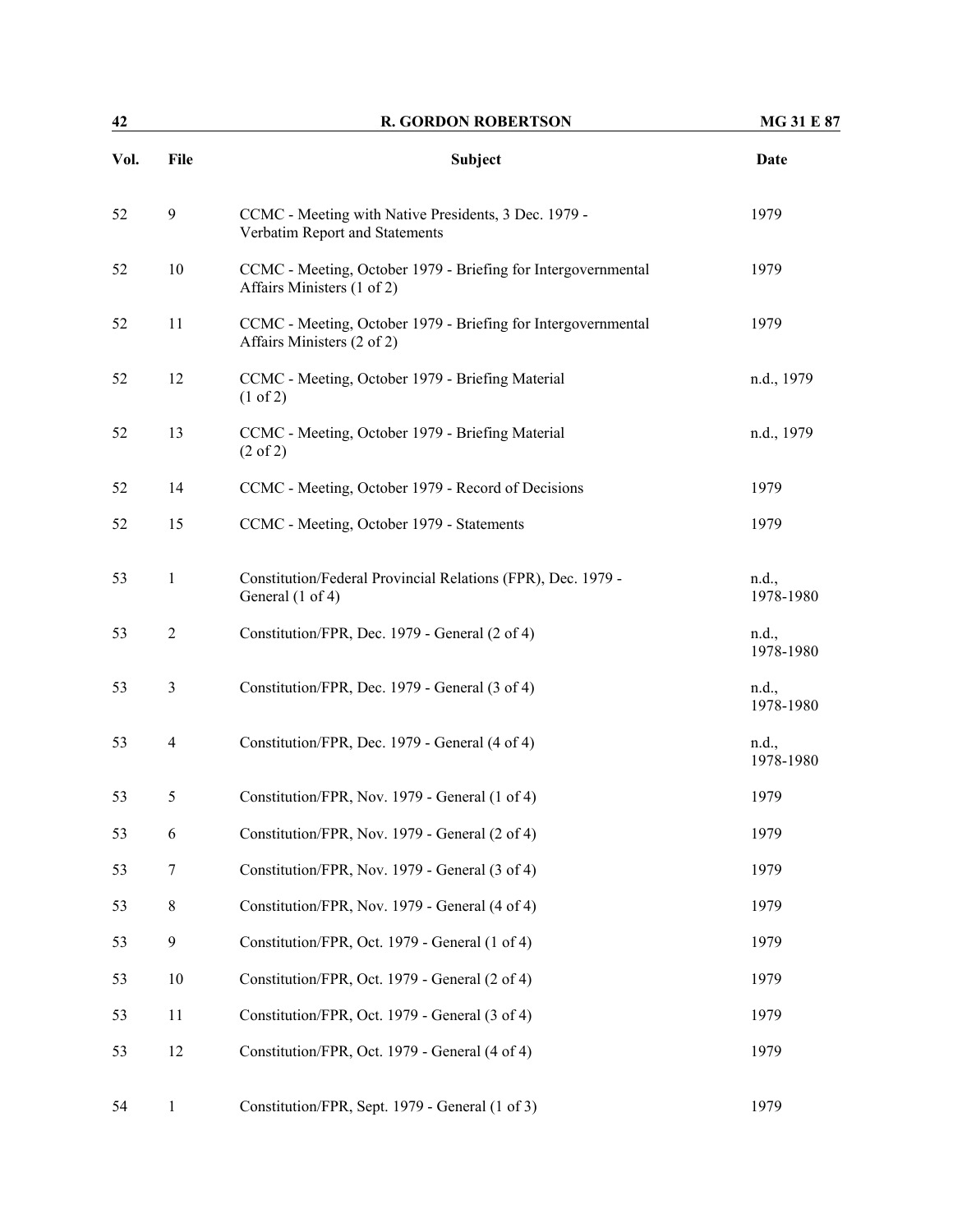| MG 31 E 87 |                | <b>R. GORDON ROBERTSON</b>                         | 43          |
|------------|----------------|----------------------------------------------------|-------------|
| Vol.       | File           | Subject                                            | <b>Date</b> |
| 54         | $\sqrt{2}$     | Constitution/FPR, Sept. 1979 - General (2 of 3)    | 1979        |
| 54         | $\mathfrak{Z}$ | Constitution/FPR, Sept. 1979 - General (3 of 3)    | 1979        |
| 54         | $\overline{4}$ | Constitution/FPR, Aug. 1979 (1 of 4)               | 1979        |
| 54         | 5              | Constitution/FPR, Aug. 1979 (2 of 4)               | 1979        |
| 54         | 6              | Constitution/FPR, Aug. 1979 (3 of 4)               | 1979        |
| 54         | 7              | Constitution/FPR, Aug. 1979 (4 of 4)               | 1979        |
| 54         | $\,8\,$        | Constitution/FPR, July 1979 (1 of 2)               | 1979        |
| 54         | 9              | Constitution/FPR, July 1979 (2 of 2)               | 1979        |
| 54         | 10             | Constitution, June 1979 - General (1 of 2)         | 1979        |
| 54         | 11             | Constitution, June 1979 - General (2 of 2)         | 1979        |
| 54         | 12             | Constitution, May 1979 - General (1 of 2)          | 1979        |
| 54         | 13             | Constitution, May 1979 - General (2 of 2)          | 1979        |
| 55         | $\mathbf{1}$   | Constitution, April 1979 - General (1 of 2)        | 1979        |
| 55         | $\overline{2}$ | Constitution, April 1979 - General (2 of 2)        | 1979        |
| 55         | 3              | Constitution, March 16-31, 1979 - General (1 of 2) | 1979        |
| 55         | 4              | Constitution, March 16-31, 1979 - General (2 of 2) | 1979        |
| 55         | 5              | Constitution, March 1-15, 1979 - General           | 1976-1979   |
| 55         | 6              | Constitution, Feb. 16-18, 1979 - General           | 1979        |
| 55         | 7              | Constitution, Feb. 1-15, 1979 - General (1 of 5)   | 1979        |
| 55         | $8\,$          | Constitution, Feb. 1-15, 1979 - General (2 of 5)   | 1979        |
| 55         | $\mathbf{9}$   | Constitution, Feb. 1-15, 1979 - General (3 of 5)   | 1979        |
| 55         | $10\,$         | Constitution, Feb. 1-15, 1979 - General (4 of 5)   | 1979        |
| 55         | 11             | Constitution, Feb. 1-15, 1979 - General (5 of 5)   | 1979        |
| 55         | 12             | Constitution, Jan. 1-15, 1979 - General (1 of 3)   | 1977-1979   |
| 55         | 13             | Constitution, Jan. 1-15, 1979 - General (2 of 3)   | 1977-1979   |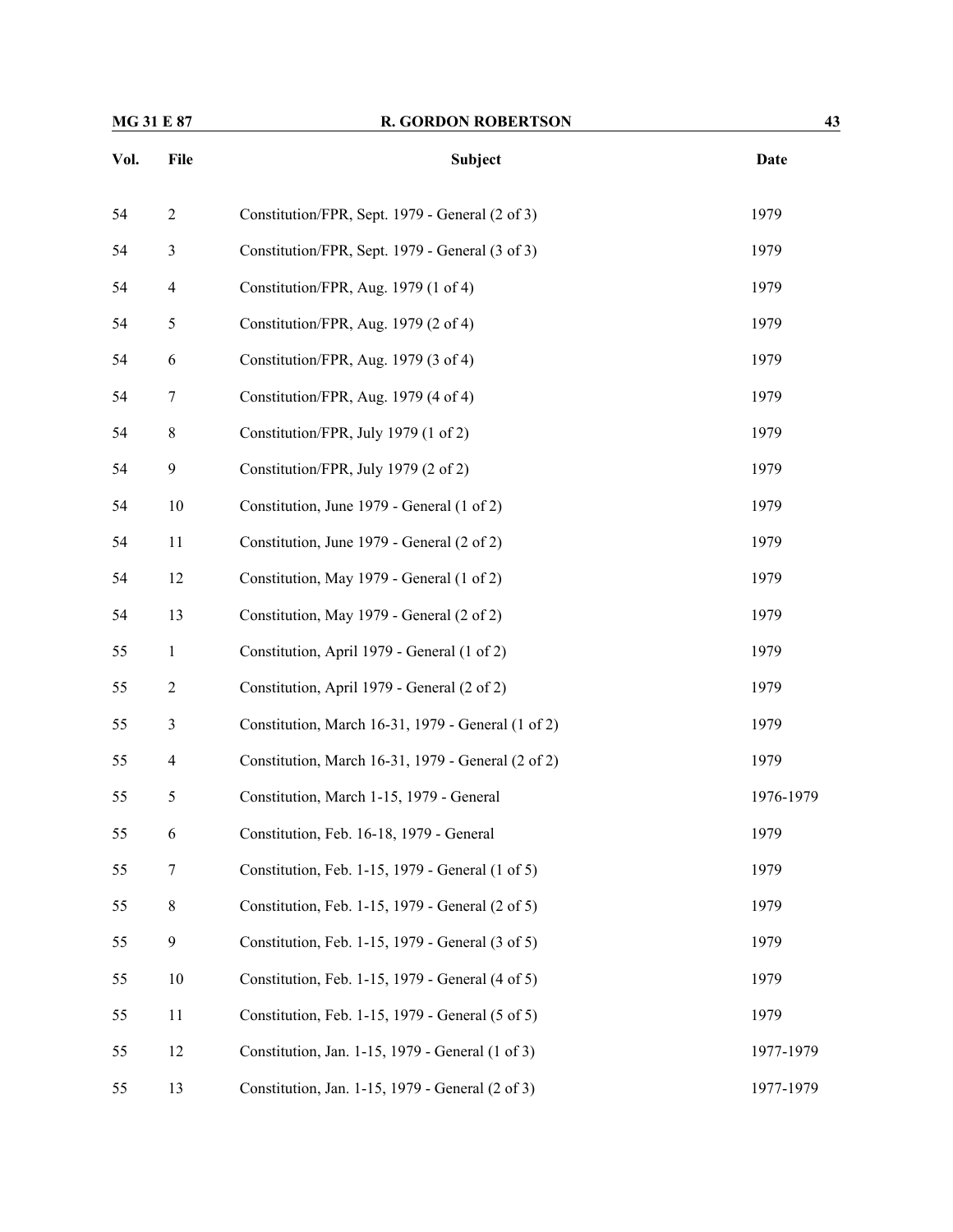| 44   |                | <b>R. GORDON ROBERTSON</b>                                                                                           | <b>MG 31 E 87</b> |  |
|------|----------------|----------------------------------------------------------------------------------------------------------------------|-------------------|--|
| Vol. | File           | <b>Subject</b>                                                                                                       | <b>Date</b>       |  |
| 56   | $\mathbf{1}$   | Constitution, Jan. 1-15, 1979 - General (3 of 3)                                                                     | 1977-1979         |  |
| 56   | $\mathfrak{2}$ | Constitution, Jan. 16-31, 1979 - General (1 of 2)                                                                    | 1979              |  |
| 56   | 3              | Constitution, Jan. 16-31, 1979 - General (2 of 2)                                                                    | 1979              |  |
| 56   | $\overline{4}$ | Constitution/FPR, May 1979 - Change of Government - Briefing<br>(1 of 3)                                             | June 1979         |  |
| 56   | $\mathfrak s$  | Constitution/FPR, May 1979 - Change of Government - Briefing<br>$(2 \text{ of } 3)$                                  | June 1979         |  |
| 56   | 6              | Constitution/FPR, May 1979 - Change of Government - Briefing<br>$(3 \text{ of } 3)$                                  | June 1979         |  |
| 56   | 7              | Constitution/FPR, June 1979 - Economic Powers - Analysis<br>$(1 \text{ of } 3)$                                      | June 1979         |  |
| 56   | $8\,$          | Constitution/FPR, June 1979 - Economic Powers - Analysis<br>$(2 \text{ of } 3)$                                      | June 1979         |  |
| 56   | 9              | Constitution/FPR, June 1979 - Economic Powers - Analysis<br>$(3 \text{ of } 3)$                                      | June 1979         |  |
| 56   | 10             | Constitution/FPR, July 1979 - Referendum - Federal Strategy                                                          | <b>July 1979</b>  |  |
| 56   | 11             | Constitution - Meeting of Officials, 11-12 Jan. 1979 - Arrangements                                                  | 1979              |  |
| 56   | 12             | Constitution - Meeting of Officials, 11-12 Jan. 1979 - Briefing Book<br>$(1 \text{ of } 2)$                          | 1979              |  |
| 56   | 13             | Constitution - Meeting of Officials, 11-12 Jan. 1979 - Briefing Book<br>$(2 \text{ of } 2)$                          | 1978-1979         |  |
| 57   | $\mathbf{1}$   | Constitution - Meeting of Officials, 11-12 Jan. 1979 - Federal Statements                                            | 1978-1979         |  |
| 57   | $\mathfrak{2}$ | Constitution - Meeting of Officials, 11-12 Jan. 1979 - Provincial Statements                                         | 1979              |  |
| 57   | 3              | Constitution - Meeting of Officials, 11-12 Jan. 1979 - Reports of the<br>Committee of Officials                      | 1979              |  |
| 57   | $\overline{4}$ | Continuing Committee of Ministers on the Constitution - Meeting,<br>22-24 Jan. 1979 - Discussion Drafts              | 1979              |  |
| 57   | 5              | Continuing Committee of Ministers on the Constitution - Meeting,<br>22-24 Jan. 1979 - Federal Briefing Book (1 of 3) | 1979              |  |
| 57   | 6              | Continuing Committee of Ministers on the Constitution - Meeting,<br>22-24 Jan. 1979 - Federal Briefing Book (2 of 3) | 1979              |  |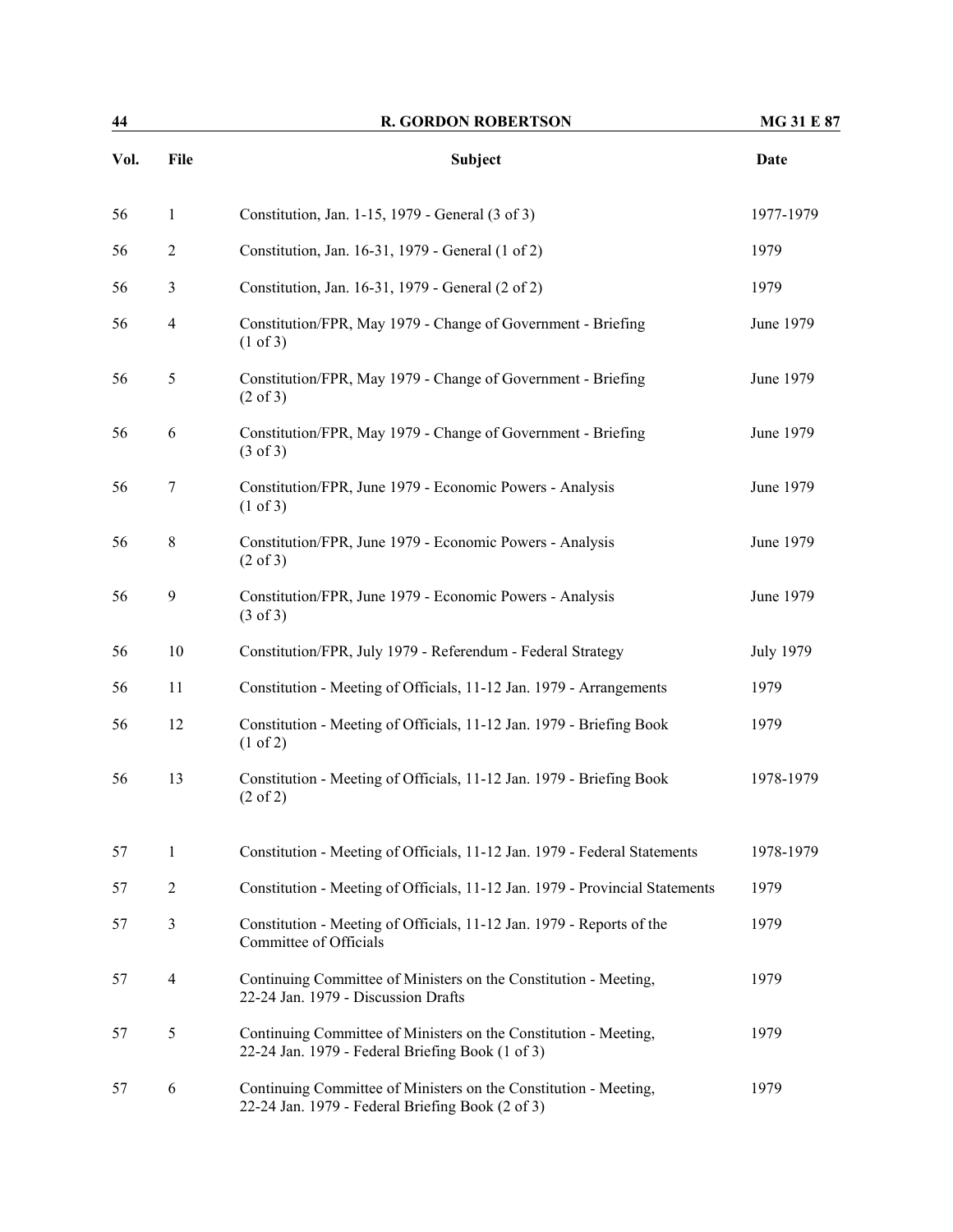| <b>MG 31 E 87</b> |                | <b>R. GORDON ROBERTSON</b>                                                                                                                                       | 45          |  |
|-------------------|----------------|------------------------------------------------------------------------------------------------------------------------------------------------------------------|-------------|--|
| Vol.              | File           | <b>Subject</b>                                                                                                                                                   | <b>Date</b> |  |
| 57                | $\tau$         | Continuing Committee of Ministers on the Constitution - Meeting,<br>22-24 Jan. 1979 - Federal Briefing Book (3 of 3)                                             | 1979        |  |
| 57                | 8              | Continuing Committee of Officials - Meeting, Nov. 1979 - Briefing Book<br>(1 of 2)                                                                               | 1978-1979   |  |
| 57                | 9              | Continuing Committee of Officials - Meeting, Nov. 1979 - Briefing Book<br>$(2 \text{ of } 2)$                                                                    | 1978-1979   |  |
| 57                | 10             | Continuing Committee of Officials - Meeting, Nov. 1979 - General                                                                                                 | 1978-1979   |  |
| 57                | 11             | Continuing Committee of Officials - Meeting, Nov. 1979 - Reference<br>Documents (1 of 2)                                                                         | 1979        |  |
| 57                | 12             | Continuing Committee of Officials - Meeting, Nov. 1979 - Reference<br>Documents (2 of 2)                                                                         | 1979        |  |
| 57                | 13             | Federal-Provincial Conference of First Ministers on the Constitution,<br>5-6 Feb. 1979 (1 of 5)                                                                  | 1979        |  |
| 58                | $\mathbf{1}$   | Federal-Provincial Conference of First Ministers on the Constitution,<br>5-6 Feb. 1979 (2 of 5)                                                                  | 1979        |  |
| 58                | $\overline{2}$ | Federal-Provincial Conference of First Ministers on the Constitution,<br>5-6 Feb. 1979 (3 of 5)                                                                  | 1979        |  |
| 58                | $\mathfrak{Z}$ | Federal-Provincial Conference of First Ministers on the Constitution,<br>5-6 Feb. 1979 (4 of 5)                                                                  | 1979        |  |
| 58                | 4              | Federal-Provincial Conference of First Ministers on the Constitution,<br>5-6 Feb. 1979 (5 of 5)                                                                  | 1979        |  |
| 58                | 5              | Minister of State for Federal-Provincial Relations - Terms of Reference                                                                                          | 1977-1979   |  |
|                   |                | 1978                                                                                                                                                             |             |  |
| 58                | 6              | Constitution - Briefing for Lalonde-Buchanan Meeting, October 1978<br>$(1 \text{ of } 2)$                                                                        | 1978        |  |
| 58                | 7              | Constitution - Briefing for Lalonde-Buchanan Meeting, October 1978<br>$(2 \text{ of } 2)$                                                                        | 1978        |  |
| 58                | $\,8\,$        | Constitution - Federal-Prov. Continuing Committee of Ministers (CCOM)<br>Meeting, 14-16 Dec. 1978, Toronto - Agenda and Discussion Drafts<br>$(1 \text{ of } 2)$ | 1978        |  |
| 58                | 9              | Constitution - CCOM Meeting, 14-16 Dec. 1978, Toronto - Agenda and<br>Discussion Drafts (2 of 2)                                                                 | 1978        |  |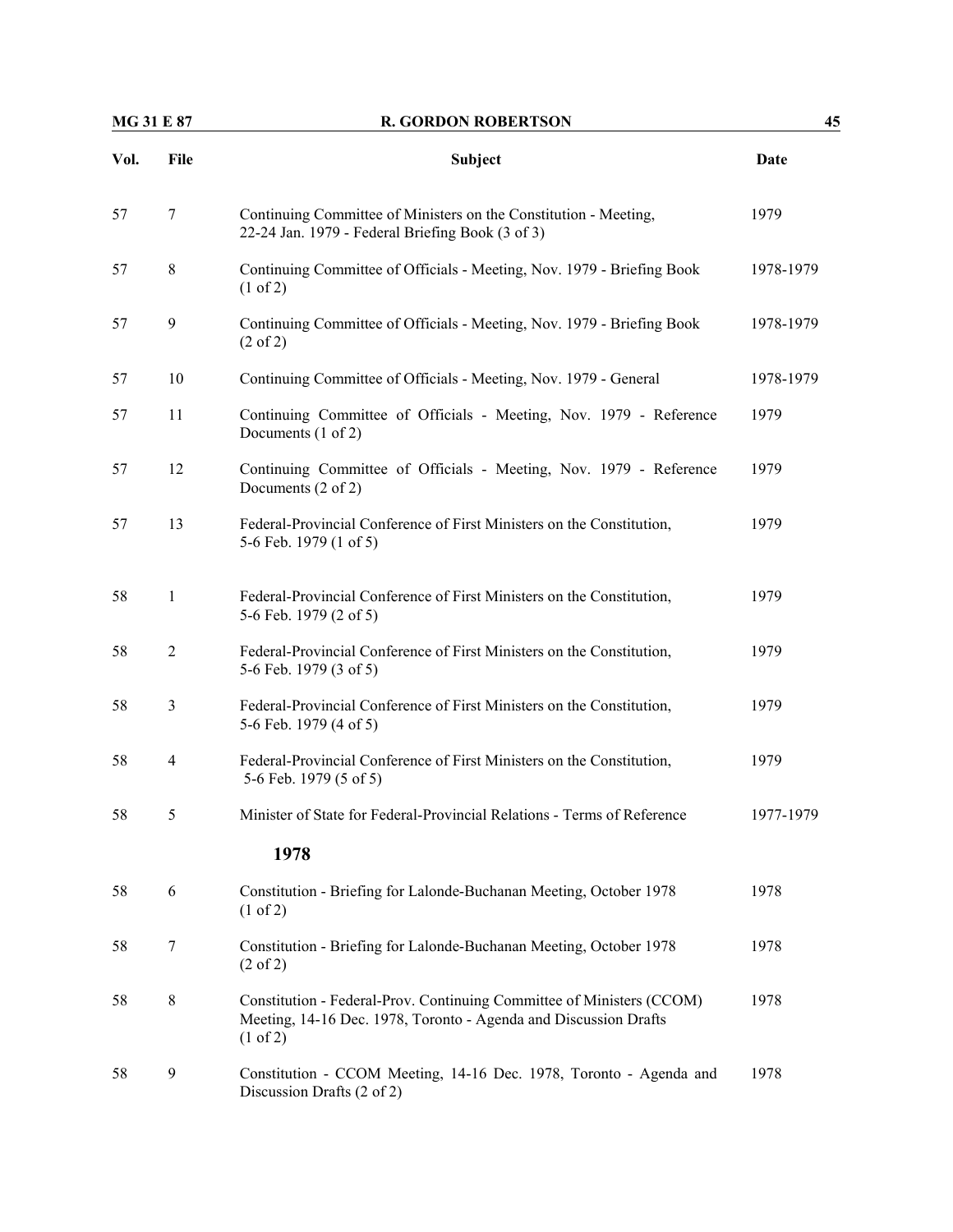| 46   | <b>R. GORDON ROBERTSON</b> |                                                                                                      | <b>MG 31 E 87</b> |
|------|----------------------------|------------------------------------------------------------------------------------------------------|-------------------|
| Vol. | File                       | <b>Subject</b>                                                                                       | <b>Date</b>       |
| 58   | 10                         | Constitution - CCOM Meeting, 14-16 Dec. 1978, Toronto - Background<br>Material                       | n.d., 1978        |
| 58   | 11                         | Constitution - CCOM Meeting, 14-16 Dec. 1978, Toronto - Federal Briefing<br>Book $(1 \text{ of } 2)$ | 1978              |
| 58   | 12                         | Constitution - CCOM Meeting, 14-16 Dec. 1978, Toronto - Federal Briefing<br>Book $(2 \text{ of } 2)$ | 1978              |
| 58   | 13                         | Constitution - CCOM Meeting, 14-16 Dec. 1978, Toronto - Record of<br>Decisions and Reports           | 1978              |
| 59   | $\mathbf{1}$               | Constitution - CCOM Meeting, 23-25 Nov. 1978, Mont Ste-Marie -<br><b>Background Material</b>         | n.d., 1978        |
| 59   | $\overline{2}$             | Constitution - CCOM Meeting, 23-25 Nov. 1978, Mont Ste-Marie - Federal<br>Briefing Book (1 of 2)     | 1978              |
| 59   | 3                          | Constitution - CCOM Meeting, 23-25 Nov. 1978, Mont Ste-Marie - Federal<br>Briefing Book (2 of 2)     | 1978              |
| 59   | 4                          | Constitution - CCOM Meeting, 23-25 Nov. 1978, Mont Ste-Marie - Reports                               | n.d., 1978        |
| 59   | 5                          | Constitution, 16-30 Dec. 1978 - General (1 of 2)                                                     | 1965, 1978        |
| 59   | 6                          | Constitution, 16-30 Dec. 1978 - General (2 of 2)                                                     | 1965, 1978        |
| 59   | 7                          | Constitution, 1-15 Dec. 1978 - General (1 of 2)                                                      | n.d., 1978        |
| 59   | 8                          | Constitution, 1-15 Dec. 1978 - General (2 of 2)                                                      | n.d., 1978        |
| 59   | 9                          | Constitution, Nov. 1978 - General (1 of 5)                                                           | 1949, 1978        |
| 59   | $10\,$                     | Constitution, Nov. 1978 - General (2 of 5)                                                           | 1949, 1978        |
| 59   | 11                         | Constitution, Nov. 1978 - General (3 of 5)                                                           | 1949, 1978        |
| 59   | 12                         | Constitution, Nov. 1978 - General (4 of 5)                                                           | 1949, 1978        |
| 59   | 13                         | Constitution, Nov. 1978 - General (5 of 5)                                                           | 1949, 1978        |
| 59   | 14                         | Constitution, 15-31 Oct. 1978 - General (1 of 4)                                                     | 1974, 1978        |
| 59   | 15                         | Constitution, 15-31 Oct. 1978 - General (2 of 4)                                                     | 1974, 1978        |
| 60   | $\mathbf{1}$               | Constitution, 15-31 Oct. 1978 - General (3 of 4)                                                     | 1974, 1978        |
| 60   | $\sqrt{2}$                 | Constitution, 15-31 Oct. 1978 - General (4 of 4)                                                     | 1974, 1978        |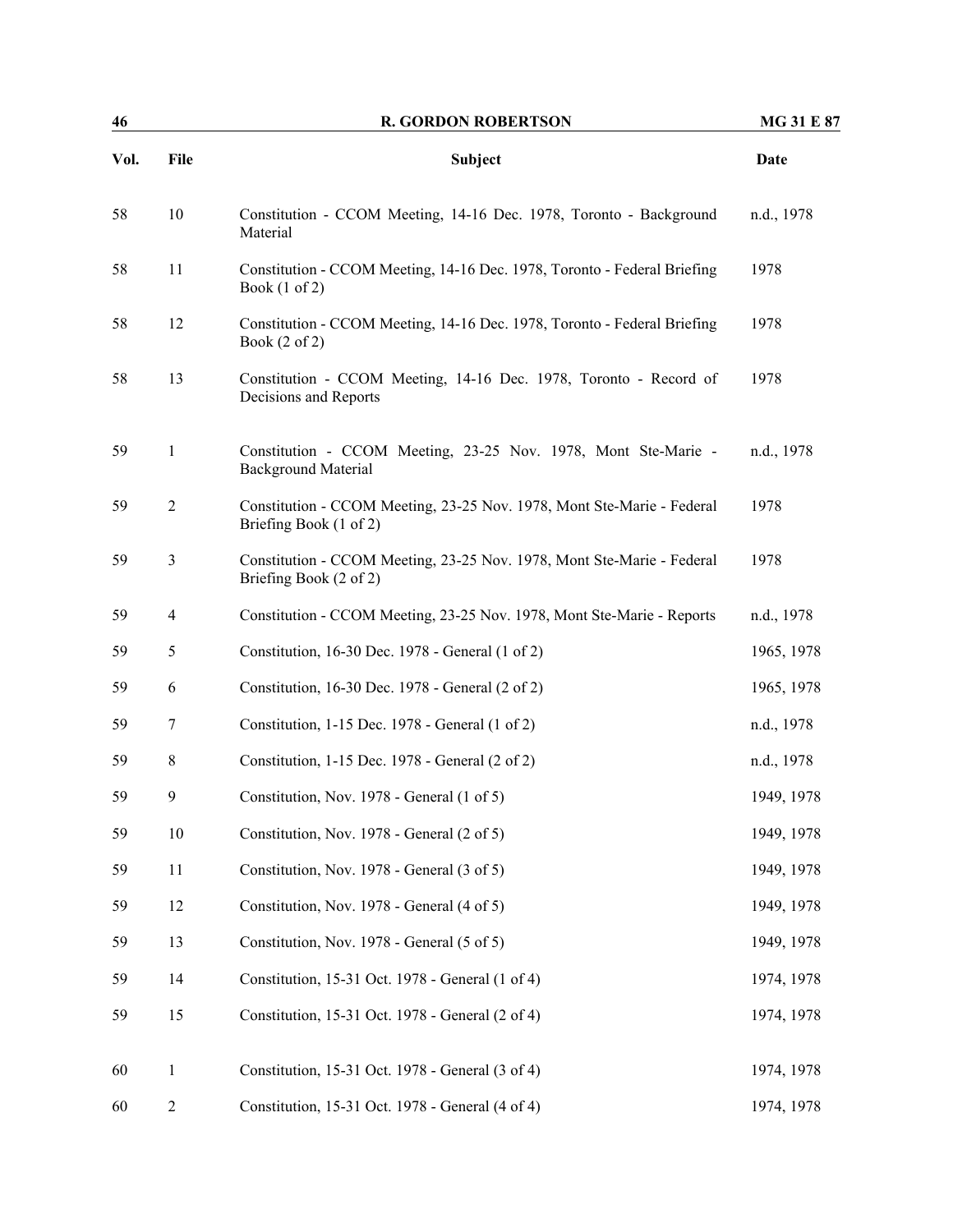| MG 31 E 87 |                  | <b>R. GORDON ROBERTSON</b>                        | 47          |  |
|------------|------------------|---------------------------------------------------|-------------|--|
| Vol.       | File             | Subject                                           | <b>Date</b> |  |
| 60         | $\mathfrak{Z}$   | Constitution, 1-15 Oct. 1978 - General (1 of 2)   | 1978        |  |
| 60         | $\overline{4}$   | Constitution, 1-15 Oct. 1978 - General (2 of 2)   | 1978        |  |
| 60         | 5                | Constitution, 16-30 Sept. 1978 - General (1 of 5) | 1977-1978   |  |
| 60         | 6                | Constitution, 16-30 Sept. 1978 - General (2 of 5) | 1977-1978   |  |
| 60         | 7                | Constitution, 16-30 Sept. 1978 - General (3 of 5) | 1977-1978   |  |
| 60         | 8                | Constitution, 16-30 Sept. 1978 - General (4 of 5) | 1977-1978   |  |
| 60         | $\boldsymbol{9}$ | Constitution, 16-30 Sept. 1978 - General (5 of 5) | 1977-1978   |  |
| 60         | 10               | Constitution, 1-15 Sept. 1978 - General (1 of 2)  | 1978        |  |
| 60         | 11               | Constitution, 1-15 Sept. 1978 - General (2 of 2)  | 1978        |  |
| 60         | 12               | Constitution, August 1978 - General (1 of 4)      | n.d., 1978  |  |
| 60         | 13               | Constitution, August 1978 - General (2 of 4)      | n.d., 1978  |  |
| 60         | 14               | Constitution, August 1978 - General (3 of 4)      | n.d., 1978  |  |
| 60         | 15               | Constitution, August 1978 - General (4 of 4)      | n.d., 1978  |  |
| 60         | 16               | Constitution, July 1978 - General                 | 1978        |  |
| 61         | $\mathbf{1}$     | Constitution, 15-30 June 1978 - General (1 of 2)  | 1978        |  |
| 61         | $\overline{c}$   | Constitution, 15-30 June 1978 - General (2 of 2)  | 1978        |  |
| 61         | 3                | Constitution, 1-15 June 1978 - General (1 of 2)   | 1978        |  |
| 61         | $\overline{4}$   | Constitution, 1-15 June 1978 - General (2 of 2)   | 1978        |  |
| 61         | $\mathfrak{S}$   | Constitution, May 1978 - General (1 of 2)         | 1977-1978   |  |
| 61         | 6                | Constitution, May 1978 - General (2 of 2)         | 1977-1978   |  |
| 61         | 7                | Constitution, April 1978 - General (1 of 2)       | 1978        |  |
| 61         | $\,8\,$          | Constitution, April 1978 - General (2 of 2)       | 1978        |  |
| 61         | $\boldsymbol{9}$ | Constitution, March 1978 - General (1 of 2)       | 1978        |  |
| 61         | $10\,$           | Constitution, March 1978 - General (2 of 2)       | 1978        |  |
| 61         | 11               | Constitution, Feb. 1978 - General (1 of 3)        | 1978        |  |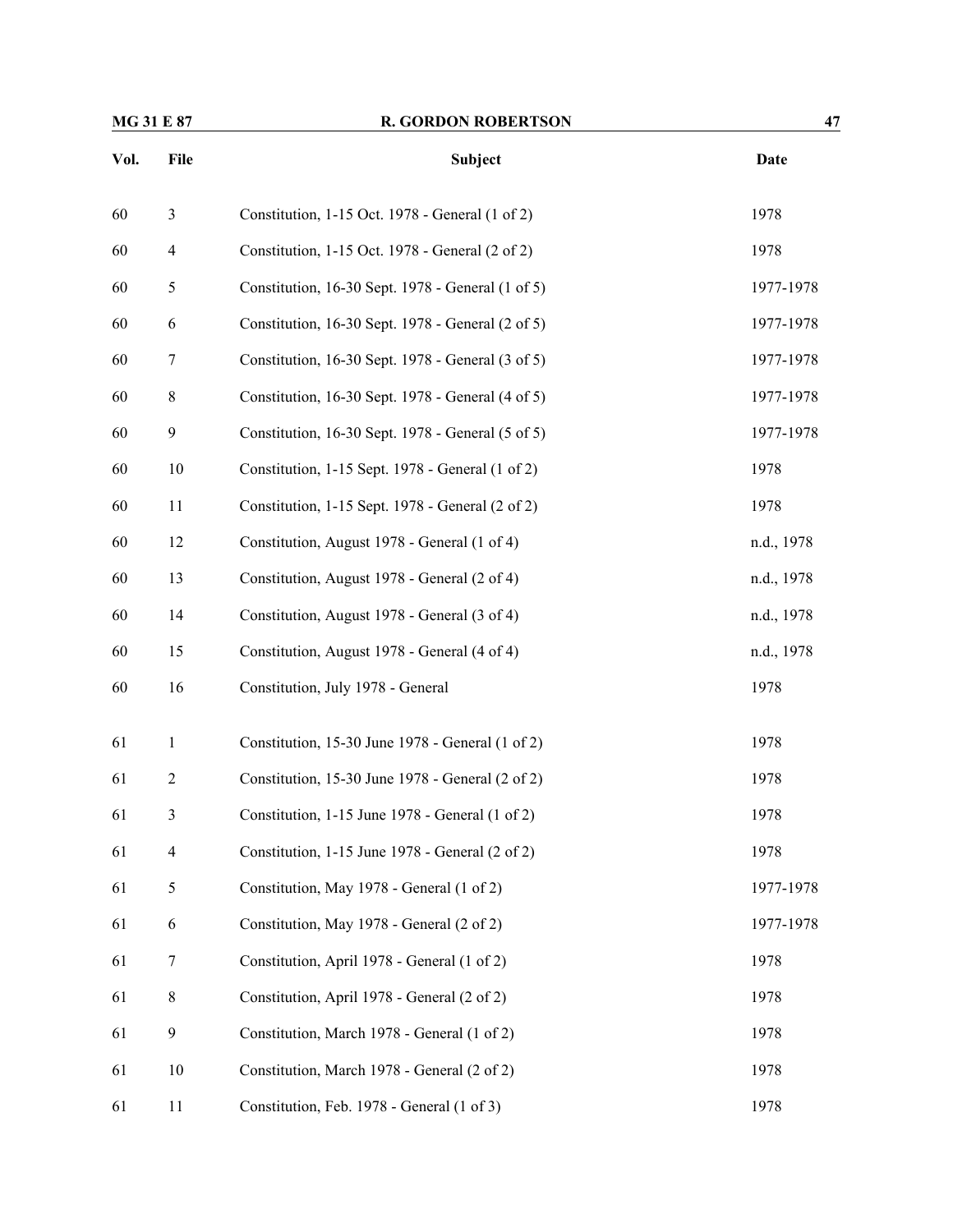| 48   |                | <b>R. GORDON ROBERTSON</b>                                                                                                      | <b>MG 31 E 87</b> |  |
|------|----------------|---------------------------------------------------------------------------------------------------------------------------------|-------------------|--|
| Vol. | File           | Subject                                                                                                                         | Date              |  |
| 61   | 12             | Constitution, Feb. 1978 - General (2 of 3)                                                                                      | 1978              |  |
| 61   | 13             | Constitution, Feb. 1978 - General (3 of 3)                                                                                      | 1978              |  |
| 61   | 14             | Constitution, Jan. 1978 - General (1 of 2)                                                                                      | 1887, 1978        |  |
| 61   | 15             | Constitution, Jan. 1978 - General (2 of 2)                                                                                      | 1887, 1978        |  |
| 62   | $\mathbf{1}$   | Federal-Provincial Conference of First Ministers on the Constitution,<br>30 Oct. - 1 Nov. 1978 - Federal Briefing Book (1 of 2) | 1978              |  |
| 62   | $\overline{2}$ | Federal-Provincial Conference of First Ministers on the Constitution,<br>30 Oct. - 1 Nov. 1978 - Federal Briefing Book (2 of 2) | 1978              |  |
| 62   | 3              | Federal-Provincial Conference of First Ministers on the Constitution,<br>30 Oct.- 1 Nov. 1978 - Federal Statements              | 1978              |  |
| 62   | 4              | Federal-Provincial Conference of First Ministers on the Constitution,<br>30 Oct. - 1 Nov. 1978 - Provincial Statements (1 of 4) | 1978              |  |
| 62   | 5              | Federal-Provincial Conference of First Ministers on the Constitution,<br>30 Oct. - 1 Nov. 1978 - Provincial Statements (2 of 4) | 1978              |  |
| 62   | 6              | Federal-Provincial Conference of First Ministers on the Constitution,<br>30 Oct.-1 Nov. 1978 - Provincial Statements (3 of 4)   | 1978              |  |
| 62   | $\tau$         | Federal-Provincial Conference of First Ministers on the Constitution,<br>30 Oct. - 1 Nov. 1978 - Provincial Statements (4 of 4) | 1978              |  |
|      |                | 1977                                                                                                                            |                   |  |
| 62   | $\,8\,$        | Constitution, Dec. 1977 - General (1 of 2)                                                                                      | 1977              |  |
| 62   | $\mathbf{9}$   | Constitution, Dec. 1977 - General (2 of 2)                                                                                      | 1977              |  |
| 62   | 10             | Constitution, Nov. 1977 - General (1 of 3)                                                                                      | 1977              |  |
| 62   | 11             | Constitution, Nov. 1977 - General (2 of 3)                                                                                      | 1977              |  |
| 62   | 12             | Constitution, Nov. 1977 - General (3 of 3)                                                                                      | 1977              |  |
| 62   | 13             | Constitution, Oct. 1977 - General (1 of 2)                                                                                      | 1977              |  |
| 62   | 14             | Constitution, Oct. 1977 - General (2 of 2)                                                                                      | 1977              |  |
| 62   | 15             | Constitution, Sept. 1977 - General (1 of 2)                                                                                     | 1977              |  |
| 62   | 16             | Constitution, Sept. 1977 - General (2 of 2)                                                                                     | 1977              |  |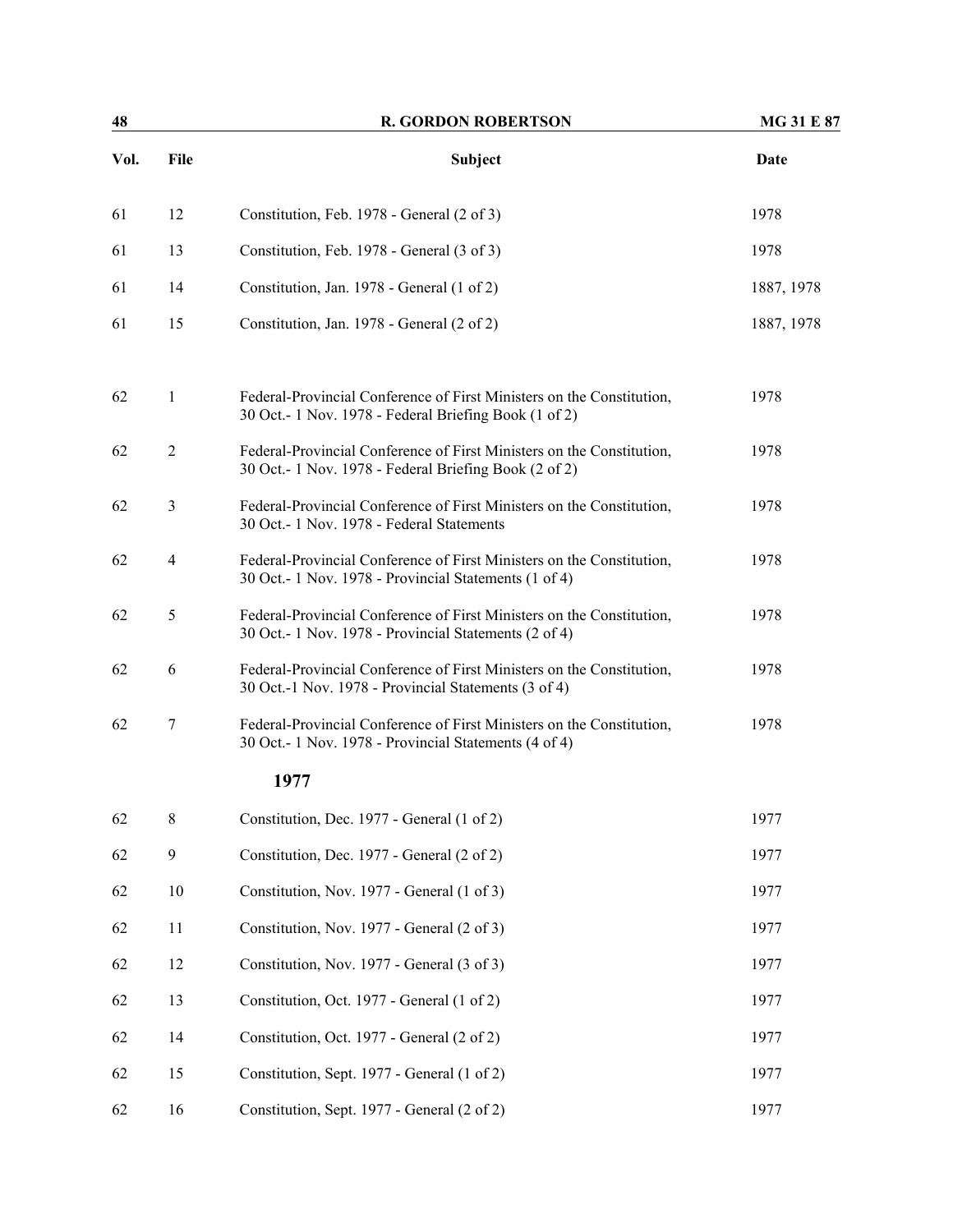| <b>MG 31 E 87</b> |                  | <b>R. GORDON ROBERTSON</b>                                                           | 49                 |
|-------------------|------------------|--------------------------------------------------------------------------------------|--------------------|
| Vol.              | File             | Subject                                                                              | Date               |
| 63                | $\mathbf{1}$     | Constitution, Aug. 1977 - General (1 of 2)                                           | 1977               |
| 63                | $\overline{2}$   | Constitution, Aug. 1977 - General (2 of 2)                                           | 1977               |
| 63                | 3                | Constitution, July 1977 - General                                                    | 1977               |
| 63                | $\overline{4}$   | Constitution, June 1977 - General (1 of 2)                                           | 1977               |
| 63                | 5                | Constitution, June 1977 - General (2 of 2)                                           | 1977               |
| 63                | 6                | Constitution, May 1977 - General                                                     | 1977               |
| 63                | $\boldsymbol{7}$ | Constitution - Meetings with the Prime Minister,<br>Aug. 1977 (1 of 2)               | 1977               |
| 63                | 8                | Constitution - Meetings with the Prime Minister,<br>Aug. 1977 (2 of 2)               | 1977               |
| 63                | 9                | Constitution - Prime Minister's Meetings with Premiers,<br>Nov.-Dec. 1977 (1 of 2)   | 1976-1977          |
| 63                | 10               | Constitution - Prime Minister's Meetings with Premiers,<br>Nov.-Dec. 1977 (2 of 2)   | 1976-1977          |
| 63                | 11               | Constitutional Review, April 1977                                                    | 1972-1973,<br>1977 |
| 63                | 12               | Constitutional Review - "Patriation", March 1977                                     | 1977               |
| 63                | 13               | Constitutional Review - "Patriation", Feb. 1977                                      | 1977               |
| 63                | 14               | Constitutional Review, Jan. 1977 (1 of 2)                                            | 1976-1977          |
| 63                | 15               | Constitutional Review, Jan. 1977 (2 of 2)                                            | 1976-1977          |
|                   |                  | 1976                                                                                 |                    |
| 64                | $\mathbf{1}$     | Constitution - Documents Tabled 9 April 1976                                         | 9 April 1976       |
| 64                | $\overline{2}$   | Constitution - "Patriation" - Newspaper Clippings (1 of 2)                           | 1974-1976          |
| 64                | $\mathfrak{Z}$   | Constitution - "Patriation" - Newspaper Clippings (2 of 2)                           | 1974-1976          |
| 64                | $\overline{4}$   | Constitution - "Patriation" - Provincial Reactions to Proposals<br>of 31 March 1976. | 1976               |
| 64                | 5                | Constitutional Review - "Patriation", Dec. 1976 (1 of 2)                             | 1975-1976          |
| 64                | 6                | Constitutional Review - "Patriation", Dec. 1976 (2 of 2)                             | 1975-1976          |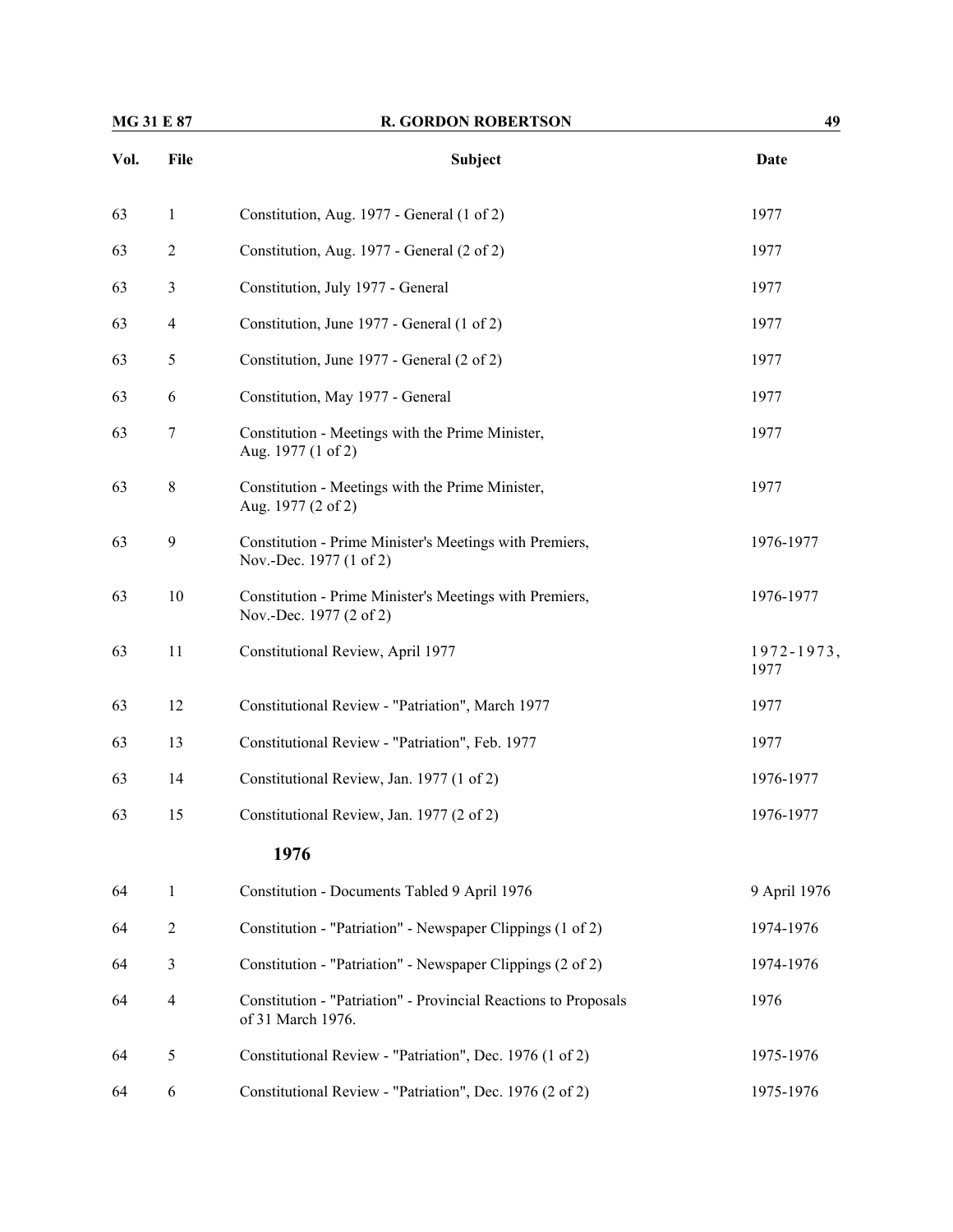| 50   |                | <b>R. GORDON ROBERTSON</b>                                                                                      | <b>MG 31 E 87</b>        |
|------|----------------|-----------------------------------------------------------------------------------------------------------------|--------------------------|
| Vol. | File           | Subject                                                                                                         | Date                     |
| 64   | 7              | Constitutional Review - "Patriation", Nov. 1976                                                                 | 1976                     |
| 64   | $\,$ 8 $\,$    | Constitutional Review - "Patriation", Oct. 1976                                                                 | 1976                     |
| 64   | $\mathbf{9}$   | Constitutional Review - "Patriation", Sept. 1976                                                                | 1976                     |
| 64   | 10             | Constitutional Review - "Patriation", Aug. 1976 (1 of 3)                                                        | 1976                     |
| 64   | 11             | Constitutional Review - "Patriation", Aug. 1976 (2 of 3)                                                        | 1976                     |
| 64   | 12             | Constitutional Review - "Patriation", Aug. 1976 (3 of 3)                                                        | 1976                     |
| 64   | 13             | Constitutional Review - "Patriation", July 1976                                                                 | 1976                     |
| 64   | 14             | Constitutional Review - "Patriation", June 1976                                                                 | 1976                     |
| 64   | 15             | Constitutional Review - "Patriation", May 1976                                                                  | 1976                     |
| 64   | 16             | Constitutional Review - "Patriation", April 1976 (1 of 2)                                                       | 1976                     |
| 65   | 1              | Constitutional Review - "Patriation", April 1976 (2 of 2)                                                       | 1976                     |
| 65   | $\overline{2}$ | Constitutional Review - "Patriation", March 1976 (1 of 4)                                                       | 1976                     |
| 65   | $\mathfrak{Z}$ | Constitutional Review - "Patriation", March 1976 (2 of 4)                                                       | 1976                     |
| 65   | $\overline{4}$ | Constitutional Review - "Patriation", March 1976 (3 of 4)                                                       | 1976                     |
| 65   | 5              | Constitutional Review - "Patriation", March 1976 (4 of 4)                                                       | 1976                     |
| 65   | 6              | Constitutional Review - "Patriation", Feb. 1976                                                                 | n.d., 1976               |
| 65   | 7              | Constitutional Review - "Patriation", Jan. 1976                                                                 | n.d.,<br>1975-1976       |
| 65   | $\,8\,$        | Federal-Provincial Conference of First Ministers, 14-15 June 1976 -<br>Briefing Notes and Record of Proceedings | 1976                     |
| 65   | 9              | "Patriation" - Briefing for Prime Minister's Meeting with Premiers,<br>6 May 1976                               | 1976                     |
| 65   | 10             | "Patriation" - Meeting with Premier Bennett in Victoria, B.C.,<br>13 April 1976                                 | 1975-1976                |
|      |                | 1975                                                                                                            |                          |
| 65   | 11             | Constitutional Review - "Patriation", 1975 - Background Material                                                | n.d., 1950,<br>1971-1974 |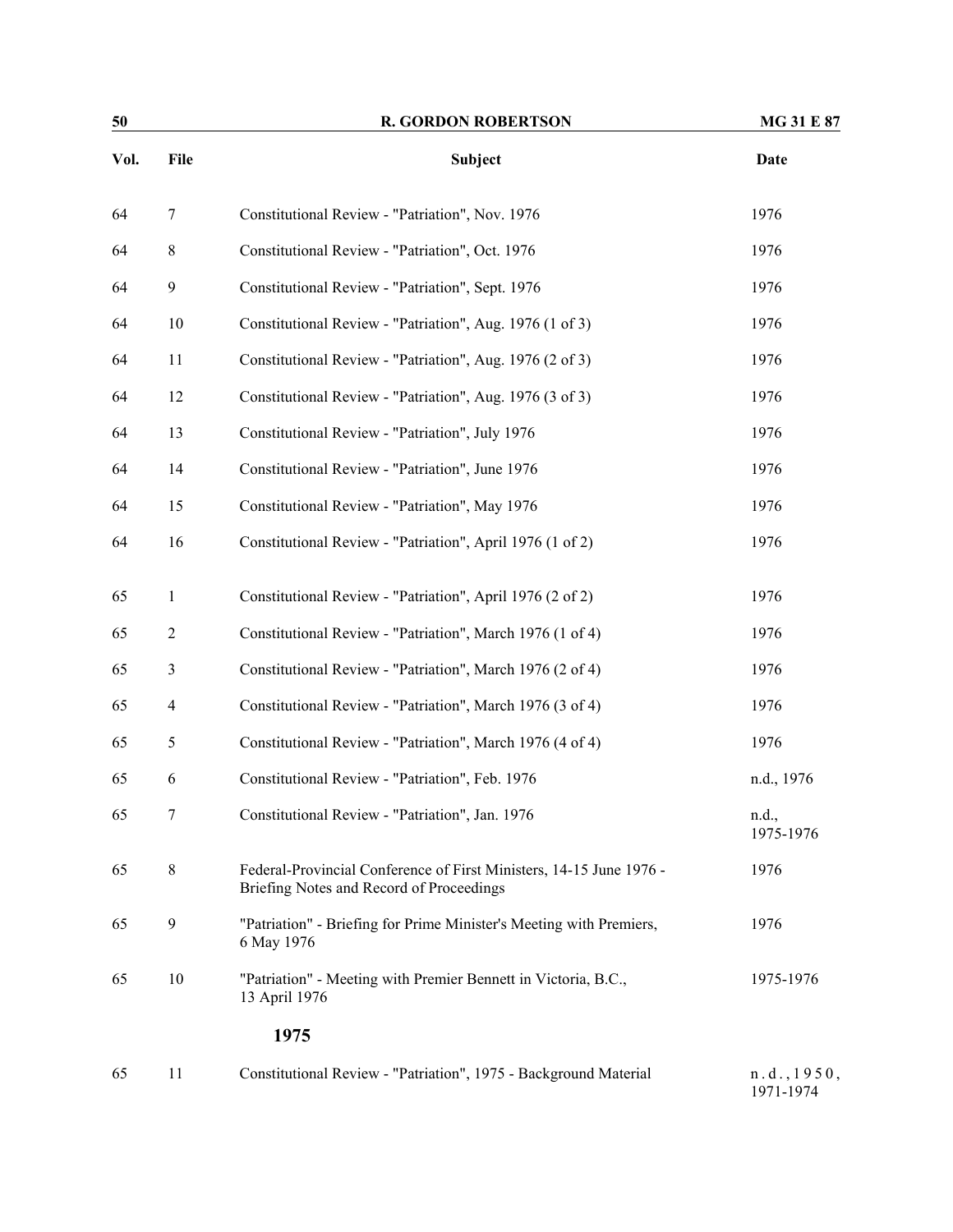| MG 31 E 87 |                | <b>R. GORDON ROBERTSON</b>                                          | 51          |  |
|------------|----------------|---------------------------------------------------------------------|-------------|--|
| Vol.       | File           | Subject                                                             | <b>Date</b> |  |
| 65         | 12             | Constitutional Review - "Patriation", 1975 - Meetings with Premiers | 1975        |  |
| 65         | 13             | Constitutional Review - "Patriation", Dec. 1975                     | 1975        |  |
| 65         | 14             | Constitutional Review - "Patriation", Nov. 1975                     | 1975        |  |
| 65         | 15             | Constitutional Review - "Patriation", Oct. 1975 (1 of 2)            | 1975        |  |
| 65         | 16             | Constitutional Review - "Patriation", Oct. 1975 (2 of 2)            | 1975        |  |
| 65         | 17             | Constitutional Review - "Patriation", Sept. 1975 (1 of 2)           | 1975        |  |
| 66         | $\mathbf{1}$   | Constitutional Review - "Patriation", Sept. 1975 (2 of 2)           | 1975        |  |
| 66         | $\sqrt{2}$     | Constitutional Review - "Patriation", Aug. 1975                     | 1975        |  |
| 66         | $\mathfrak{Z}$ | Constitutional Review - "Patriation", July 1975 (1 of 2)            | 1975        |  |
| 66         | 4              | Constitutional Review - "Patriation", July 1975 (2 of 2)            | 1975        |  |
| 66         | 5              | Constitutional Review - "Patriation", June 1975                     | 1975        |  |
| 66         | 6              | Constitutional Review - "Patriation", May 1975 (1 of 2)             | 1975        |  |
| 66         | 7              | Constitutional Review - "Patriation", May 1975 (2 of 2)             | 1975        |  |
| 66         | 8              | Constitutional Review - "Patriation", April 1975                    | 1975        |  |
| 66         | 9              | Constitutional Review - "Patriation", Jan., Feb., March 1975        | 1975        |  |

# **QUEBEC**

# **A. Quebec**

#### *General Files*

| 66 | 10 | Quebec, 1976 - General          | 1976         |
|----|----|---------------------------------|--------------|
| 66 | 11 | Quebec, 1975 - General (1 of 2) | 1974, 1975   |
| 66 | 12 | Quebec, 1975 - General (2 of 2) | 1974, 1975   |
| 66 | 13 | Quebec, 1974 - General          | 29 Jan. 1974 |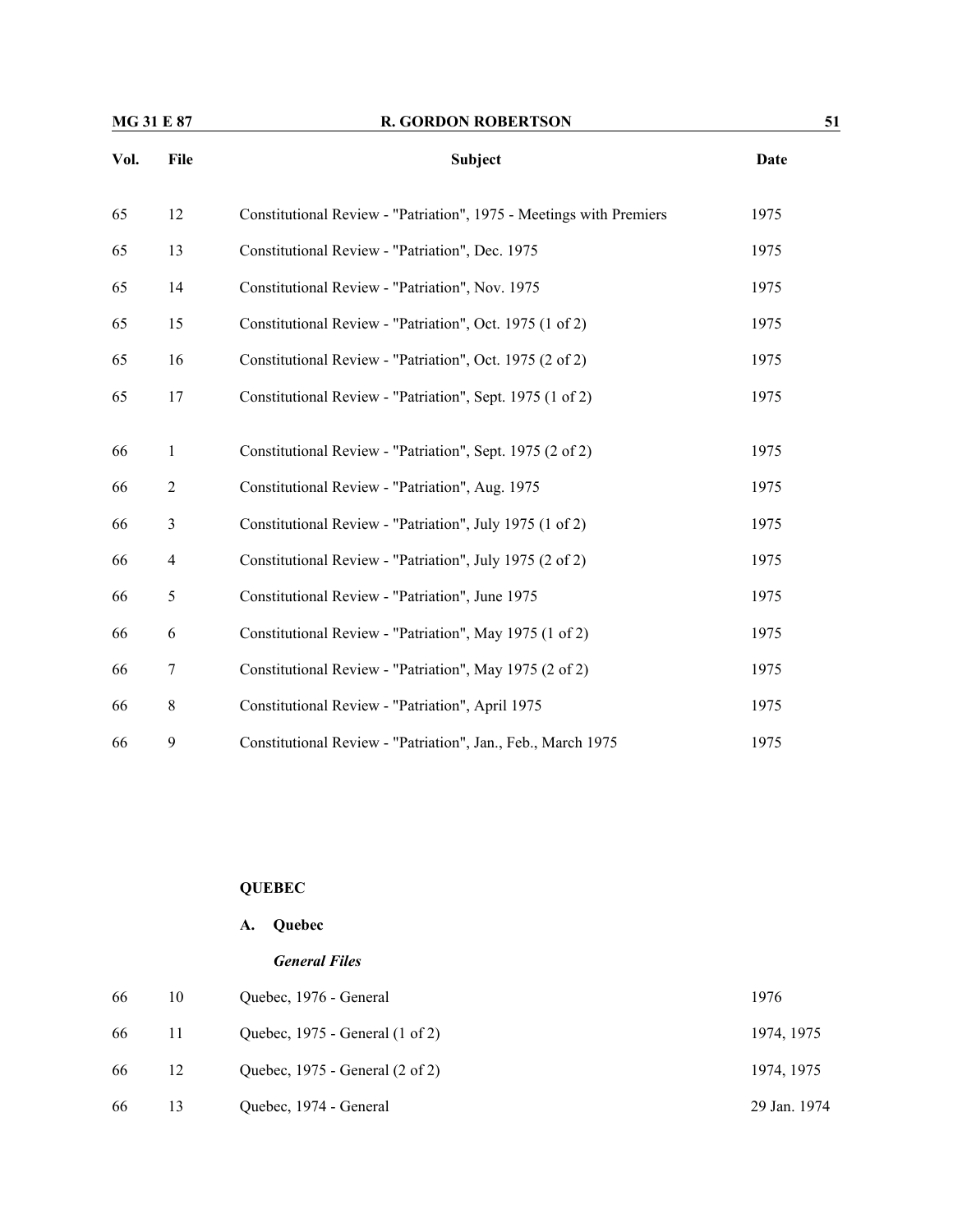| 52   |                | <b>R. GORDON ROBERTSON</b>                               | <b>MG 31 E 87</b>       |  |
|------|----------------|----------------------------------------------------------|-------------------------|--|
| Vol. | File           | <b>Subject</b>                                           | Date                    |  |
| 66   | 14             | Quebec, 1973 - General                                   | 1973                    |  |
| 66   | 15             | Quebec, 1972 - General                                   | 1972                    |  |
| 66   | 16             | Quebec, 1971 - General                                   | 1971                    |  |
| 66   | 17             | Quebec, 1970 - General (1 of 3)                          | 1970                    |  |
| 67   | $\mathbf{1}$   | Quebec, 1970 - General (2 of 3)                          | 1970                    |  |
| 67   | $\sqrt{2}$     | Quebec, 1970 - General (3 of 3)                          | 1970                    |  |
| 67   | $\mathfrak{Z}$ | Quebec, 1969 - General                                   | 1969                    |  |
| 67   | $\overline{4}$ | Quebec, 1968 - General (1 of 3)                          | 1968                    |  |
| 67   | 5              | Quebec, 1968 - General (2 of 3)                          | 1968                    |  |
| 67   | 6              | Quebec, 1968 - General (3 of 3)                          | 1968                    |  |
| 67   | 7              | Quebec, 1967 - General (1 of 2)                          | 1967                    |  |
| 67   | 8              | Quebec, 1967 - General (2 of 2)                          | 1967                    |  |
| 67   | 9              | Quebec, 1966 - General                                   | $1950 - 1951,$<br>1966  |  |
| 67   | $10\,$         | Quebec, 1965 - General                                   | 4 June 1965             |  |
|      |                | Note: There is no file for 1964.                         |                         |  |
| 67   | 11             | Quebec, 1963 - General                                   | 8 May 1963              |  |
|      |                | <b>Miscellaneous Files</b>                               |                         |  |
| 67   | 12             | Canada - Relations with "La Francophonie"                | 1967-1968,<br>1977-1978 |  |
| 67   | 13             | Lamontagne, Senator                                      | 1971                    |  |
| 67   | 14             | Quebec - FPRO (Fed.-Prov. Relations Office) Special Unit | 1976, 1977              |  |
| 67   | 15             | Quebec - Referendum - National                           | 1942,<br>1964-1970      |  |
| 67   | 16             | Quebec - Separation - Public Statements                  | 1967                    |  |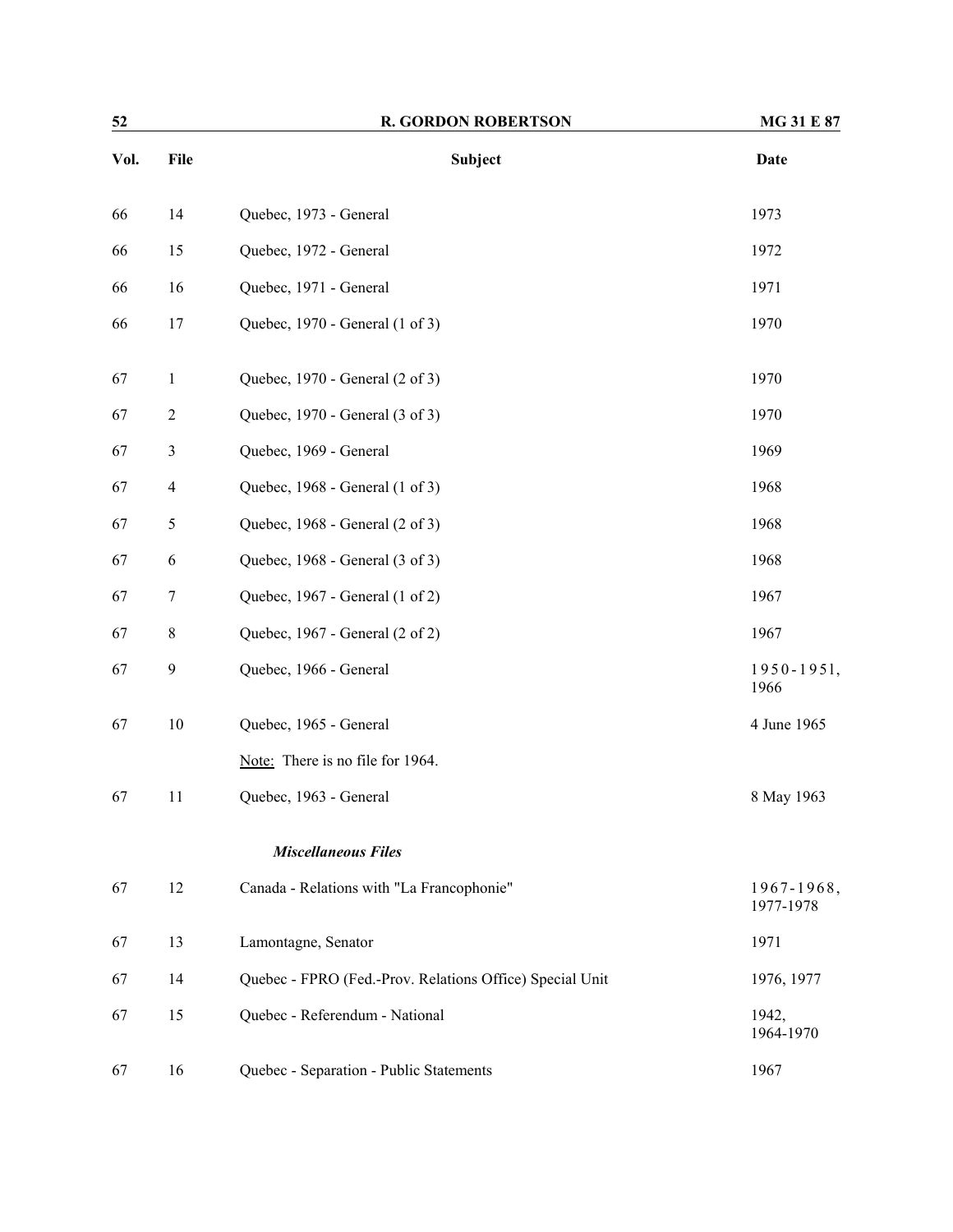| Vol. | File             | Subject                                        | <b>Date</b> |
|------|------------------|------------------------------------------------|-------------|
|      |                  | Parti Québecois                                |             |
|      |                  | <b>General Files</b>                           |             |
| 67   | 17               | Parti Québecois, Dec. 1977 - General           | 1977        |
| 67   | 18               | Parti Québecois, Nov. 1977 (1 of 2)            | 1977        |
| 67   | 19               | Parti Québecois, Nov. 1977 (2 of 2)            | 1977        |
| 68   | $\mathbf{1}$     | Parti Québecois, Oct. 1977 - General           | 1977        |
| 68   | $\overline{c}$   | Parti Québecois, Sept. 1977 - General          | 1977        |
| 68   | 3                | Parti Québecois, Aug. 1977 - General           | 1977        |
| 68   | $\overline{4}$   | Parti Québecois, July 1977 - General (1 of 2)  | 1977        |
| 68   | $\mathfrak s$    | Parti Québecois, July 1977 - General (2 of 2)  | 1977        |
| 68   | 6                | Parti Québecois, June 1977 - General           | 1977        |
| 68   | 7                | Parti Québecois, May 1977 - General (1 of 2)   | n.d., 1977  |
| 68   | $\,8\,$          | Parti Québecois, May 1977 - General (2 of 2)   | n.d., 1977  |
| 68   | 9                | Parti Québecois, April 1977 - General (1 of 4) | n.d., 1977  |
| 68   | 10               | Parti Québecois, April 1977 - General (2 of 4) | n.d., 1977  |
| 68   | 11               | Parti Québecois, April 1977 - General (3 of 4) | n.d., 1977  |
| 68   | 12               | Parti Québecois, April 1977 - General (4 of 4) | n.d., 1977  |
| 68   | 13               | Parti Québecois, March 1977 - General (1 of 3) | 1977        |
| 68   | 14               | Parti Québecois, March 1977 - General (2 of 3) | 1977        |
| 68   | 15               | Parti Québecois, March 1977 - General (3 of 3) | 1977        |
| 68   | 16               | Parti Québecois, Feb. 1977 - General (1 of 3)  | 1977        |
| 68   | 17               | Parti Québecois, Feb. 1977 - General (2 of 3)  | 1977        |
| 69   | $\mathbf{1}$     | Parti Québecois, Feb. 1977 - General (3 of 3)  | 1977        |
| 69   | $\boldsymbol{2}$ | Parti Québecois, Jan. 1977 - General (1 of 3)  | 1976-1977   |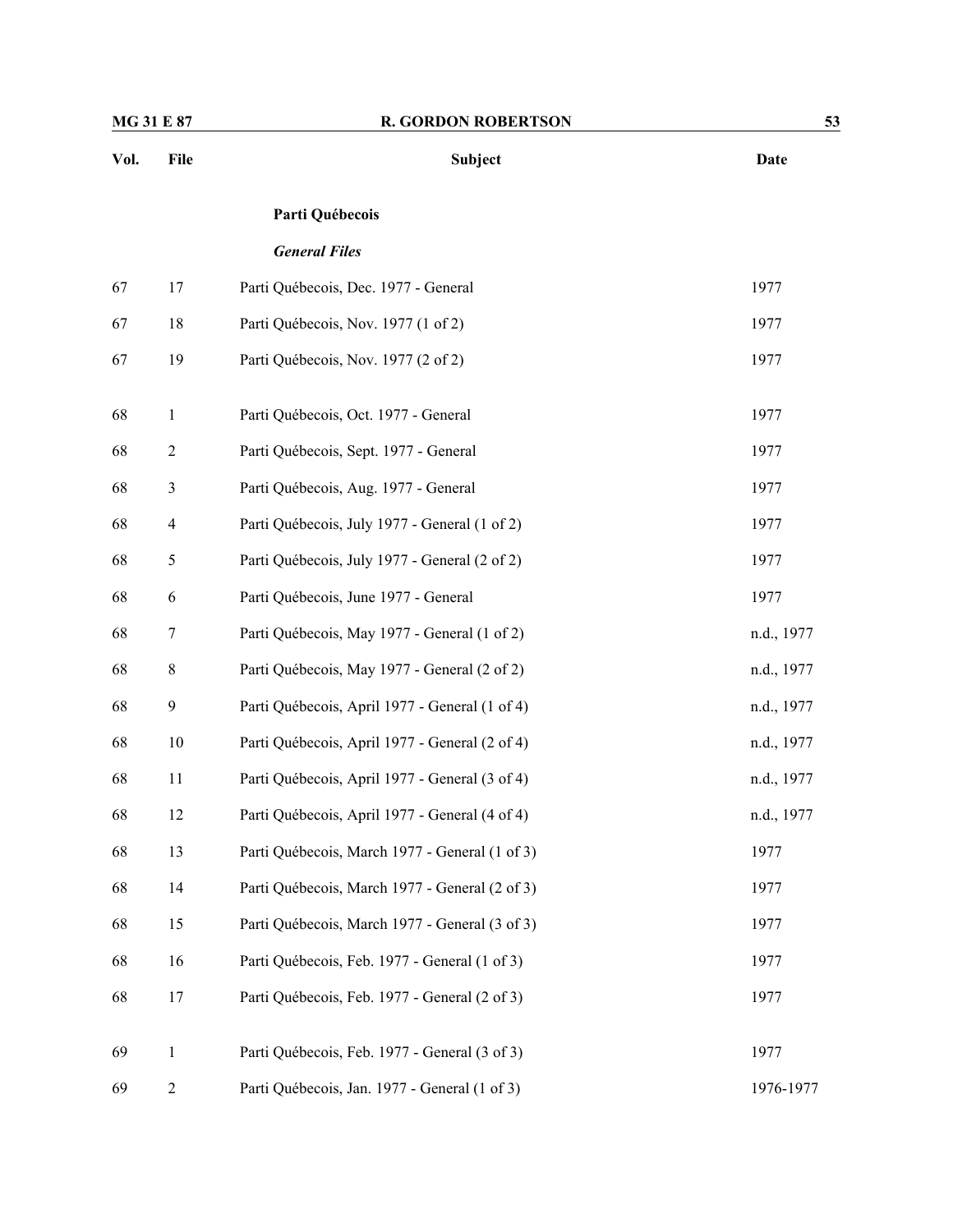| 54   |                | <b>R. GORDON ROBERTSON</b>                                                      | <b>MG 31 E 87</b>  |
|------|----------------|---------------------------------------------------------------------------------|--------------------|
| Vol. | File           | Subject                                                                         | <b>Date</b>        |
| 69   | $\mathfrak{Z}$ | Parti Québecois, Jan. 1977 - General (2 of 3)                                   | 1976-1977          |
| 69   | $\overline{4}$ | Parti Québecois, Jan. 1977 - General (3 of 3)                                   | 1976-1977          |
| 69   | 5              | Parti Québecois, Dec. 1976 - General                                            | n.d., 1976         |
| 69   | 6              | Parti Québecois, Nov. 1976 - General (1 of 3)                                   | n.d., 1976         |
| 69   | 7              | Parti Québecois, Nov. 1976 - General (2 of 3)                                   | n.d., 1976         |
| 69   | $\,$ $\,$      | Parti Québecois, Nov. 1976 - General (3 of 3)                                   | n.d., 1976         |
|      |                | <b>Miscellaneous Files</b>                                                      |                    |
| 69   | 9              | Parti Québecois - Referendum and Sovereignty Association<br>$(1 \text{ of } 5)$ | 1976,<br>1978-1979 |
| 69   | 10             | Parti Québecois - Referendum and Sovereignty Association<br>$(2 \text{ of } 5)$ | 1976,<br>1978-1979 |
| 69   | 11             | Parti Québecois - Referendum and Sovereignty Association<br>(3 of 5)            | 1976,<br>1978-1979 |
| 69   | 12             | Parti Québecois - Referendum and Sovereignty Association<br>(4 of 5)            | 1976,<br>1978-1979 |
| 69   | 13             | Parti Québecois - Referendum and Sovereignty Association<br>$(5 \text{ of } 5)$ | 1976,<br>1978-1979 |
| 69   | 14             | Parti Québecois - Press Coverage of Issues                                      | 1977-1978          |
| 69   | 15             | Parti Québecois - Financing in the United States                                | 1976-1977          |
| 69   | 16             | Parti Québecois - Le Programme L'Action Politique                               | 1975, 1977         |
| 70   | $\mathbf{1}$   | Miscellaneous restricted documents                                              | 1952-1961          |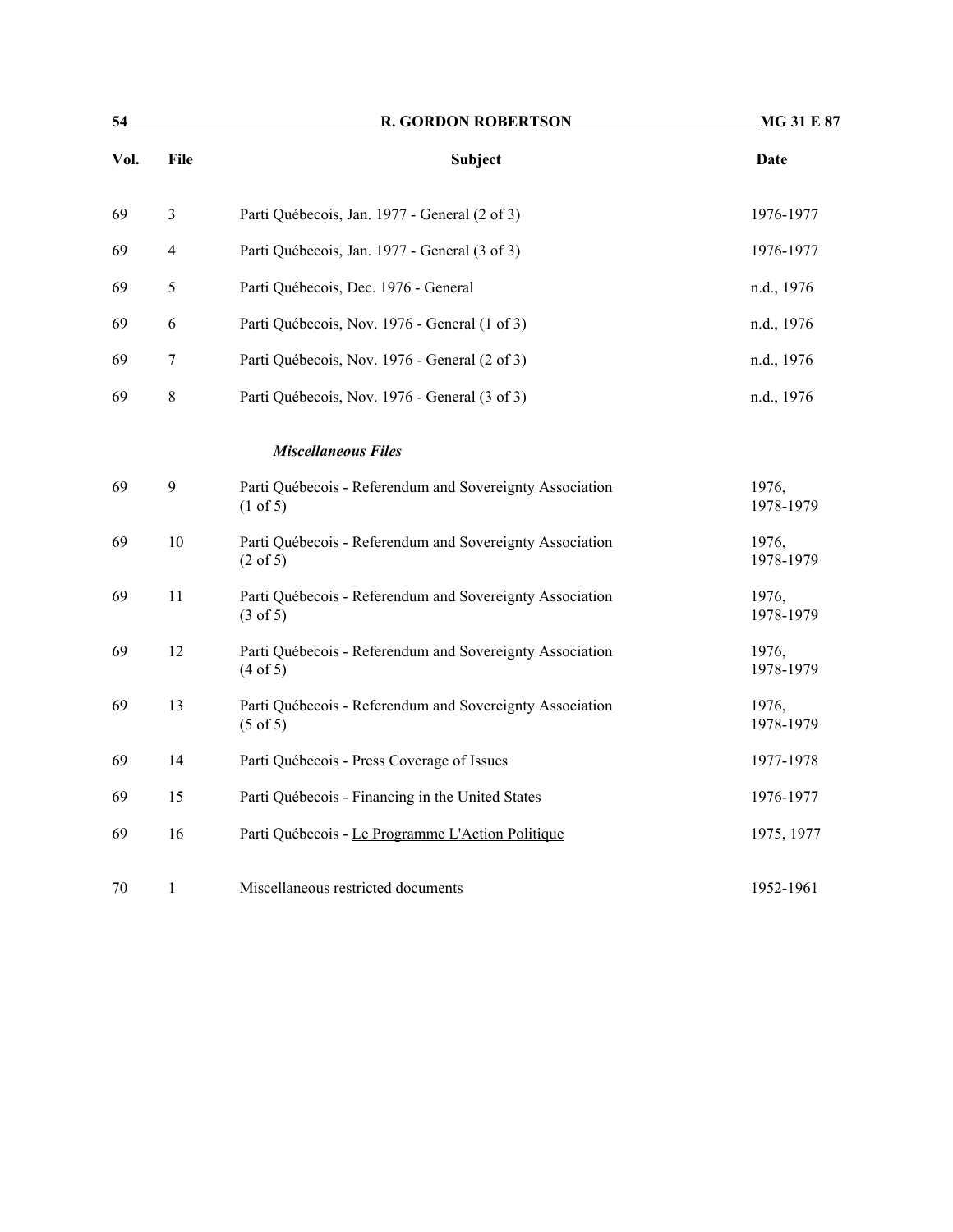**Vol. File Subject Date**

#### **LIST OF MATERIAL TRANSFERRED TO OTHER DIVISIONS**

#### **TRANSFERRED TO THE CANADIAN MUSEUM OF CARICATURE FROM THE FOLLOWING SERIES:**

#### *Prime Minister's Office:*

Political satire in newspaper format entitled *The Blot* dated 15 May 1948 featuring an article about Mackenzie King.

#### **TRANSFERRED TO THE CANADIAN POSTAL MUSEUM FROM THE FOLLOWING SERIES:**

#### *Northern Affairs:*

First issue stamps include "Resources for Tomorrow", 12 Oct. 1961; the "Silver Dart", commemorating the first powered aircraft flight in Canada by J.A.D. MacCurdy, 23 Feb. 1959; "Whooping Crane" wildlife conservation stamp, dated 22 Nov. 1957. Four additional samples of the 1959 "Silver Dart" stamp and a small folder explaining its significance.

#### **TRANSFERRED TO DOCUMENTARY ART AND PHOTOGRAPHY DIVISION FROM THE FOLLOWING SERIES:**

#### *Prime Minister's Office:* (31 photographs)

Six photographs of Ottawa scenes (Dow's Lake; Parliament Hill; tulips along the canal, etc.) taken approximately in the mid 1940s by Malak Photographs, Ottawa, Ont;

Eleven photographs from the Canadian Government Motion Picture Bureau dated 1927-1929, featuring Ottawa street scenes in the Confederation Park area, Russell Block "before the fire", etc., stamped and described on the back;

Photo accompanying a press release of 10 June 1949 depicting members of the Federal District Commission during a tour of the capital district under the Champlain Bridge at Bate Island in Ottawa. (Names provided in accompanying text);

#### Photos of MacKenzie King:

- Two small portraits, n.d.;

- inscribed on back "Paris Sept. 1948 outside the Palais de Chaillot when United Nations was meeting";
- at a citizenship ceremony 3 Jan. 1947;
- taken by Robert McMichael in 1946;
- leaving No. 10 Downing Street (Great Britain), April 1944;
- portrait; notation on back says "favorite picture, by Karsh, about 1943";
- full-length photo on station platform (circa 1939);
- inscribed "the Prime Minister with King George VI, 1939";
- in 1919 as Leader of the Liberal Party;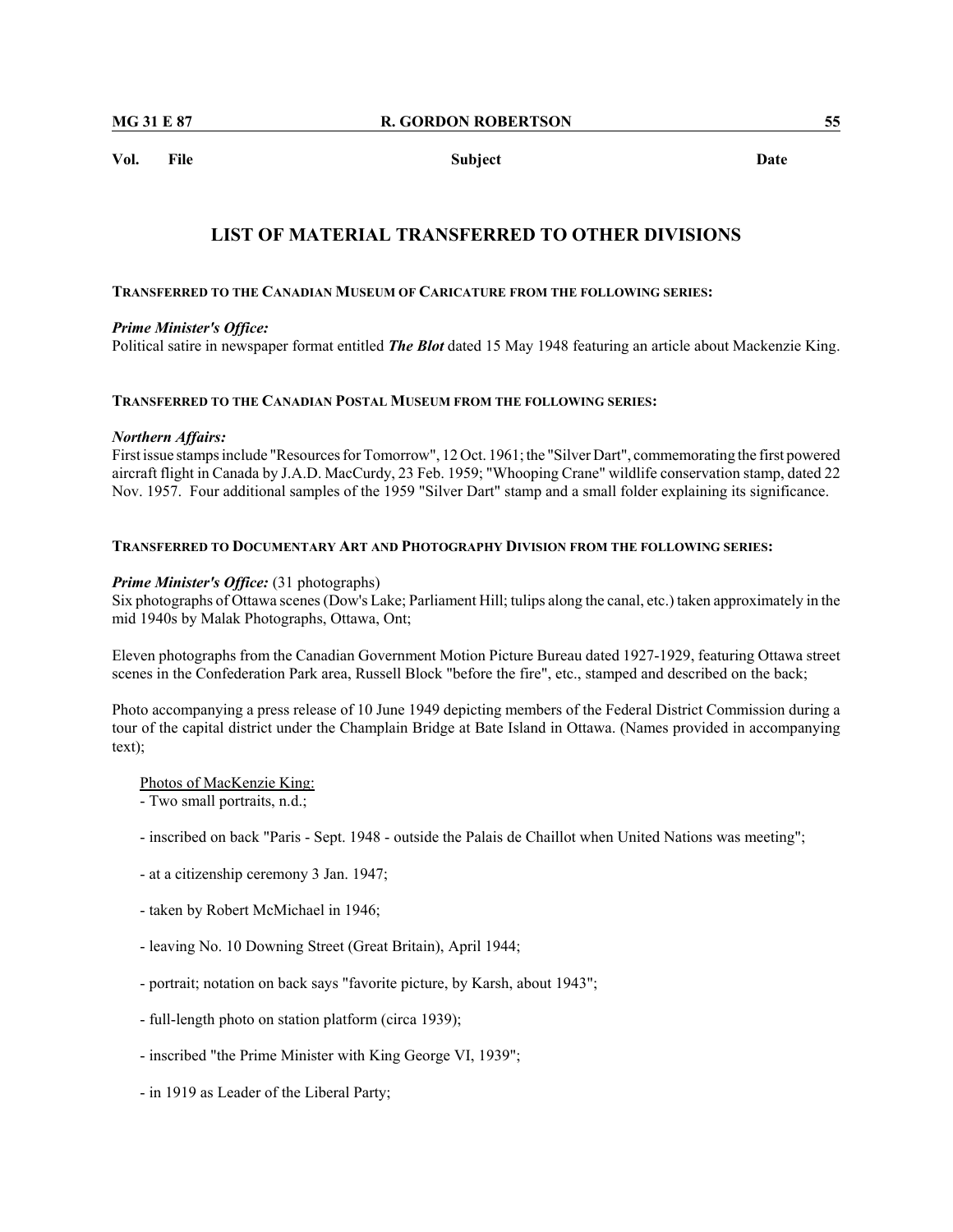| 56 | <b>R. GORDON ROBERTSON</b> | <b>MG 31 E 87</b> |
|----|----------------------------|-------------------|
|----|----------------------------|-------------------|

**Vol. File Subject Date**

- graduating from the University of Toronto in 1895;

- at age 16;
- group portrait of children from the King family, 1881;
- Karsh photo accompanyied by a memo dated 24 May 1945 indicating that the photo is for a Mr. Beys Afroyin who intents to do a portrait (painting).

#### *Privy Council Office:* (one photo)

Photo of R. Gordon Robertson receiving an honorary degree (29 September 1959) from the University of Saskatchewan at the special Golden Jubilee Convocation accompanied by the text of the citation read at the time. (Note: although the photo and text were in with the Privy Council Office material, the photo was taken when Robertson was Deputy Minister of Northern Affairs and National Resources from 1953-1963).

#### *External Affairs series:* (two photos)

Two photographs of the Northwest Territories Mace taken by John Argue. The mace, made by Eskimo carvers, was presented to the Council of the Northwest Territories at Aklavik, NWT, in August 1956 by Governor General Vincent Massey (copy of text and newspaper article included).

#### *The Constitution:* (five photos)

Group portrait of delegates taken at the Constitutional Conference of Federal and Provincial Governments, 10-12 January 1950 (list of delegates provided).

Two photographs of delegates during the Constitutional Conference in Quebec City from 25-28 September 1950

Two interior overhead shots by the National Film Board of the 25-18 September 1950 Quebec City Constitutional Conference in session.

#### **TRANSFERRED TO CARTOGRAPHIC AND AUDIOVISUAL DIVISION FROM THE FOLLOWING SERIES:**

#### **(AUDIOVISUAL MATERIAL:)**

#### *Cabinet:*

A CBC Radio-Canada memorex tape labelled "Matters of the Moment", interview with Dr. Robertson for NBC-TV; program no. 5426; recorded on 2 May 1973; running time 46' 27"; 625 HI BAND; copy.

#### *External Affairs:*

A recording labelled "Dr. John Mathews 'Shepherd of the Air': 91st Psalm with Harp and Solovox both played by Julie Kellar, 'Golden Harpist of Radio'"; and a printed advertisement about Julie Kellar; 1942.

#### *Northern Affairs:*

A reel-to-reel audiotape labelled "Address by Commissioner R.G. Robertson at Opening of Northwest Territories Council in Ottawa, July 14, 1958"

#### **(CARTOGRAPHIC MATERIAL:)**

*External Affairs:* Map titled "Europe and the Near East" (1943) from *The National Geographic Magazine*.

#### *Northern Affairs:*